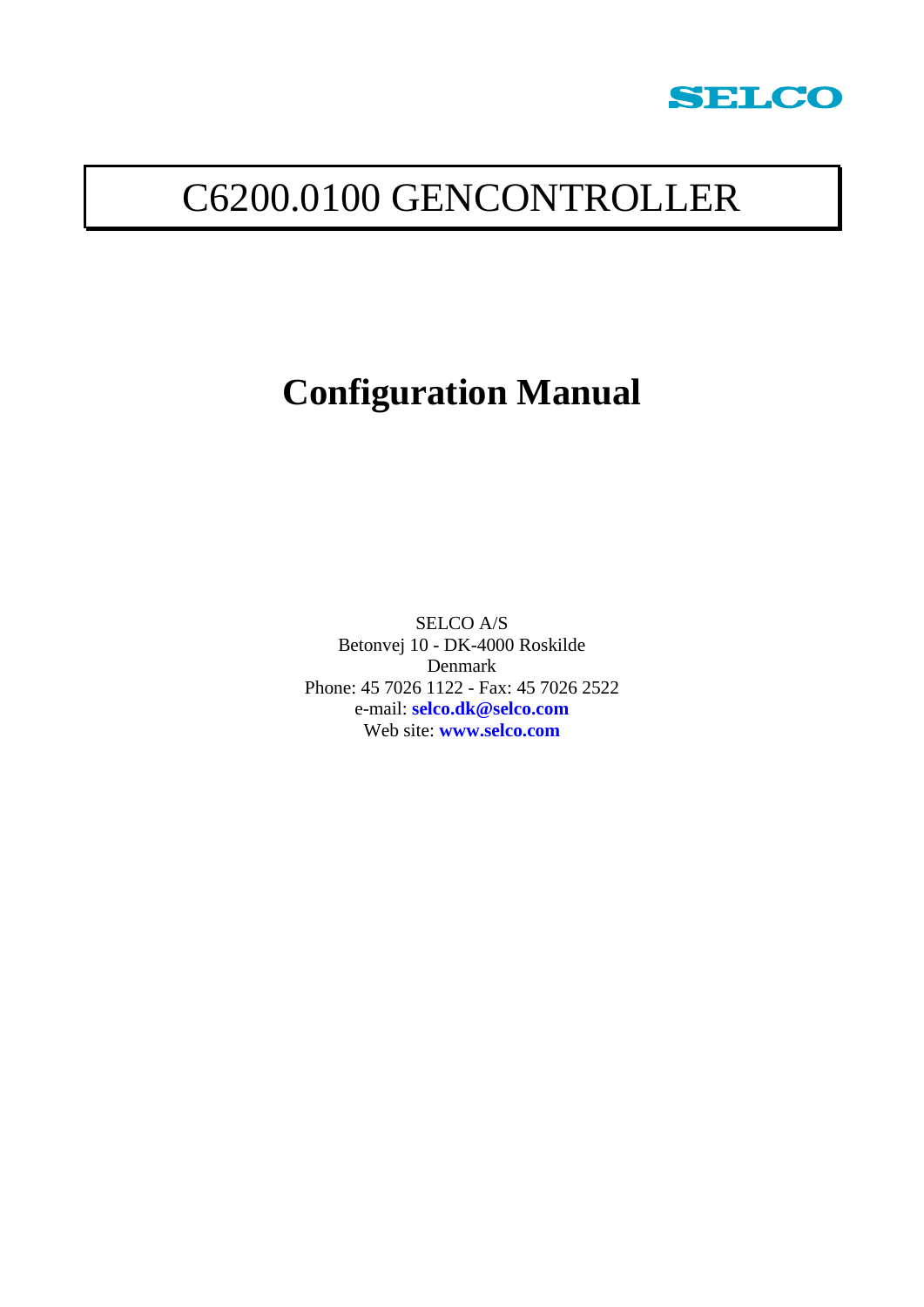# **Table of Contents**

| $\mathbf{1}$ |                    |                            |  |
|--------------|--------------------|----------------------------|--|
| 2            |                    |                            |  |
| 2.1          |                    |                            |  |
| 3            |                    |                            |  |
|              | 3.1.1              |                            |  |
|              | 3.1.2              |                            |  |
|              | 3.1.3              |                            |  |
|              | 3.1.4              |                            |  |
|              | 3.1.5<br>3.1.6     |                            |  |
|              | 3.1.7              |                            |  |
|              | 3.1.8              |                            |  |
|              | 3.1.9              |                            |  |
|              | 3.1.10             |                            |  |
|              | 3.1.11             |                            |  |
|              | 3.1.12<br>3.1.13   |                            |  |
| 4            |                    |                            |  |
|              |                    |                            |  |
| 4.1          |                    |                            |  |
|              | 4.1.1              |                            |  |
|              | 4.1.2              |                            |  |
|              | 4.1.3<br>4.1.3.1   |                            |  |
|              | 4.1.4              |                            |  |
|              | 4.1.4.1            |                            |  |
|              | 4.1.4.2            |                            |  |
|              | 4.1.5.1            |                            |  |
|              | 4.1.5.2            |                            |  |
|              |                    |                            |  |
|              |                    | 4.1.7 Excitation Loss Trip |  |
|              | 4.1.8<br>4.1.9     |                            |  |
| 4.2          |                    |                            |  |
|              |                    |                            |  |
|              | 4.2.1<br>4.2.2     |                            |  |
|              | 4.2.3              |                            |  |
|              | 4.2.3.1            |                            |  |
|              | 4.2.4              |                            |  |
|              | 4.2.4.1<br>4.2.4.2 |                            |  |
|              |                    |                            |  |
|              | 4.2.5.1            |                            |  |
|              | 4.2.5.2            |                            |  |
|              |                    |                            |  |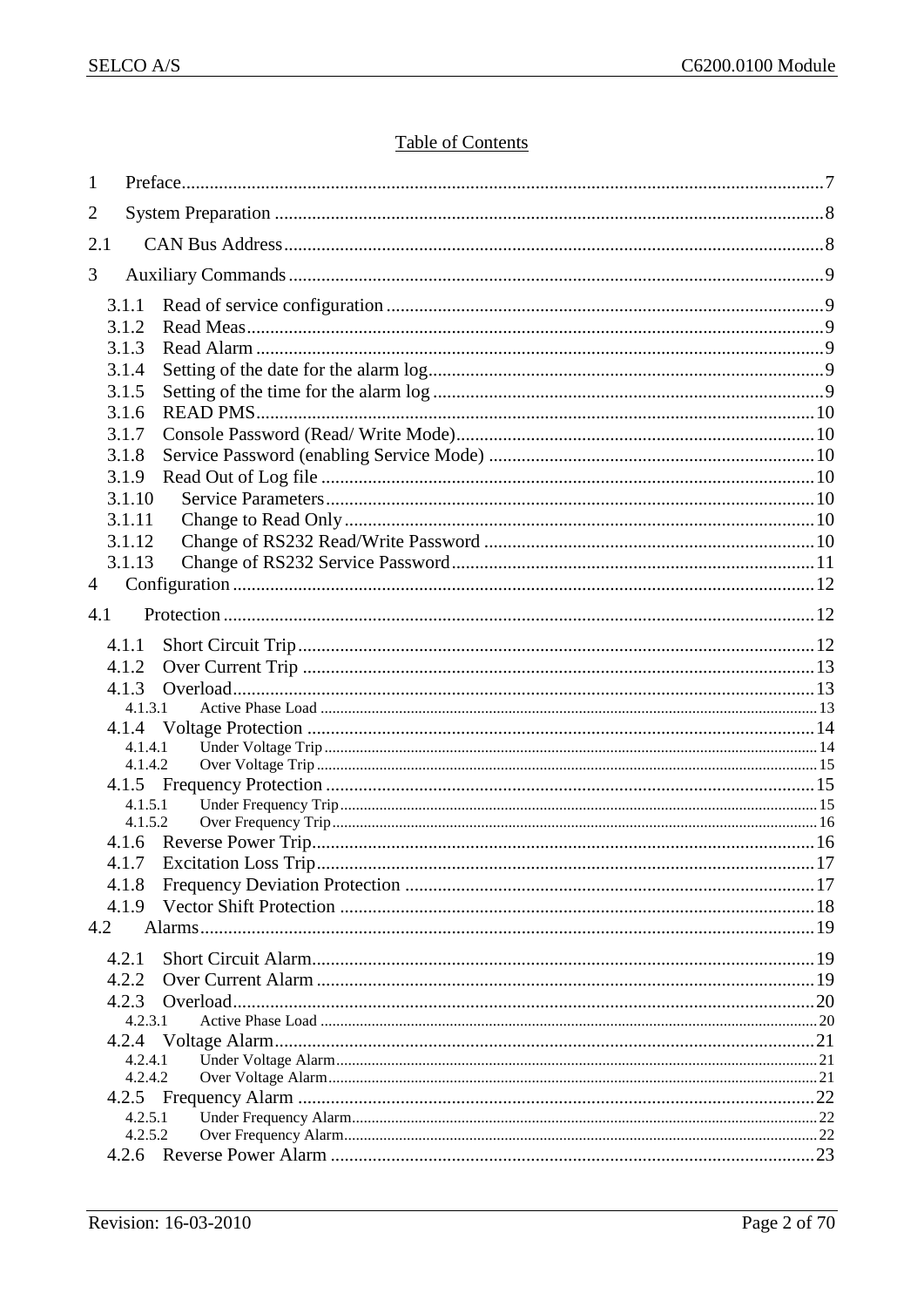| 4.3     |  |
|---------|--|
| 4.3.1.1 |  |
| 4.3.1.2 |  |
| 4.3.1.3 |  |
| 4.3.1.4 |  |
|         |  |
|         |  |
| 4.4     |  |
| 4.4.1   |  |
| 4.4.2   |  |
| 4.4.3   |  |
| 4.5     |  |
|         |  |
| 4.5.1   |  |
| 4.5.2   |  |
| 4.5.3   |  |
| 4.5.4   |  |
| 4.5.5   |  |
| 4.5.6   |  |
| 4.5.7   |  |
| 4.6     |  |
| 4.6.1   |  |
| 4.6.2   |  |
| 4.6.3   |  |
| 4.6.4   |  |
| 4.6.5   |  |
| 4.6.6   |  |
| 4.6.7   |  |
| 4.7     |  |
|         |  |
| 4.7.1   |  |
| 4.7.2   |  |
| 4.7.3   |  |
| 4.8     |  |
| 4.8.1   |  |
| 4.8.2   |  |
| 4.8.3   |  |
| 4.8.4   |  |
| 4.8.5   |  |
|         |  |
| 4.8.6   |  |
| 4.8.7   |  |
| 4.9     |  |
| 4.9.1   |  |
| 4.9.2   |  |
| 4.9.3   |  |
| 4.9.4   |  |
| 4.9.5   |  |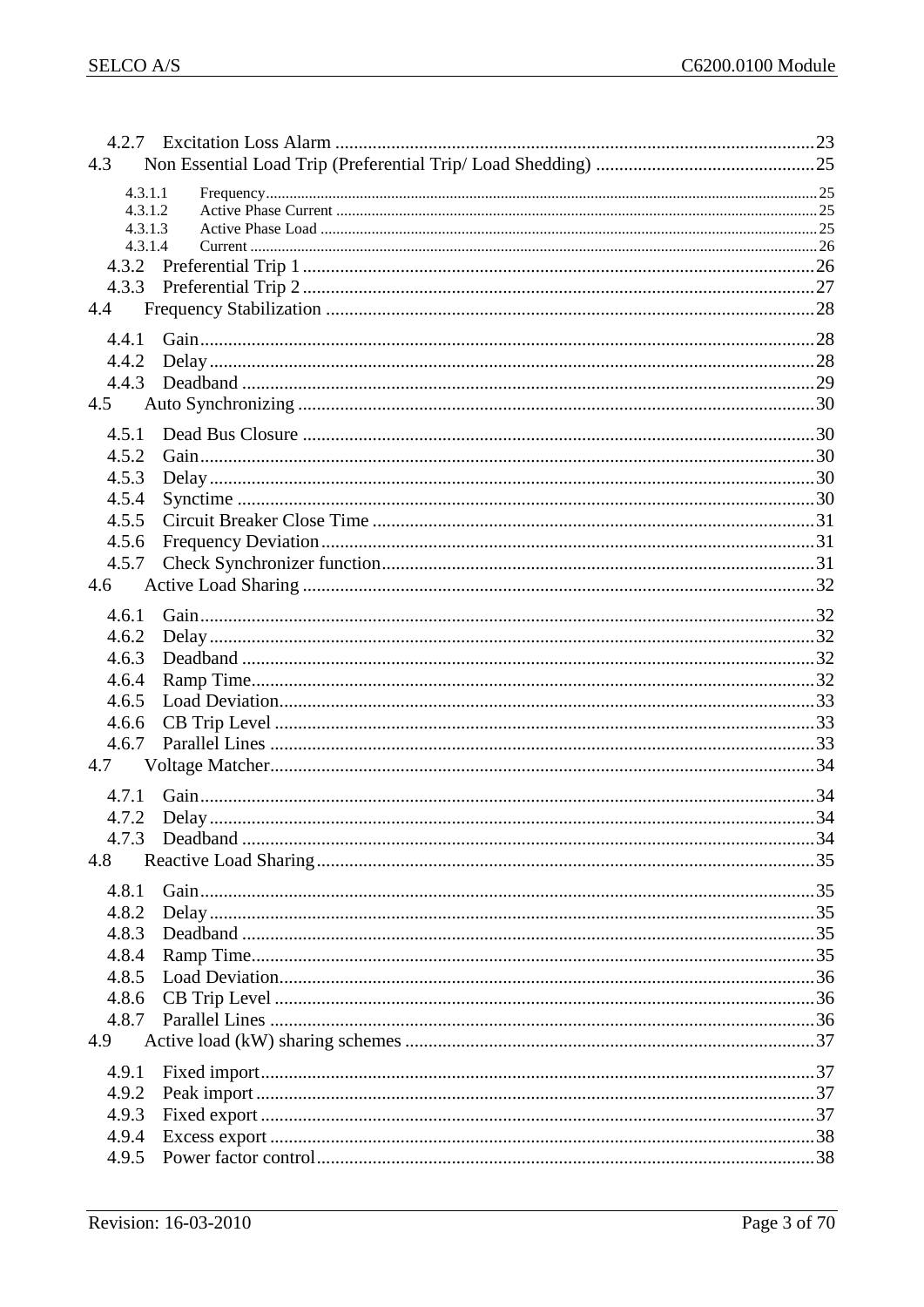| 4.10.1  |                                                                   |  |
|---------|-------------------------------------------------------------------|--|
| 4.10.2  |                                                                   |  |
| 4.10.3  |                                                                   |  |
| 4.10.4  |                                                                   |  |
| 4.10.5  |                                                                   |  |
| 4.10.6  |                                                                   |  |
|         |                                                                   |  |
| 4.11.1  |                                                                   |  |
| 4.11.2  |                                                                   |  |
|         |                                                                   |  |
| 4.12.1  |                                                                   |  |
| 4.12.2  |                                                                   |  |
| 4.12.3  |                                                                   |  |
|         |                                                                   |  |
|         |                                                                   |  |
| 4.13.1  |                                                                   |  |
| 4.13.2  |                                                                   |  |
| 4.13.3  |                                                                   |  |
| 4.13.4  |                                                                   |  |
| 4.13.5  |                                                                   |  |
| 4.13.6  |                                                                   |  |
| 4.13.7  |                                                                   |  |
| 4.13.8  |                                                                   |  |
| 4.13.9  |                                                                   |  |
| 4.13.10 |                                                                   |  |
| 4.13.11 |                                                                   |  |
| 4.13.12 |                                                                   |  |
| 4.13.13 |                                                                   |  |
| 4.13.14 |                                                                   |  |
| 4.13.15 |                                                                   |  |
| 4.13.16 |                                                                   |  |
| 4.13.17 |                                                                   |  |
| 4.13.18 |                                                                   |  |
| 4.13.19 |                                                                   |  |
| 4.13.20 |                                                                   |  |
| 4.13.21 | Activation of power factor control mode via programmable inputs51 |  |
| 4.13.22 |                                                                   |  |
| 4.13.23 |                                                                   |  |
| 4.13.24 |                                                                   |  |
| 4.13.25 |                                                                   |  |
| 4.13.26 |                                                                   |  |
| 4.13.27 |                                                                   |  |
| 4.13.28 |                                                                   |  |
| 4.13.29 |                                                                   |  |
| 4.13.30 |                                                                   |  |
| 4.13.31 |                                                                   |  |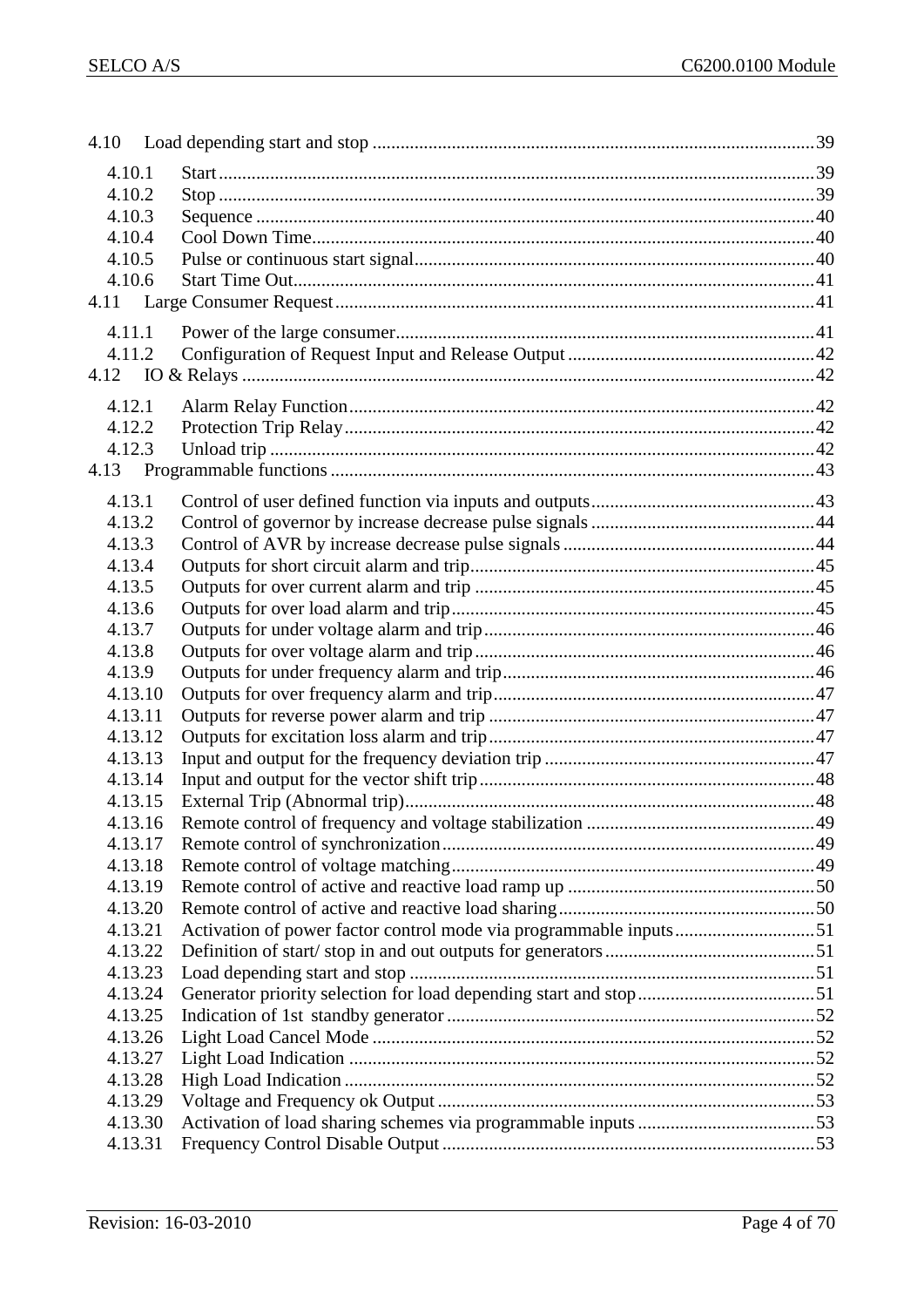| 4.13.32            |  |
|--------------------|--|
| 4.13.33            |  |
| 4.13.34            |  |
| 4.13.35<br>4.13.36 |  |
| 4.13.37            |  |
| 4.13.38            |  |
| 4.13.39            |  |
|                    |  |
| 4.14.1             |  |
| 4.14.2             |  |
|                    |  |
| 4.15.1             |  |
| 4.15.2             |  |
| 4.15.3             |  |
| 4.15.4             |  |
| 4.15.5             |  |
| 4.16               |  |
| 4.17               |  |
| 4.18               |  |
| 4.19               |  |
| 4.20               |  |
| 4.21               |  |
| 4.21.1             |  |
| 4.21.2             |  |
| 4.21.3             |  |
| 4.21.4             |  |
| 4.21.5             |  |
| 4.21.6             |  |
| 5                  |  |
| 5.1.1              |  |
| 5.1.2              |  |
| 5.1.3              |  |
| 5.1.4<br>5.1.5     |  |
| 5.1.6              |  |
| 5.2                |  |
| 6                  |  |
| 6.1                |  |
| 6.2                |  |
| 6.3                |  |
|                    |  |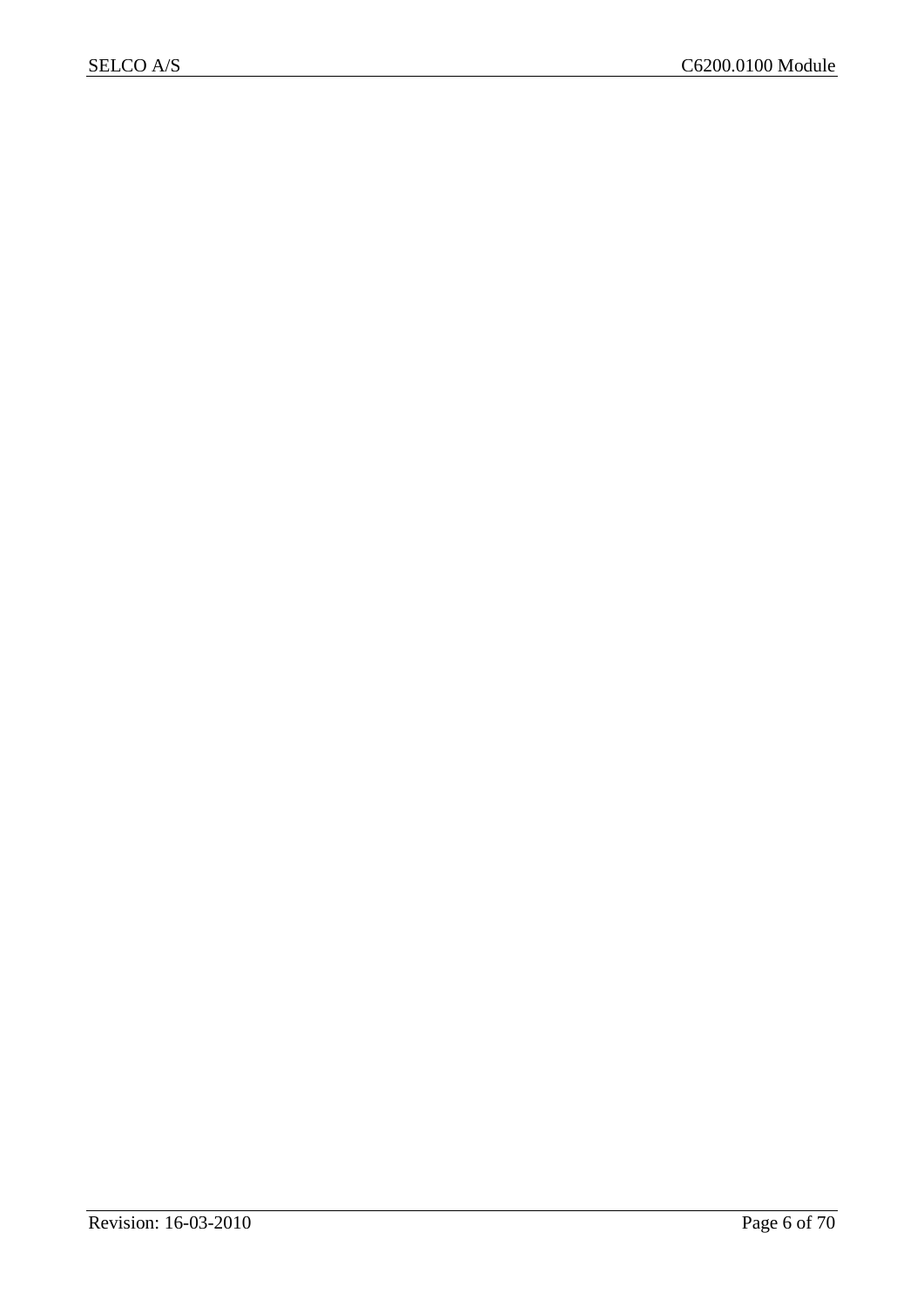# <span id="page-6-0"></span>**1 Preface**

The SELCO C6200 GENCONTROLLER module provides integrated frequency stabilization, voltage stabilization, check/automatic synchronization, active/reactive load sharing, integrated protection, basic and programmable I/O and data acquisition. Finally, the C6200 module will operate as an interface between the optional SELCO SIGMA S6500 User Interface Module.

The SELCO C6200 GENCONTROLLER also provides Programmable Inputs/Outputs. The C6200 emphasizes on user customization which allows better implementation of SELCO products in a rapidly changing industry where switchboards are becoming more and more integrated. The C6200 can operate in full automatic mode or semi-automatic mode which allows external control of all functions.

This manual describes the configuration of the C6200 by PC.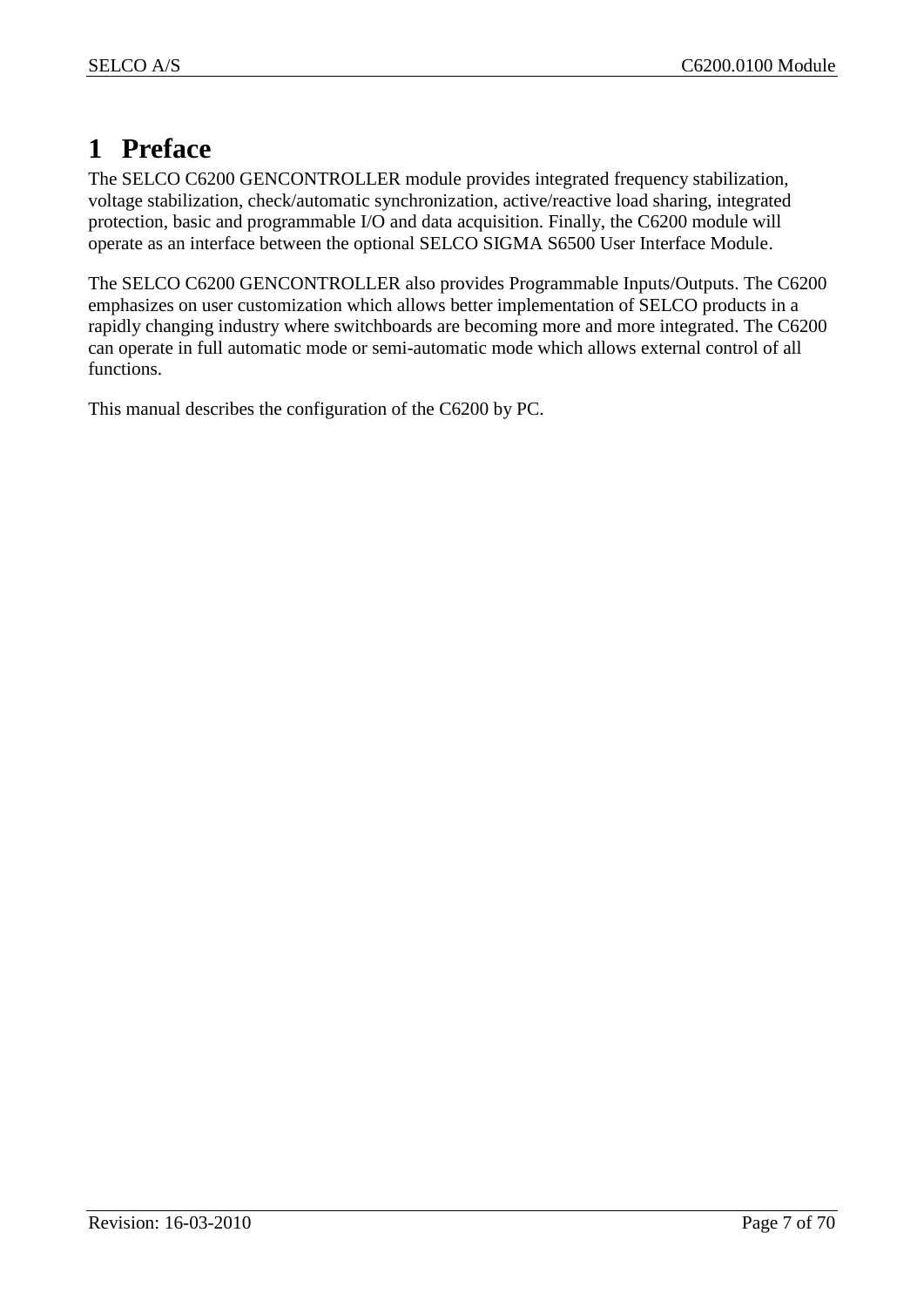# <span id="page-7-0"></span>**2 System Preparation**

# <span id="page-7-1"></span>**2.1 CAN Bus Address**

The 4-point (+2 for MODbus and CANbus terminator) dip-switch located on the right hand side of the C6200 module is used to set the CAN bus address. The CAN bus address is set as a binary value on 4 ON/OFF switches. Valid CAN bus addresses are 1 to 15.

The CAN bus address should be set according to the generator reference number. Optional S6500 user interface modules should be configured with the same CAN address 1 as the generator they are related to. In case there is only one user interface, the CAN address should be set to 1. It is advisable to assign address 1 to the first C6200 module, number 2 to the second C6200 etc. A unique CAN bus address must be assigned to each C6200 module.

The binary system works on the principle described below.

- Switch 1 represents the decimal value 1
- Switch 2 represents the decimal value 2
- Switch 3 represents the decimal value 4
- Switch 4 represents the decimal value 8

As an example, the address 1 is assigned by setting switch 1 to ON and the remaining switches to OFF. Address 10 is assigned by setting switches 2 and 4 to ON and switches 1 and 3 to OFF. The decimal value corresponds to the sum of the ON switch values.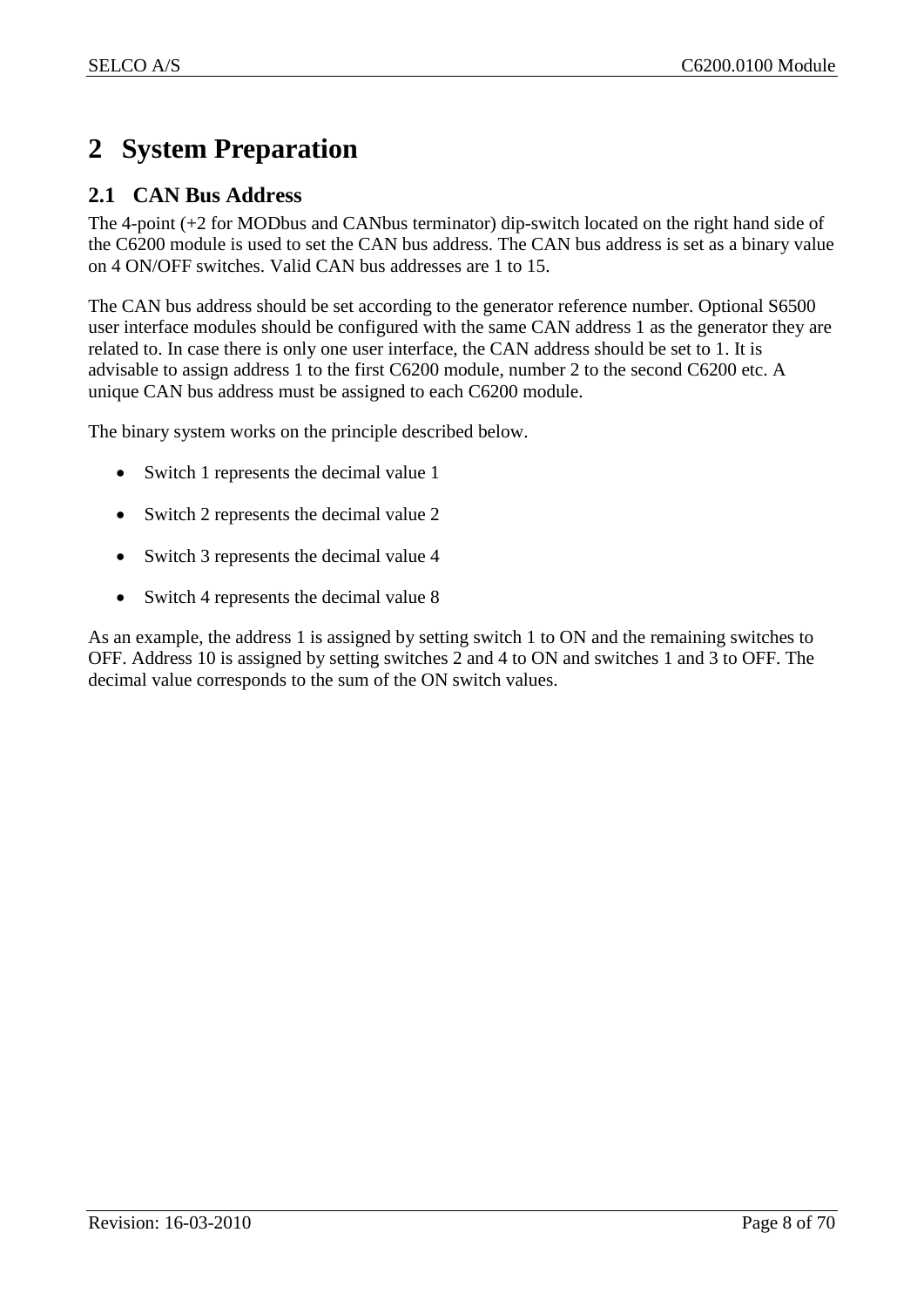# <span id="page-8-0"></span>**3 Auxiliary Commands**

The commands described in this section are used for read out of configurations, measurements and alarms. This section also describes how to switch the unit into WRITE mode. The configuration itself is described in section [4.](#page-11-0)

## <span id="page-8-1"></span>**3.1.1 Read of service configuration**

The *READ CONFIG* command makes the module respond with a list of commands. These listed commands represent the current settings of the unit.

## READ CONFIG

## <span id="page-8-2"></span>**3.1.2 Read Meas**

All measured and calculated parameters can be read out by following command:

#### READ MEAS

## <span id="page-8-3"></span>**3.1.3 Read Alarm**

All active alarms can be read out by following command:

## READ ALARM

## <span id="page-8-4"></span>**3.1.4 Setting of the date for the alarm log**

The date for the alarm log can be set by following command:

## DATE

The unit will reply with following text:

The current date is: 2008-09-03 Enter the new date: (yyyy-mm-dd)

Now type the date in the requested format (Year:Month:Day).

## <span id="page-8-5"></span>**3.1.5 Setting of the time for the alarm log**

The time for the alarm log can be set by following command:

#### TIME

The unit will reply with following text:

The current time is:  $14:02:39$ : Enter the new time: (hh:mm:ss)

Now type the time in the requested format (Hour:Minute:Second).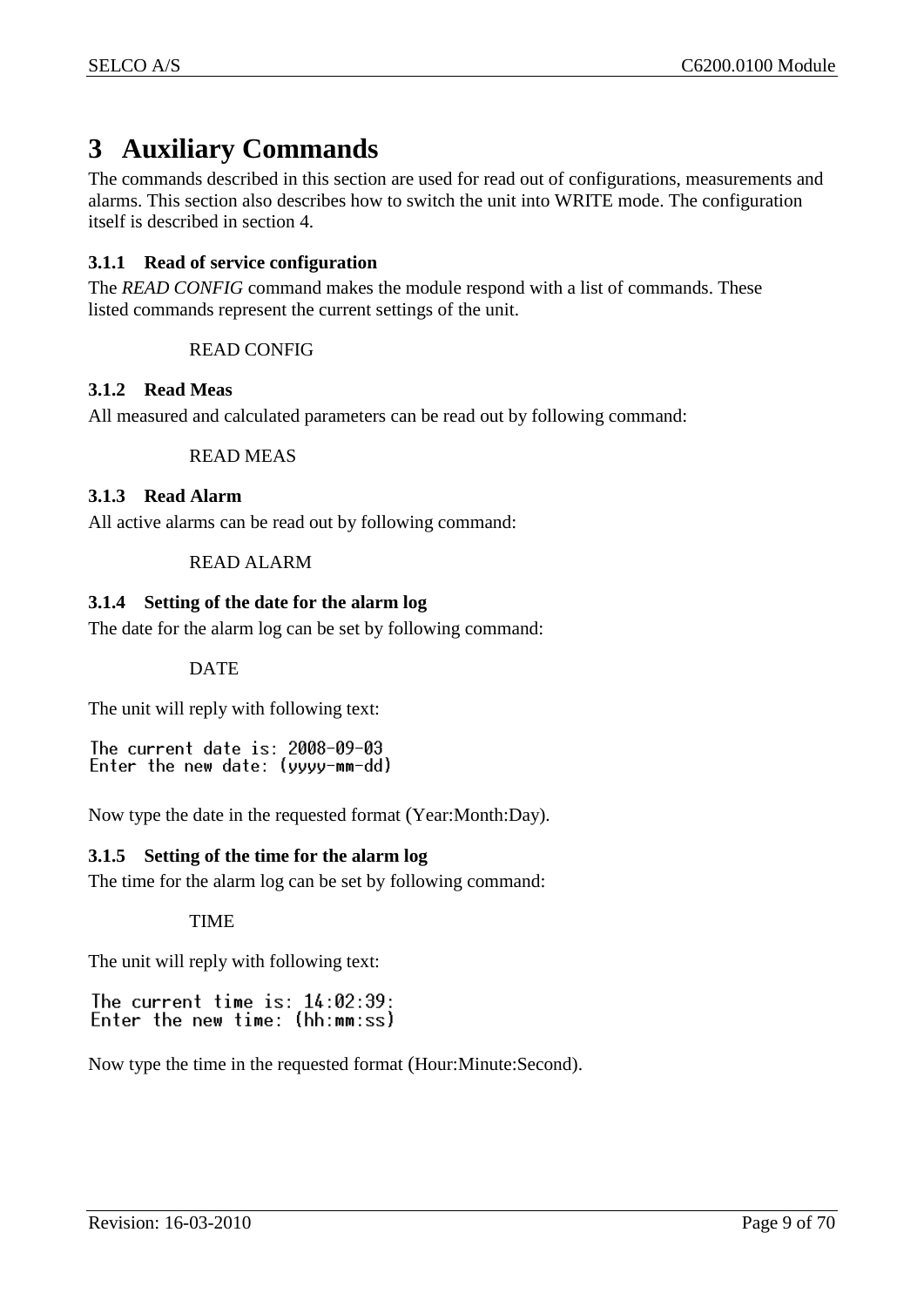## <span id="page-9-0"></span>**3.1.6 READ PMS**

This command shows the load depending start/ stop status of all connected generators.

#### READ PMS

#### <span id="page-9-1"></span>**3.1.7 Console Password (Read/ Write Mode)**

When connecting to the C6200 the unit will be in Read Only Mode. This means that the configuration can be viewed and read out, but there can not be made any changes.

In case the configuration should be changed the Read/Write Mode has to be enabled. The console can be switched to Read/Write mode by the enable command.

#### ENABLE

Enable mode will prompt for a pin code. The default pin code is 0000.

#### <span id="page-9-2"></span>**3.1.8 Service Password (enabling Service Mode)**

The Service Parameters (SERVICE INTERVAL, DUTYHOUR and SERVICE CONFIRM) are protected with a special Service Pin Code.

For enabling the Service functions following command is used:

#### SERVICE ENABLE

#### <span id="page-9-3"></span>**3.1.9 Read Out of Log file**

C6200 saves the last XX events in an alarm log. This alarm log can be read out by following command:

#### READ LOG

#### <span id="page-9-4"></span>**3.1.10 Service Parameters**

The service information (running hours of the generator and amount of running hours until the next service) can be viewed by following command:

#### READ SERVICE

#### <span id="page-9-5"></span>**3.1.11 Change to Read Only**

To change back from Read/Write Mode or Service Mode use following command:

#### DISABLE

Please note that the RS232 console pin code is unique for each module. Also, the RS232 pin code is different from the menu pin code of the User interface module.

#### <span id="page-9-6"></span>**3.1.12 Change of RS232 Read/Write Password**

For changing the Read/Write Password it is necessary first to enable the Read/Write Mode as described in [3.1.7.](#page-9-1)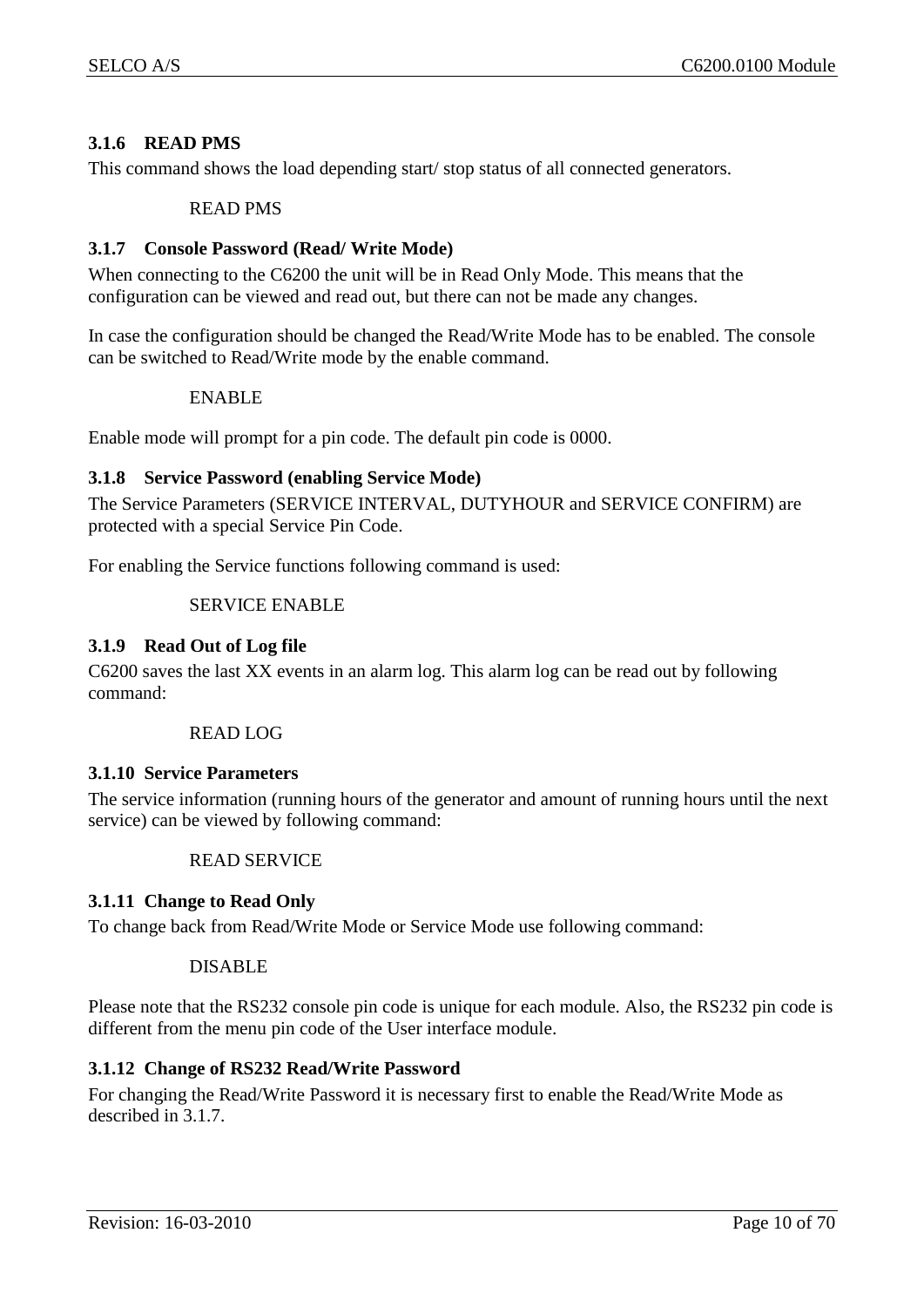The RS232 console pin code can be changed by the following command, followed by the new 4 digit pin code:

## WRITE RS232 PASSWORD

The RS232 pin code can be any number in the range of 0000 to 9999.

#### <span id="page-10-0"></span>**3.1.13 Change of RS232 Service Password**

For changing the Service Password it is necessary first to enable the Service mode as described in [3.1.8.](#page-9-2)

The Service pin code can then be changed by the following command, followed by the new 4 digit pin code:

#### WRITE SERVICE PASSWORD

The SERVICE pin code can be any number in the range of 0000 to 9999.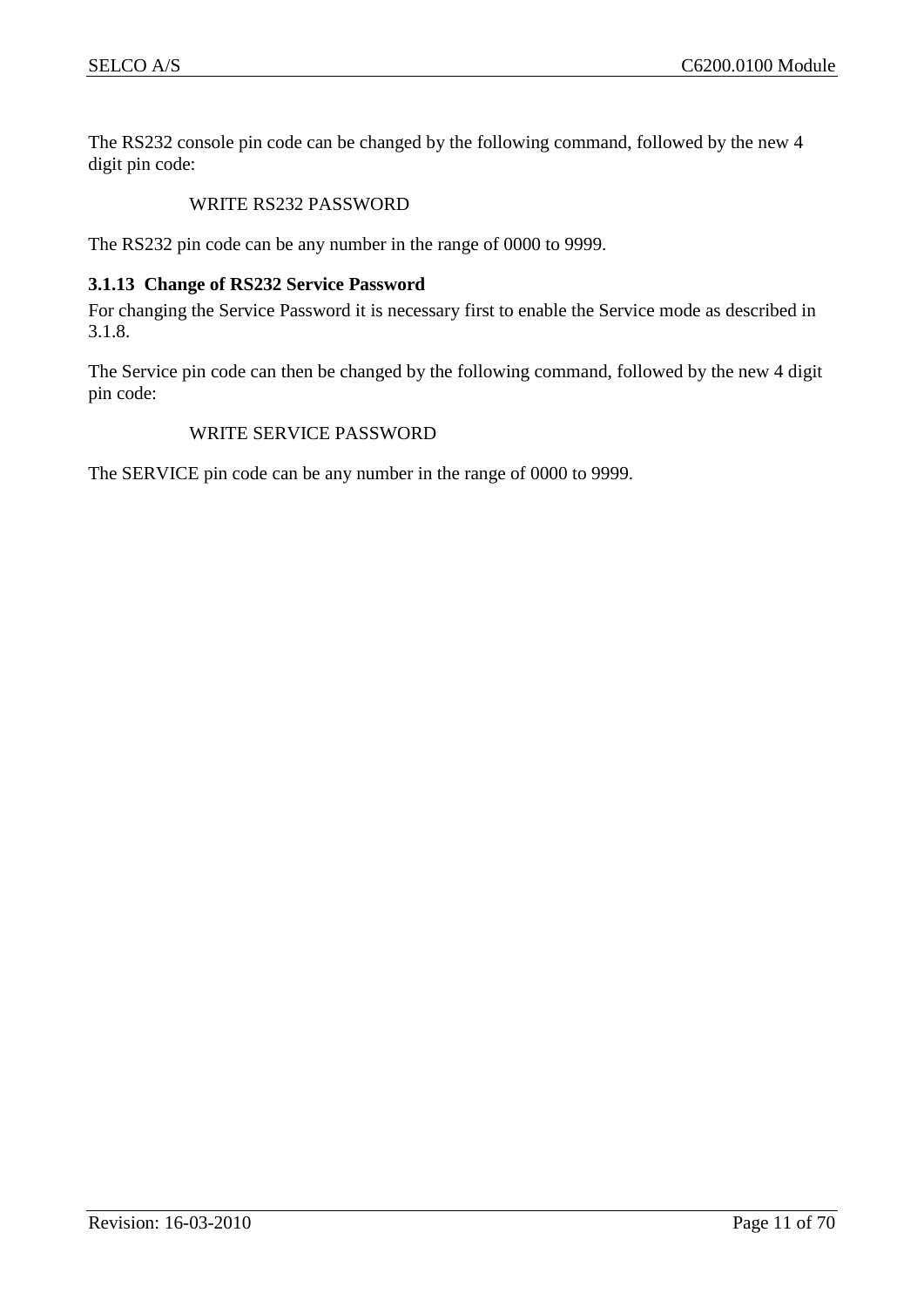# <span id="page-11-0"></span>**4 Configuration**

The C6200 module can be configured in three different ways. This section describes the configuration by RS232.

The C6200 module is delivered with a default configuration.

# <span id="page-11-1"></span>**4.1 Protection**

The protection functions are typically set up by a set point (trip level) and a delay. The trip level is expressed as a percentage of the nominal value, so it is important to understand how the 100% reference is calculated. This is described in the function section of this manual.

Each of the protection functions can be enabled or disabled as desired. The parameters of a given protection function has no influence on the system if the function is disabled.

All protection functions will trip the circuit breaker.

## <span id="page-11-2"></span>**4.1.1 Short Circuit Trip**

The SC protection will trip the circuit breaker in case a short circuit is detected between any one of the three phases of the power source. The SC protection will always act on the highest of the three currents measured among the three phases.

 $I_1$   $I_2$   $I_3$ 

The trip level is configured as a percentage according to the generator maximum current (GENMAXCUR) specified in the configuration.

The trip signal will be issued if the critical level is exceeded continuously for the duration of the time delay. The delay is configured in milliseconds.

$$
I_1 \cdot I_2 \cdot I_3 \rangle \frac{Level \cdot GENMAXCUR}{100}
$$

**Please note that most marine classification societies also require the installation of a discrete isolated short-circuit relay (such as the SELCO T2300). This is to provide perfect and total redundancy on this very important protection function.**

The short circuit protection function can be enabled or disabled by the following command. The choice can be either YES or NO. Default is YES.

## WRITE PROTECT SC ENABLED <Choice>

The trip level of the short circuit trip function is expressed as a percentage of the nominal current (see GENMAXCURRENT) of the generator. The level is set by the following command. The level can be set between 100/ and 400 %. Resolution is 1 %. Default is 250%.

## WRITE PROTECT SC LEVEL [100 - 400] (250)

The delay is expressed in ms and can be set between 100ms and 1000 ms. Resolution is 1 ms. Default is 100ms.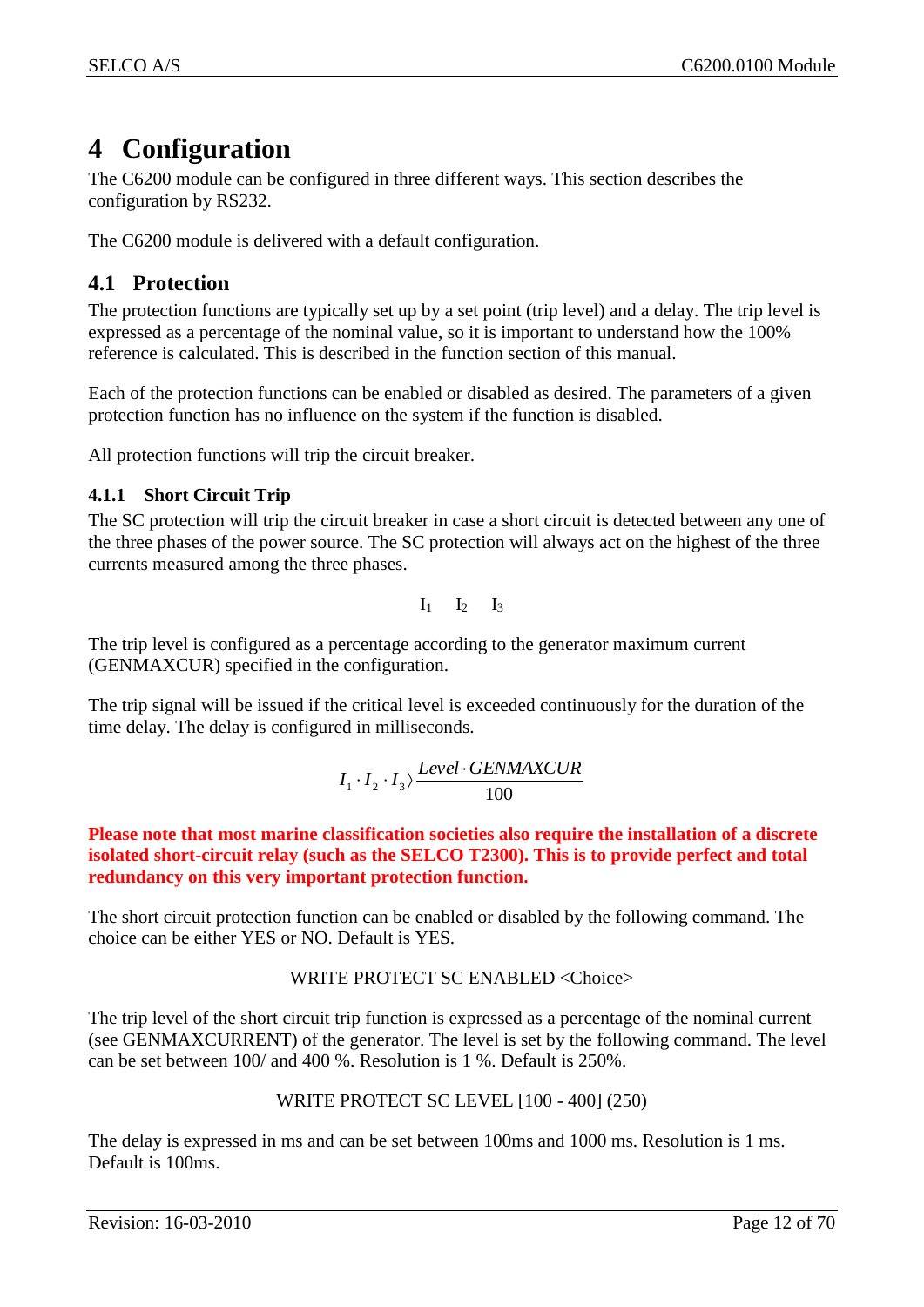## WRITE PROTECT SC DELAY [100 – 1000] (100)

#### <span id="page-12-0"></span>**4.1.2 Over Current Trip**

The OC protection will trip the circuit breaker in case an over current is detected in any one of the three phases of the power source. The OC protection will always act on the highest of the three currents measured among the three phases.

 $I_1$   $I_2$   $I_3$ 

The trip level is configured as a percentage according to the generator maximum current (GENMAXCUR) specified in the configuration.

The trip signal will be issued if the critical level is exceeded continuously for the duration of the time delay. The delay is configured in seconds.

$$
I_1 \cdot I_2 \cdot I_3 \rangle \frac{Level \cdot GENMAXCUR}{100}
$$

The over current protection function can be enabled or disabled by the following command. The choice can be either YES or NO. Default is YES.

#### WRITE PROTECT OC ENABLED <Choice>

The trip level of the over current protectionp function is expressed as a percentage of the nominal current (see GENMAXCURRENT) of the generator. The level is set by the following command. The level can be set between 50% and 200 %. Resolution is 1 %. Default is 100%.

#### WRITE PROTECT OC LEVEL [50 - 200] (100)

The delay is expressed in s and can be set between 2.0 s and 20.0 s. Resolution is 0.1 s. Default is 5.0 s.

WRITE PROTECT OC DELAY [2.0 – 20.0] (5.0)

#### <span id="page-12-1"></span>**4.1.3 Overload**

The OL protection will trip the circuit breaker in case of excessive active load. The OL protection acts on the highest load in each individual phase.

#### <span id="page-12-2"></span>**4.1.3.1 Active Phase Load**

The components of active loads will be calculated as shown below (active load mode).

$$
P_1 = U_{1N} x I_1 x \cos \varphi
$$
  $P_2 = U_{2N} x I_2 x \cos \varphi$   $P_3 = U_{3N} x I_3 x \cos \varphi$ 

The trip level is defined as a percentage of the generators phase capacity. Please note that the reference is expressed by the preconfigured power factor.

$$
P_1 \text{ or } P_2 \text{ or } P_3 \rangle \frac{\left( \text{Level} \cdot \left( \frac{NOMVOLT}{\sqrt{3}} \right) \cdot \text{GENMAXCUR} \cdot \text{PF} \right)}{100}
$$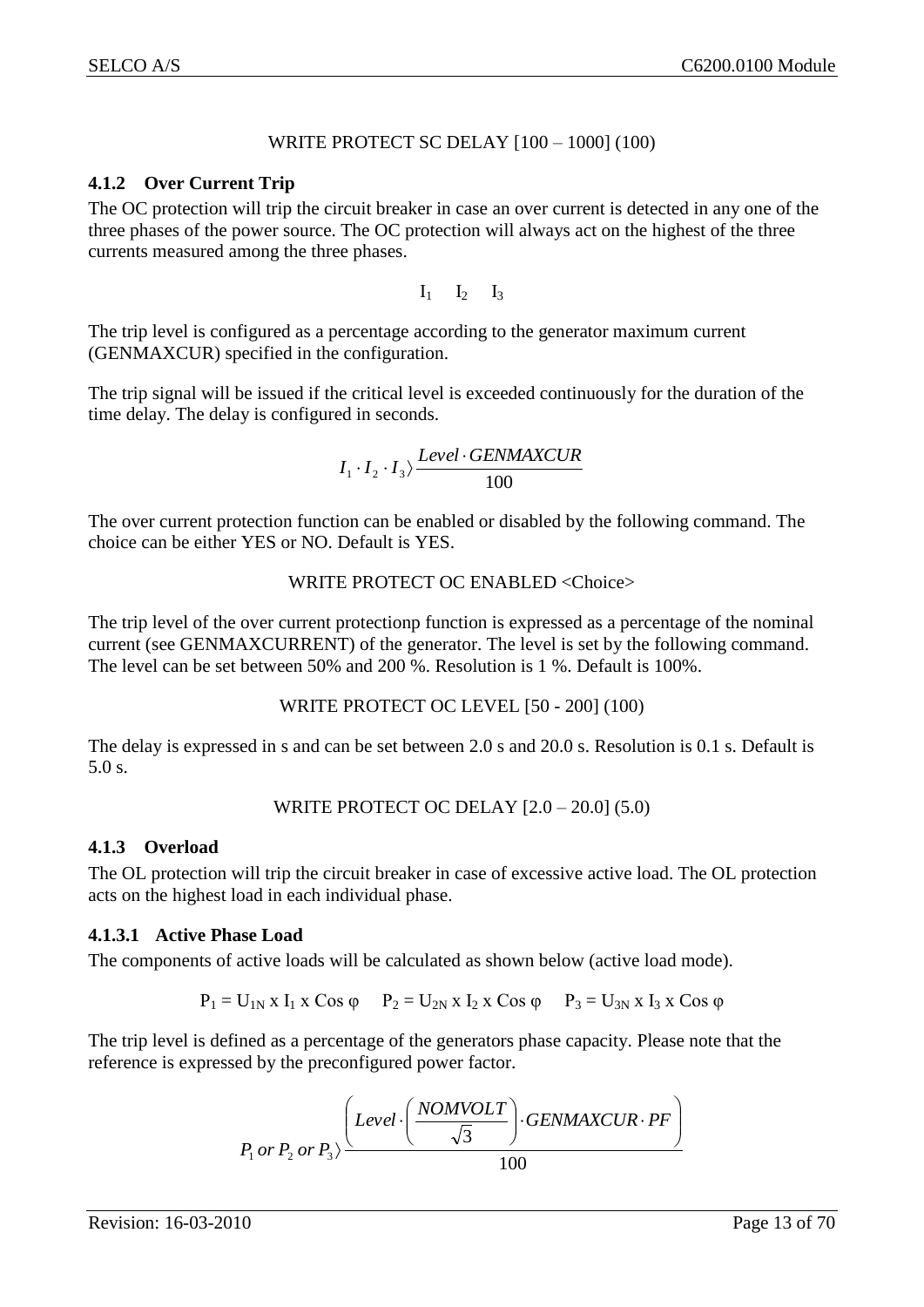The over load protection function can be enabled or disabled by the following command. The choice can be either YES or NO. Default is YES.

## WRITE PROTECT OL ENABLED <Choice>

The trip level of the over load protection function is expressed as a percentage of the nominal power of the generator. The level is set by the following command. The level can be set between 50% and 200 %. Resolution is 1 %. Default is 100%.

#### WRITE PROTECT OL LEVEL [50 - 200] (100)

The delay is expressed in s and can be set between 2.0 s and 20.0 s. Resolution is 0.1 s. Default is 5.0 s.

**WRITE PROJECT OL DELAY** 
$$
[2.0 - 20.0]
$$
  $(5.0)$ 

#### <span id="page-13-0"></span>**4.1.4 Voltage Protection**

The voltage protection function consists of an over voltage trip and an under voltage trip. It will trip the circuit breaker in case the phase-phase voltage between any of the three phases becomes either too low or too high. The Voltage protection will act on the lowest or the highest of the three phasephase voltage measurements, depending on whether the low or the high level is passed.

$$
U_{12}\hspace{0.1cm}U_{23}\hspace{0.1cm}U_{31}
$$

The trip level is configured as a percentage according to the nominal phase-phase voltage specified within the system configuration.

$$
U_{12}\,or\,U_{23}\,or\,U_{31}\langle\frac{Lower \,Level\cdot NOMVOLT}{100}
$$

And

$$
U_{12}\,or\,U_{23}\,or\,U_{31} \rangle \frac{Upper \,Level \cdot NOMVOLT}{100}
$$

The trip output for the voltage protection is the Protection Trip Relay (voltage free contact, terminals 48, 49 and 50).

## <span id="page-13-1"></span>**4.1.4.1 Under Voltage Trip**

The under voltage protection function can be enabled or disabled by the following command. The choice can be either YES or NO. Default is YES.

## WRITE PROTECT UV ENABLED <Choice>

The trip level of the under voltage trip function is expressed as a percentage of the nominal voltage of the generator. The level is set by the following command. The level can be set between 50 and 150 %. Resolution is 1 %. Default is 70%.

## WRITE PROTECT UV LEVEL [50 - 150] (70)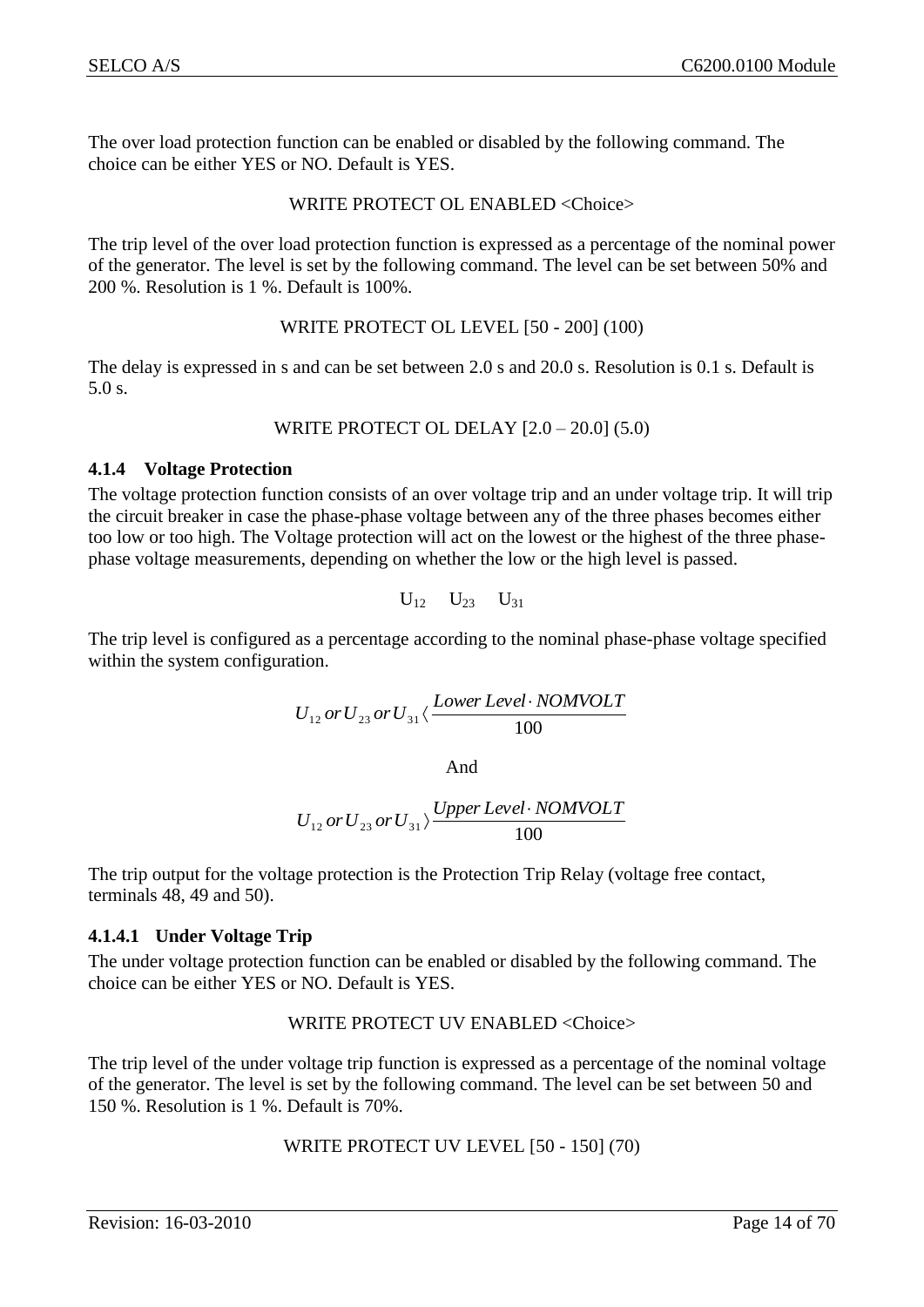The delay is expressed in seconds and can be set between 2.0 and 20.0 s. Resolution is 100 ms. Default is 2.0s.

WRITE PROTECT UV DELAY [2.0 – 20.0] (2.0)

#### <span id="page-14-0"></span>**4.1.4.2 Over Voltage Trip**

The over voltage protection function can be enabled or disabled by the following command. The choice can be either YES or NO. Default is YES.

WRITE PROTECT OV ENABLED <Choice>

The trip level of the over voltage trip function is expressed as a percentage of the nominal voltage of the generator. The level is set by the following command. The level can be set between 50 and 150 %. Resolution is 1 %. Default is 130%.

WRITE PROTECT OV LEVEL [50 - 150] (130)

The delay is expressed in seconds and can be set between 2.0 and 20.0 s. Resolution is 100 ms. Default is 2.0s.

WRITE PROTECT OV DELAY [2.0 – 20.0] (2.0)

#### <span id="page-14-1"></span>**4.1.5 Frequency Protection**

The frequency protection function will trip the breaker in case the generator frequency becomes either too low or too high. This function is only active when the circuit breaker is closed.

The trip level is configured as a percentage according to the rated frequency specified within the system configuration.

$$
f \langle \frac{Lower Level \cdot RATEREQ}{100}
$$

or

$$
f \rangle \frac{Lower Level \cdot RATEREQ}{100}
$$

The trip output for the frequency protection is the Protection Trip Relay (voltage free contact, terminals 48, 49 and 50).

## <span id="page-14-2"></span>**4.1.5.1 Under Frequency Trip**

The under frequency protection function can be enabled or disabled by the following command. The choice can be either YES or NO. Default is YES.

## WRITE PROTECT UF ENABLED <Choice>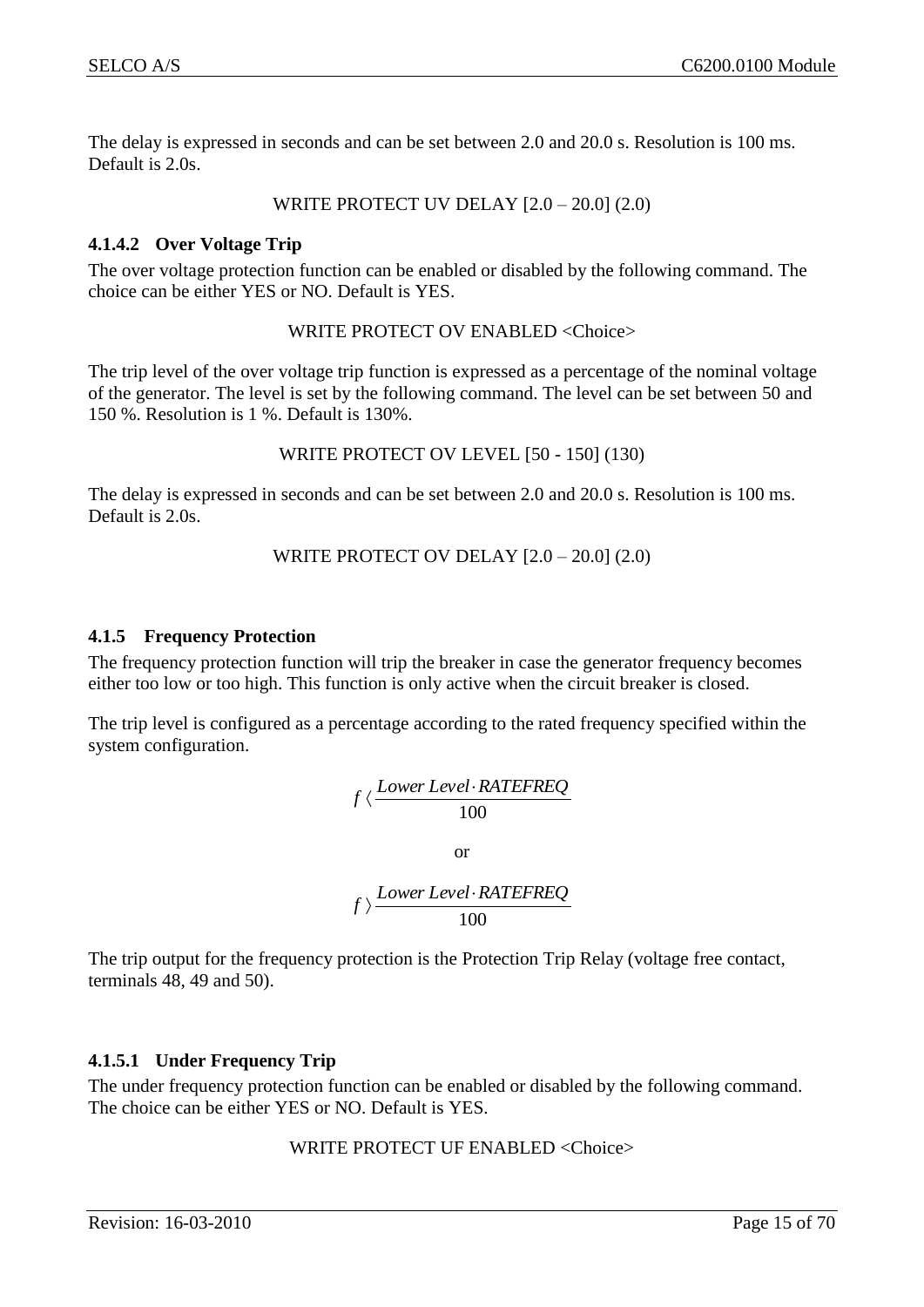The trip level of the under frequency trip function is expressed as a percentage of the nominal frequency of the generator. The level is set by the following command. The level can be set between 50 and 150 %. Resolution is 1 %. Default is 70%.

#### WRITE PROTECT UF LEVEL [50 - 150] (70)

The delay is expressed in seconds and can be set between 2.0 and 20.0 s. Resolution is 100 ms. Default is 2.0s.

## WRITE PROTECT UF DELAY [2.0 – 20.0] (2.0)

#### <span id="page-15-0"></span>**4.1.5.2 Over Frequency Trip**

The over frequency protection function can be enabled or disabled by the following command. The choice can be either YES or NO. Default is YES.

#### WRITE PROTECT OF ENABLED <Choice>

The trip level of the over frequency trip function is expressed as a percentage of the nominal frequency of the generator. The level is set by the following command. The level can be set between 50 and 150 %. Resolution is 1 %. Default is 130%.

#### WRITE PROTECT OF LEVEL [50 - 150] (130)

The delay is expressed in seconds and can be set between 2.0 and 20.0 s. Resolution is 100 ms. Default is 2.0s.

#### WRITE PROTECT OF DELAY [2.0 – 20.0] (2.0)

## <span id="page-15-1"></span>**4.1.6 Reverse Power Trip**

The reverse power protection function will trip the circuit breaker in case of "motoring", which occurs when the generator is running as an electric motor and taking power from the bus bar.

The trip signal will be issued if the critical level is exceeded continuously for the duration of the time delay.

The trip output for the reverse power protection is the Protection Trip Relay (voltage free contact, terminals 48, 49 and 50).

The reverse power protection function can be enabled or disabled by the following command. The choice can be either YES or NO.

#### WRITE PROTECT RP ENABLED <Choice>

The trip level of the reverse power function is expressed as a percentage of the nominal active current in a single phase of the generator. The 100 % reference is the generator's maximum current in one phase (GENMAXCUR) x rated power factor (COSPHI).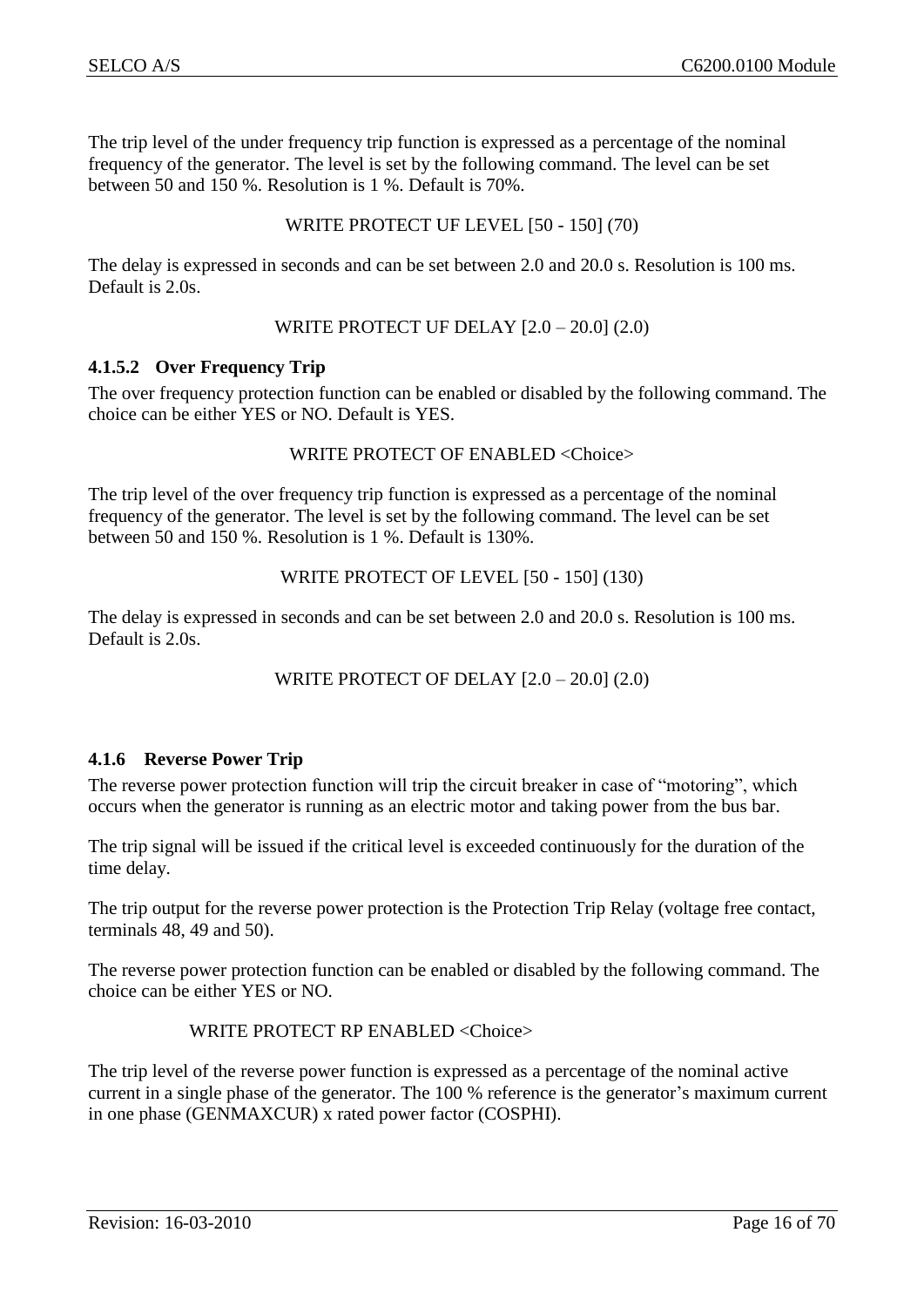The level is set by the following command. The level can be set between 0 and -20 %. Resolution is 1 %.

## WRITE PROTECT RP LEVEL <Level>

The delay is expressed in seconds and can be set between 2.0 and 20.0 s. Resolution is 100 ms.

WRITE PROTECT RP DELAY <Delay>

#### <span id="page-16-0"></span>**4.1.7 Excitation Loss Trip**

The excitation loss protection function will trip the circuit breaker in case of reverse reactive current or power, which occurs in case the generator lost its excitation.

The trip signal will be issued if the critical level is passed continuously for the duration of the delay.

The trip output for the excitation loss protection is the Protection Trip Relay (voltage free contact, terminals 48, 49 and 50).

The excitation loss protection function can be enabled or disabled by the following command. The choice can be either YES or NO.

#### WRITE PROTECT EL ENABLED <Choice>

The excitation loss function reacts on a negative reactive current. The trip level of the excitation loss protection function is expressed as a percentage of the nominal re-active current in a single phase of the generator. The 100 % reference is the generator's maximum current in one phase (GENMAXCUR) x rated sinPHI.

The level is set by the following command. The level can be set between 0 and -150 %. Resolution is 1 %.

WRITE PROTECT EL LEVEL <Level>

The delay is expressed in seconds and can be set between 0.5 and 20.0 s. Resolution is 100 ms.

WRITE PROTECT EL DELAY <Delay>

## <span id="page-16-1"></span>**4.1.8 Frequency Deviation Protection**

This function is only used in grid parallel applications.

The frequency deviation protection will protect the generator from damages due to asynchronous reconnection to the public grid after short time disconnections.

The function will trip the generator in case the frequency changes more than a certain set point within a certain amount of time. Thus the adjustment is done in Hz per second [Hz/s] (if the frequency changes more that X Hz per second the relay will trip).

Such frequency changes appear because the load situation on the generator will change suddenly in case the grid is lost. This load change causes a change in the engine speed which is equal to a frequency change.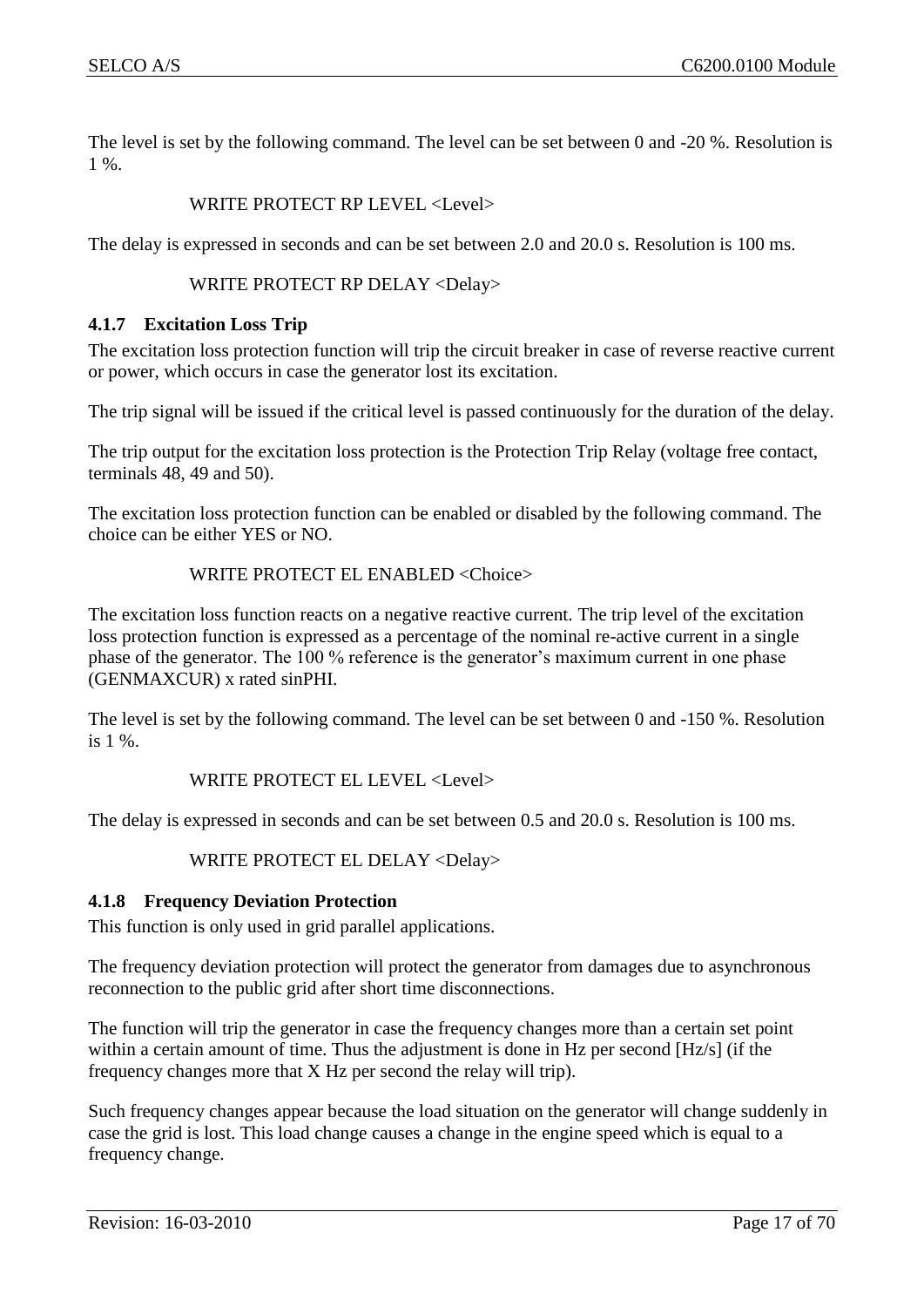The Frequency deviation protection is very similar to the vector shift protection. Basically these two protection functions are two different ways of expressing the same phenomenon.

The trip output for the frequency deviation protection is the Protection Trip Relay (voltage free contact, terminals 48, 49 and 50).

The frequency deviation protection can be enabled or disabled. This is done by the following command. The choice can be set to either *YES* or *NO*.

#### WRITE PROTECT FD ENABLED <Choice>

The trip level is expressed in hertz per second with one decimal. The trip level is set by the following command. The range is 0.0 to 20.0 Hz/s. Resolution is 0.1 Hz/s.

#### WRITE PROTECT FD LEVEL <Level>

#### <span id="page-17-0"></span>**4.1.9 Vector Shift Protection**

This function is only used in grid parallel applications.

The vector shift protection will protect the generator from damages due to asynchronous reconnection to the public grid after short time disconnections.

The vector shift protection will trip the breaker in case it detects a phase shift in the generator voltage. For example if a zero crossing occurs some degrees earlier or later than expected. Thus the adjustment is done in degrees.

The vector shift is depending on the change of the generator frequency. In case the grid is lost, this will result in a sudden change of the generator frequency. A change in frequency will move the zero crossing of the generator voltage earlier (in case the generator load has dropped) or later (in case the generator load has increased). This shift is expressed in degrees. If this vector shift is larger than a certain set point the relay will trip.

The vector shift protection is very similar to the frequency deviation protection. Basically these two protection functions are two different ways of expressing the same phenomenon.

The trip output for the vector shift protection is the Protection Trip Relay (voltage free contact, terminals 48, 49 and 50).

The Vector Shift protection can be enabled or disabled. This is done by the following command. The choice can be set to either *YES* or *NO*.

#### WRITE PROTECT VS ENABLED <Choice>

The trip level is expressed in  $\degree$  (phase angle). The trip level is set by the following command. The range is 0 to 90 º. Resolution is 1º. Default is 15º.

#### WRITE PROTECT VS LEVEL [0 - 90] (15)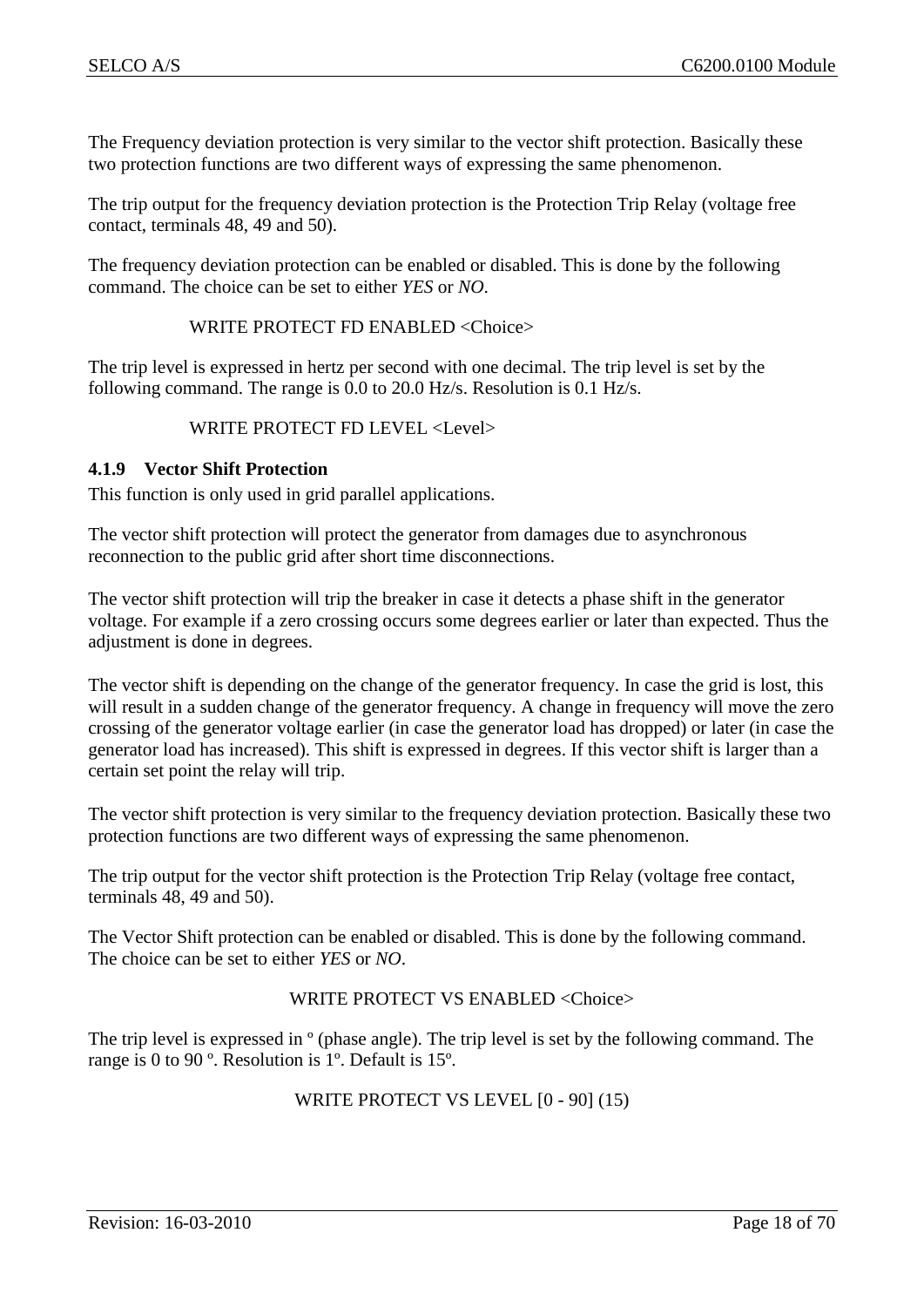# <span id="page-18-0"></span>**4.2 Alarms**

The alarm functions are typically set up by a set point (alarm level) and a delay. The alarm level is expressed as a percentage of the nominal value, so it is important to understand how the 100% reference is calculated. This is described in the function section of this manual.

Each of the alarm functions can be enabled or disabled as desired. The parameters of a given alarm function have no influence on the system if the function is disabled.

## **Alarm functions will not trip the breaker but only be indicated on the optional display.**

It is also possible to program the programmable outputs to activate for alarms (see chapter [4.13\)](#page-42-0).

## <span id="page-18-1"></span>**4.2.1 Short Circuit Alarm**

The SC Alarm will issue alarm in case a short circuit is detected between any one of the three phases of the power source. The SC alarm will always act on the highest of the three currents measured among the three phases.

$$
I_1 \qquad I_2 \qquad I_3
$$

The alarm level is configured as a percentage according to the generator maximum current (GENMAXCUR) specified in the configuration.

The alarm signal will be issued if the critical level is exceeded continuously for the duration of the time delay. The delay is configured in milliseconds.

$$
I_1 \cdot I_2 \cdot I_3 \rangle \frac{Level \cdot GENMAXCUR}{100}
$$

The short circuit alarm function can be enabled or disabled by the following command. The choice can be either YES or NO. Default is YES.

## WRITE ALARM SC ENABLED <Choice>

The alarm level of the short circuit alarm function is expressed as a percentage of the nominal current (see GENMAXCURRENT) of the generator. The level is set by the following command. The level can be set between 100/ and 400 %. Resolution is 1 %. Default is 250%.

## WRITE ALARM SC LEVEL [100 - 400] (250)

The delay is expressed in ms and can be set between 100ms and 1000 ms. Resolution is 1 ms. Default is 100ms.

## WRITE ALARM SC DELAY [100 – 1000] (100)

## <span id="page-18-2"></span>**4.2.2 Over Current Alarm**

The OC alarm will issue an alarm in case an over current is detected in any one of the three phases of the power source. The OC alarm will always act on the highest of the three currents measured among the three phases.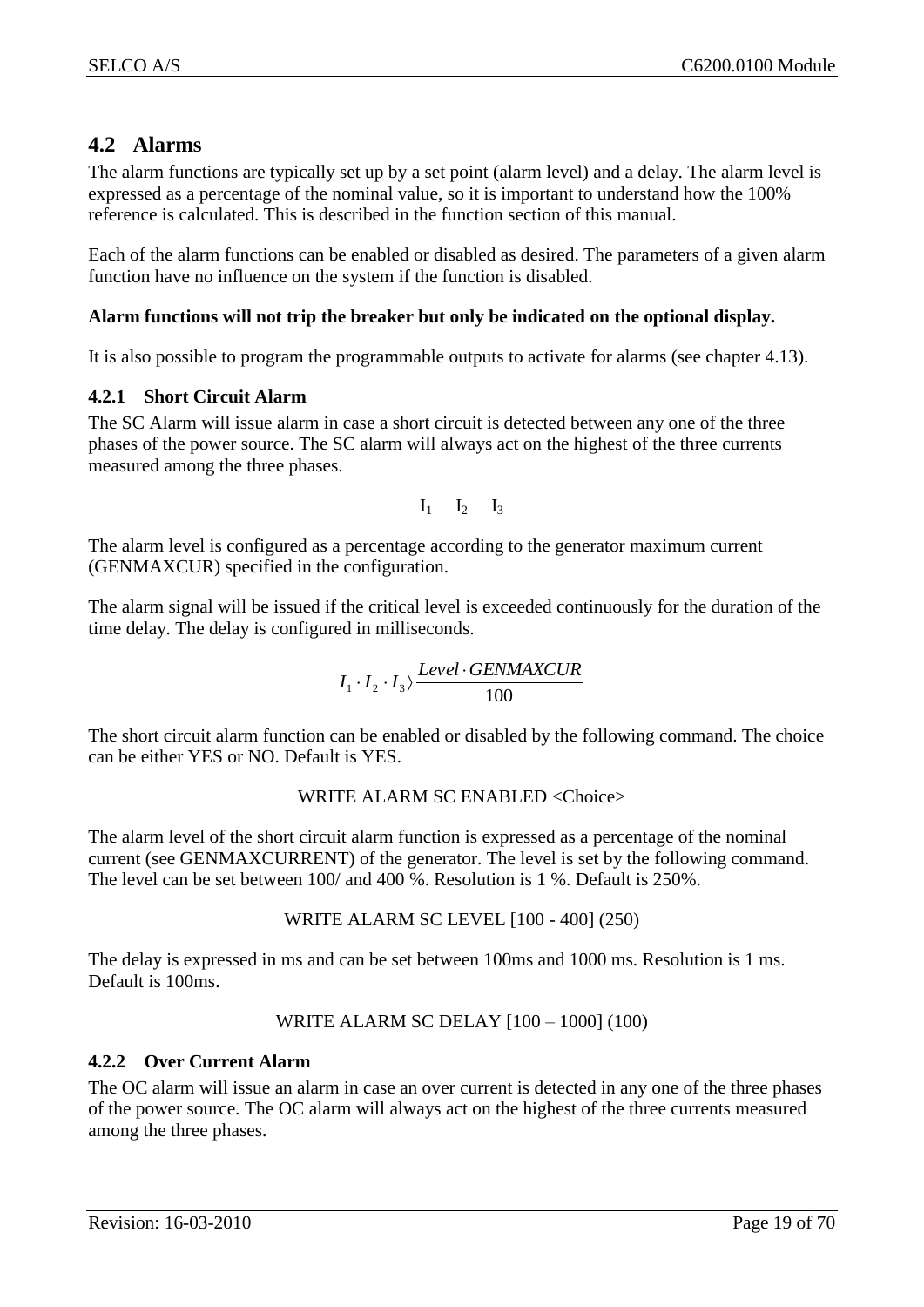$I_1$   $I_2$   $I_3$ 

The alarm level is configured as a percentage according to the generator maximum current (GENMAXCUR) specified in the configuration.

The alarm signal will be issued if the critical level is exceeded continuously for the duration of the time delay. The delay is configured in seconds.

$$
I_1 \cdot I_2 \cdot I_3 \rangle \frac{Level \cdot GENMAXCUR}{100}
$$

The over current alarm function can be enabled or disabled by the following command. The choice can be either YES or NO. Default is YES.

#### WRITE ALARM OC ENABLED <Choice>

The level of the over current protection function is expressed as a percentage of the nominal current (see GENMAXCURRENT) of the generator. The level is set by the following command. The level can be set between 50% and 200 %. Resolution is 1 %. Default is 100%.

```
WRITE ALARM OC LEVEL [50 - 200] (100)
```
The delay is expressed in s and can be set between 2.0 s and 20.0 s. Resolution is 0.1 s. Default is 5.0 s.

WRITE ALARM OC DELAY 
$$
[2.0 - 20.0]
$$
 (5.0)

## <span id="page-19-0"></span>**4.2.3 Overload**

The OL alarm will issue an alarm in case of excessive active load. The OL alarm acts on the highest load in each individual phase.

## <span id="page-19-1"></span>**4.2.3.1 Active Phase Load**

The components of active loads will be calculated as shown below (active load mode).

 $P_1 = U_{1N}$  x  $I_1$  x Cos  $\varphi$   $P_2 = U_{2N}$  x  $I_2$  x Cos  $\varphi$   $P_3 = U_{3N}$  x  $I_3$  x Cos  $\varphi$ 

The alarm level is defined as a percentage of the generators phase capacity. Please note that the reference is expressed by the preconfigured rated power factor.

$$
P_1 \text{ or } P_2 \text{ or } P_3 \rangle \frac{\left( \text{Level} \cdot \left( \frac{NOMVOLT}{\sqrt{3}} \right) \cdot \text{GENMAXCUR} \cdot \text{PF} \right)}{100}
$$

The over load alarm function can be enabled or disabled by the following command. The choice can be either YES or NO. Default is YES.

#### WRITE ALARM OL ENABLED <Choice>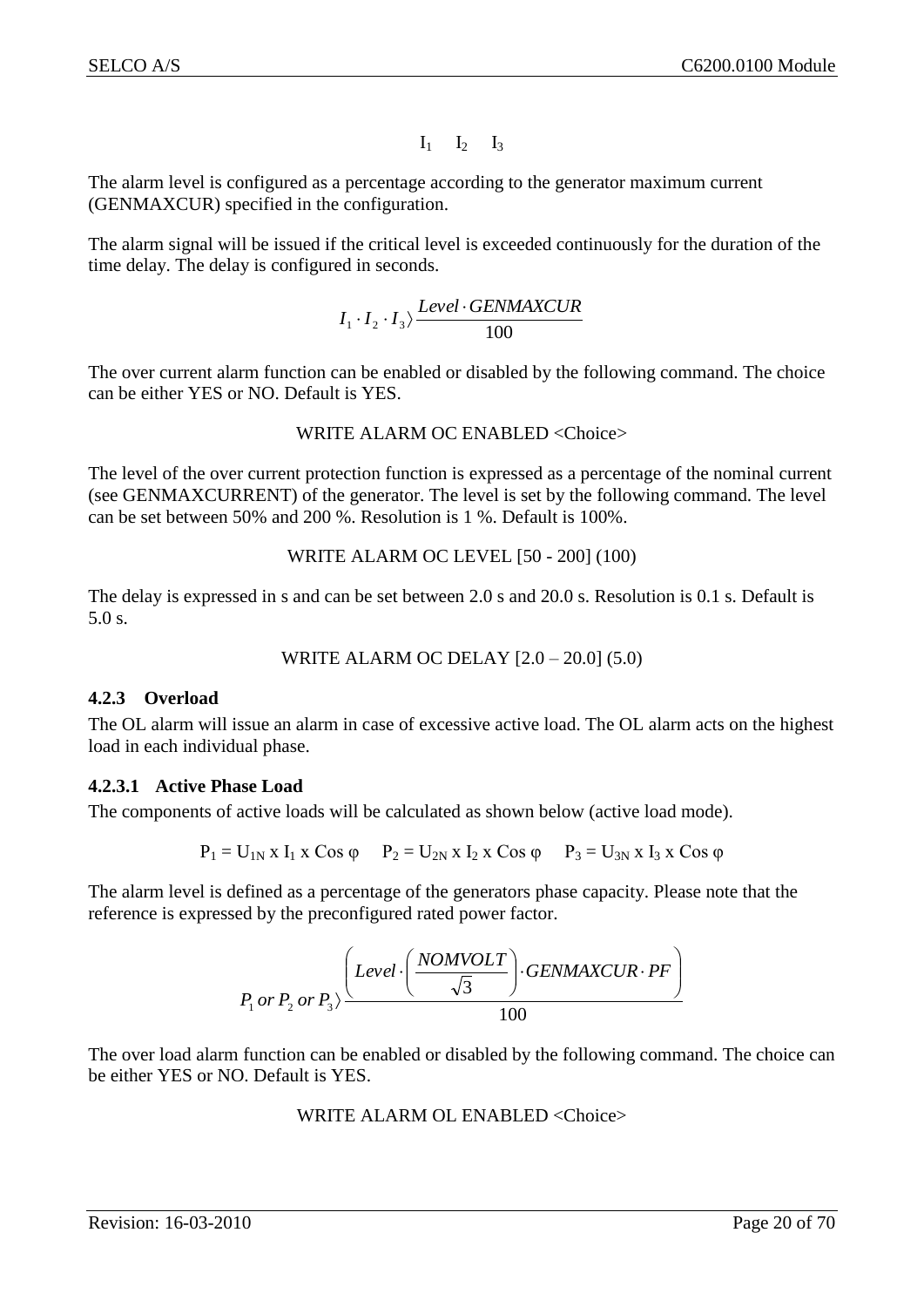The alarm level of the over load alarm function is expressed as a percentage of the nominal power of the generator. The level is set by the following command. The level can be set between 50% and 200 %. Resolution is 1 %. Default is 100%.

#### WRITE ALARM OL LEVEL [50 - 200] (100)

The delay is expressed in s and can be set between 2.0 s and 20.0 s. Resolution is 0.1 s. Default is 5.0 s.

WRITE ALARM OL DELAY 
$$
[2.0 - 20.0]
$$
 (5.0)

#### <span id="page-20-0"></span>**4.2.4 Voltage Alarm**

The voltage alarm function consists of an over voltage alarm and an under voltage alarm. The alarm will be issued in case the phase-phase voltages between any of the three phases becomes either too low or too high. The Voltage alarm will act on the lowest or the highest of the three phase-phase voltage measurements, depending on whether the low or the high level is passed.

$$
U_{12}\hspace{0.1cm}U_{23}\hspace{0.1cm}U_{31}
$$

The alarm level is configured as a percentage according to the nominal phase-phase voltage specified within the system configuration.

In default configuration the alarm will only be shown in the optional C6250 or S6500 display. It will not trip the breaker. However it is possible to configure any of the programmable outputs to activate on the alarm (see Programmable I/O).

## <span id="page-20-1"></span>**4.2.4.1 Under Voltage Alarm**

The under voltage alarm function can be enabled or disabled by the following command. The choice can be either YES or NO. Default is NO.

## WRITE ALARM UV ENABLED <Choice>

The alarm level of the under voltage alarm function is expressed as a percentage of the nominal voltage of the generator. The level is set by the following command. The level can be set between 50 and 150 %. Resolution is 1 %. Default is 70%.

## WRITE ALARM UV LEVEL [50 - 150] (70)

The delay is expressed in seconds and can be set between 2.0 and 20.0 s. Resolution is 100 ms. Default is 2.0s.

## WRITE ALARM UV DELAY [2.0 – 20.0] (2.0)

## <span id="page-20-2"></span>**4.2.4.2 Over Voltage Alarm**

The over voltage alarm function can be enabled or disabled by the following command. The choice can be either YES or NO. Default is NO.

## WRITE ALARM OV ENABLED <Choice>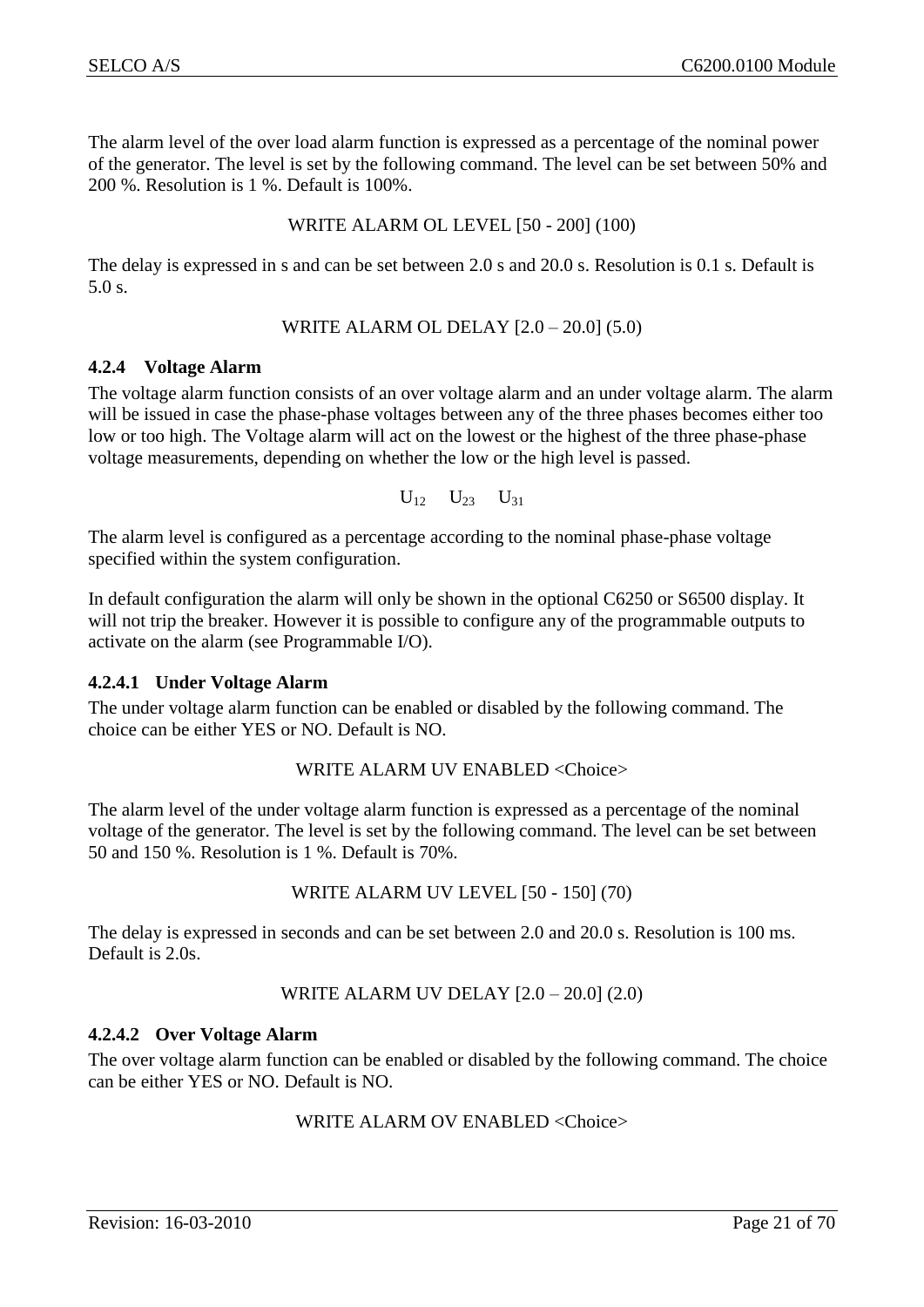The alarm level of the over voltage alarm function is expressed as a percentage of the nominal voltage of the generator. The level is set by the following command. The level can be set between 50 and 150 %. Resolution is 1 %. Default is 130%.

WRITE ALARM OV LEVEL [50 - 150] (130)

The delay is expressed in seconds and can be set between 2.0 and 20.0 s. Resolution is 100 ms. Default is 2.0s.

WRITE ALARM OV DELAY [2.0 – 20.0] (2.0)

#### <span id="page-21-0"></span>**4.2.5 Frequency Alarm**

The frequency alarm function consists of an over frequency alarm and an under frequency alarm. The alarm will be issued in case the frequency becomes either too low or too high.

The alarm level is configured as a percentage according to the nominal frequency specified within the system configuration.

In default configuration the alarm will only be shown in the optional C6250 or S6500 display. It will not trip the breaker. However it is possible to configure any of the programmable outputs to activate on the alarm (see Programmable I/O).

## <span id="page-21-1"></span>**4.2.5.1 Under Frequency Alarm**

The under frequency alarm function can be enabled or disabled by the following command. The choice can be either YES or NO. Default is NO.

## WRITE ALARM UF ENABLED <Choice>

The alarm level of the under frequency alarm function is expressed as a percentage of the nominal frequency of the generator. The level is set by the following command. The level can be set between 50 and 150 %. Resolution is 1 %. Default is 70%.

#### WRITE ALARM UF LEVEL [50 - 150] (70)

The delay is expressed in seconds and can be set between 2.0 and 20.0 s. Resolution is 100 ms. Default is 2.0s.

#### WRITE ALARM UF DELAY [2.0 – 20.0] (2.0)

#### <span id="page-21-2"></span>**4.2.5.2 Over Frequency Alarm**

The over frequency alarm function can be enabled or disabled by the following command. The choice can be either YES or NO. Default is NO.

#### WRITE ALARM OF ENABLED <Choice>

The alarm level of the over frequency alarm function is expressed as a percentage of the nominal frequency of the generator. The level is set by the following command. The level can be set between 50 and 150 %. Resolution is 1 %. Default is 130%.

## WRITE ALARM OF LEVEL [50 - 150] (130)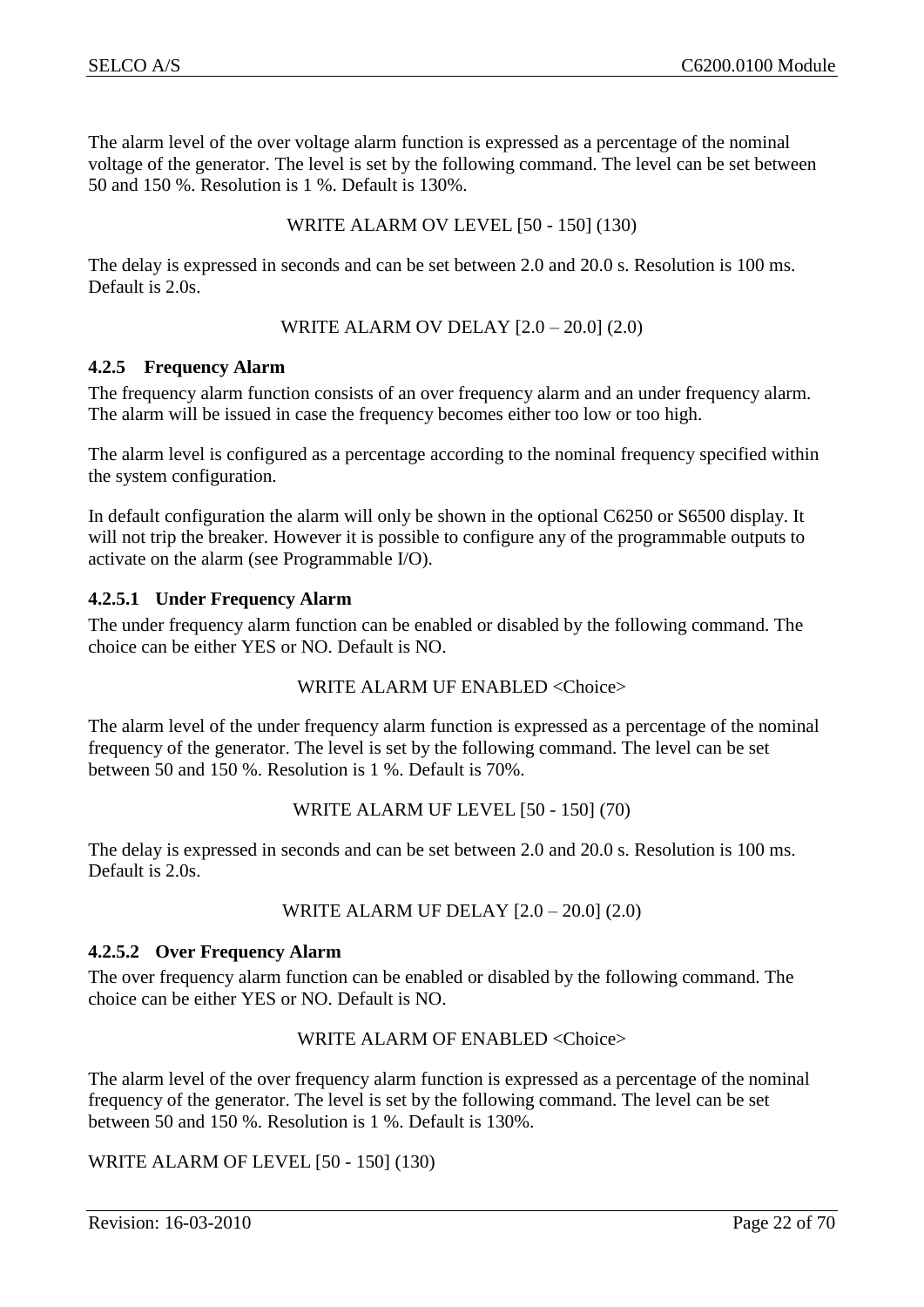The delay is expressed in seconds and can be set between 2.0 and 20.0 s. Resolution is 100 ms. Default is 2.0s.

WRITE ALARM OF DELAY [2.0 – 20.0] (2.0)

#### <span id="page-22-0"></span>**4.2.6 Reverse Power Alarm**

The reverse power alarm will be issued in case of "motoring", which occurs when the generator is running as an electric motor and taking power from the bus bar.

The alarm will be issued if the critical level is exceeded continuously for the duration of the time delay.

In default configuration the alarm will only be shown in the optional C6250 or S6500 display. It will not trip the breaker. However it is possible to configure any of the programmable outputs to activate on the alarm (see Programmable I/O).

The reverse power alarm function can be enabled or disabled by the following command. The choice can be either YES or NO. Default is NO.

#### WRITE ALARM RP ENABLED <Choice>

The alarm level of the reverse power function is expressed as a percentage of the nominal active current in a single phase of the generator. The 100 % reference is the generator's maximum current in one phase (GENMAXCUR) x rated power factor (COSPHI).

The level is set by the following command. The level can be set between 0 and -20 %. Resolution is 1 %. Default is -2%.

WRITE ALARM RP LEVEL [0.0 - -20.0] (-2.0)

The delay is expressed in seconds and can be set between 2.0 and 20.0 s. Resolution is 100 ms. Default is 5.0s

WRITE ALARM RP DELAY [2.0 – 20.0] (5.0)

#### <span id="page-22-1"></span>**4.2.7 Excitation Loss Alarm**

The excitation loss alarm will be issued in case of reverse reactive current or power, which occurs in case the generator looses its excitation.

The alarm will be issued if the critical level is passed continuously for the duration of the delay.

In default configuration the alarm will only be shown in the optional C6250 or S6500 display. It will not trip the breaker. However it is possible to configure any of the programmable outputs to activate on the alarm (see Programmable I/O).

The excitation loss alarm function can be enabled or disabled by the following command. The choice can be either YES or NO. Default is NO.

WRITE ALARM EL ENABLED <Choice>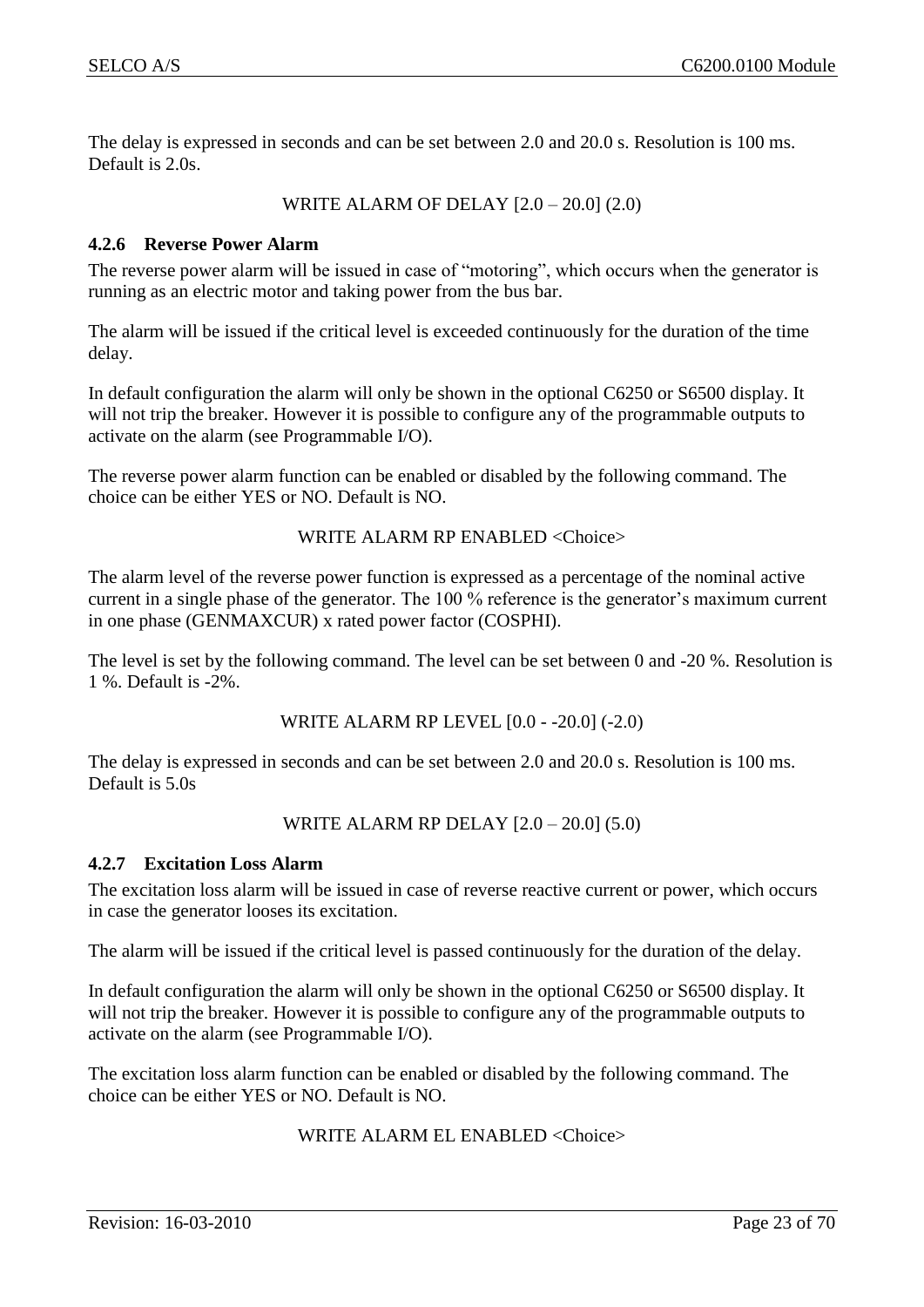The excitation loss function reacts on a negative reactive current. The trip level of the excitation loss alarm function is expressed as a percentage of the nominal reactive current in a single phase of the generator. The 100 % reference is the generator's maximum current in one phase (GENMAXCUR) x rated sinPHI.

The level is set by the following command. The level can be set between 0 and -150 %. Resolution is 1 %. Default is -50%.

WRITE ALARM EL LEVEL [0 - -150] (-50)

The delay is expressed in seconds and can be set between 2.0 and 20.0 s. Resolution is 100 ms. Default is 5.0s

WRITE ALARM EL DELAY [2.0 – 20.0] (5.0)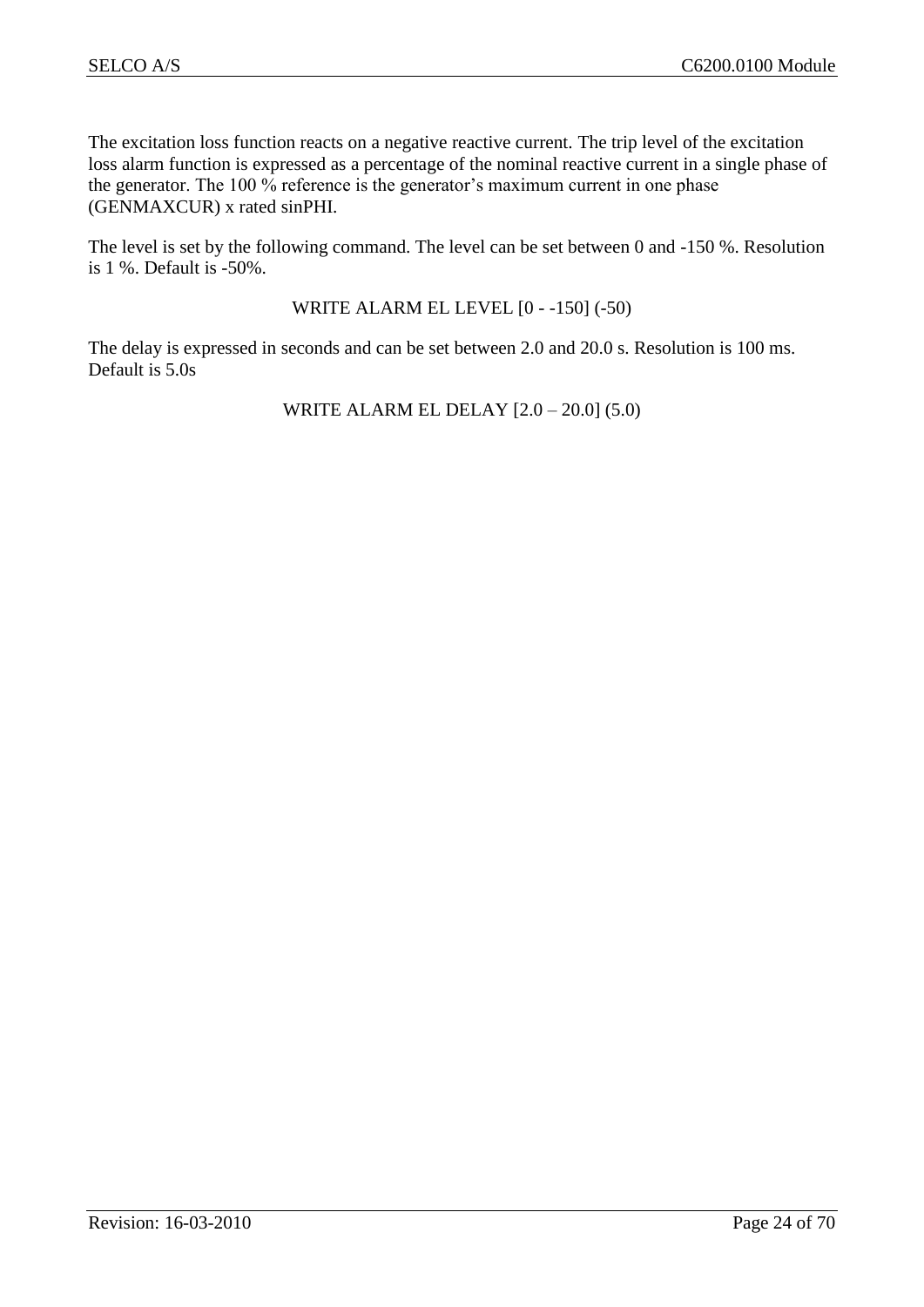# <span id="page-24-0"></span>**4.3 Non Essential Load Trip (Preferential Trip/ Load Shedding)**

The C6200.0100 includes a preferential trip function on two independent levels. The preferential trip function can be configured to operate either on low frequency, high load or high current. The two preferential trip functions can be configured individually with regard to trip level, delay and mode of operation.

When in load or current mode, the two load trip functions operate much like definite time protection functions (e.g. the OL protection function).

## **Note: It is required to configure one programmable output for each preferential trip function (see chapter IOFUNC).**

Both preferential trip functions (NE1 load trip and NE2 load trip) can be enabled or disabled. If enabled, the NE load trip will issue the preferential trip signal in case of low frequency, high active current/load or high current. When configured to trip on load or current, the NE load trip acts on the highest of the three active current or load calculations (each individual phase component).

The trip level is configured as a percentage according to nominal frequency, the generator maximum current or the power sources active capacity. The power source active capacity is calculated from generator maximum current and the nominal phase-phase voltage located within the system configuration. The delay is configured in seconds. The trip signal will be issued if the trip level is exceeded continuously for the duration of the delay.

## <span id="page-24-1"></span>**4.3.1.1 Frequency**

The C6200.0100 will calculate the frequency to determine if it is low enough to trip the NE function.

f

The trip level is defined as a percentage of the generators rated frequency (RATEDFREQ).

$$
f \langle \frac{Level \cdot RATEREQ}{100}
$$

## <span id="page-24-2"></span>**4.3.1.2 Active Phase Current**

The C6200.0100 module will calculate each component of active currents as follows (active current mode).

$$
IAct_1 = I_1 \times Cos \varphi \qquad IAct_2 = I_2 \times Cos \varphi \qquad IAct_3 = I_3 \times Cos \varphi
$$

The trip level is defined as a percentage of the generators maximal current (in one phase). Note that the reference is expressed by the preconfigured power factor.

$$
IAct_1 \text{ or } IAct_2 \text{ or } IAct_3 \rangle \xrightarrow{\text{(Level-GENMAXCUR \cdot PF)}} 100
$$

## <span id="page-24-3"></span>**4.3.1.3 Active Phase Load**

The components of active loads will be calculated as shown below (active load mode).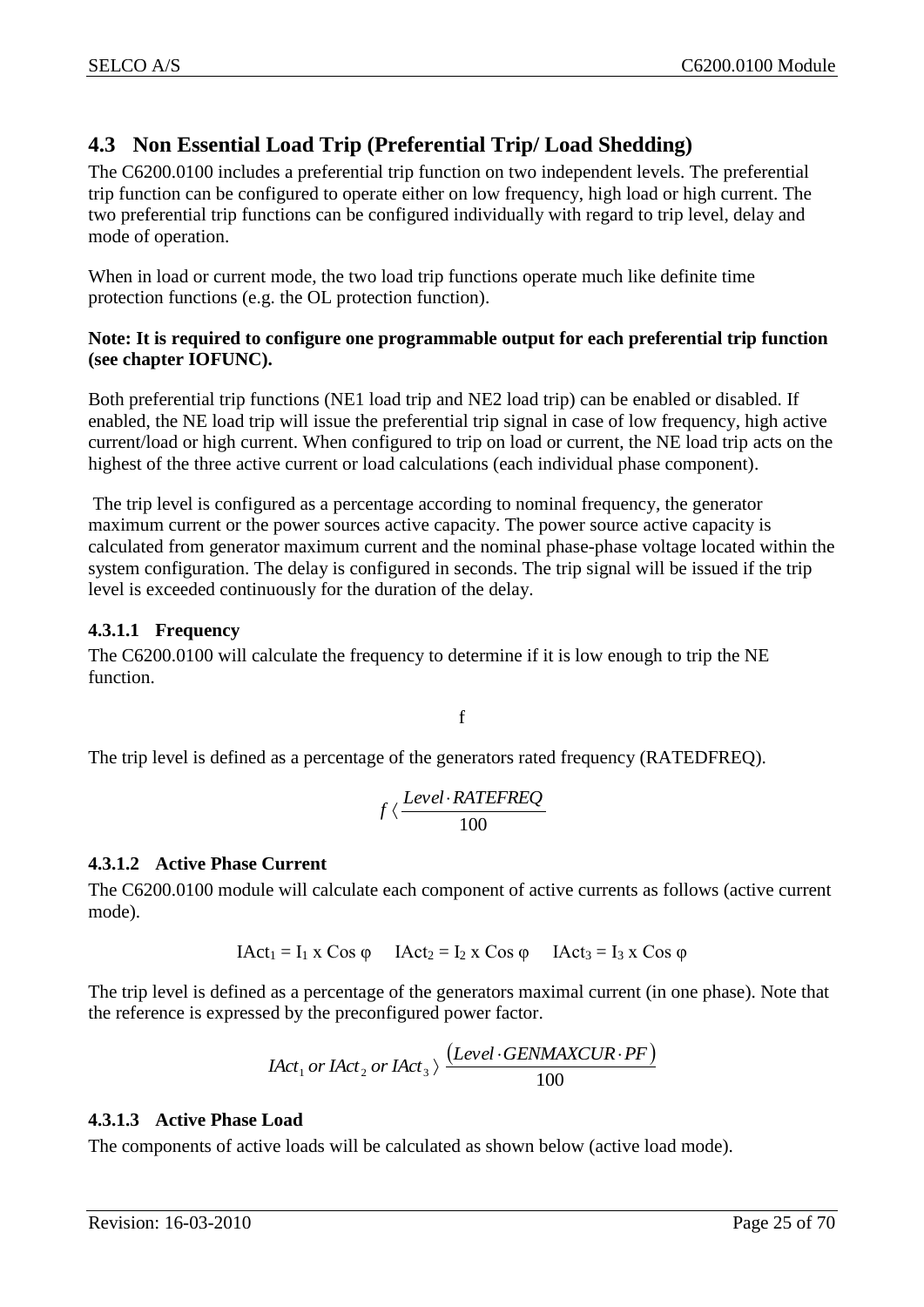$$
P_1 = U_{1N} x I_1 x \cos \varphi
$$
  $P_2 = U_{2N} x I_2 x \cos \varphi$   $P_3 = U_{3N} x I_3 x \cos \varphi$ 

The trip level is defined as a percentage of the generators phase capacity. Note that the reference is expressed by the preconfigured power factor.

$$
P_1 \text{ or } P_2 \text{ or } P_3 \rangle \frac{\left(Level \cdot \left(\frac{NOMVOLT}{\sqrt{3}}\right) \cdot GENMAXCUR \cdot PF\right)}{100}
$$

#### <span id="page-25-0"></span>**4.3.1.4 Current**

The C6200.0100 module will measure each component of currents as follows (current mode).

 $I_1$   $I_2$   $I_3$ 

The trip level is defined as a percentage of the generators maximal current (in one phase).

$$
I_1 \, or \, I_2 \, or \, I_3 \rangle \, \frac{(Level \cdot GENMAXCUR)}{100}
$$

#### <span id="page-25-1"></span>**4.3.2 Preferential Trip 1**

The preferential 1 load trip function can be enabled or disabled by the following command. The choice can be either YES or NO.

$$
{\sf WRITE\; LOADTRIP\; NE1\; ENABLED < \!\!Choice}\!\!>
$$

The function can be configured to trip on either low frequency (under frequency), on high load or on high current. The selection is done by the following command. The choice can be FREQ, LOAD or CUR.

#### WRITE LOADTRIP NE1 PARAM <Choice>

The trip level of the NE1 trip function is expressed in one of three different ways.

- 1. According to the generators nominal frequency. The 100 % reference is the rated frequency (RATEDFREQ).
- 2. According to the generators maximum active current in a single phase. The 100 % reference is the generators maximum current in one phase (GENMAXCUR).
- 3. According to the generators maximum active load on one phase. The 100 % reference is the primary phase-neutral voltage multiplied by the generators maximum current

$$
\frac{PRINVOLT}{\sqrt{3}} \cdot GENMAXCUR
$$

The level is set by the following command. The level can be set between 20 and 150 %. Resolution is 1 %.

WRITE LOADTRIP NE1 LEVEL [20 - 150] (90)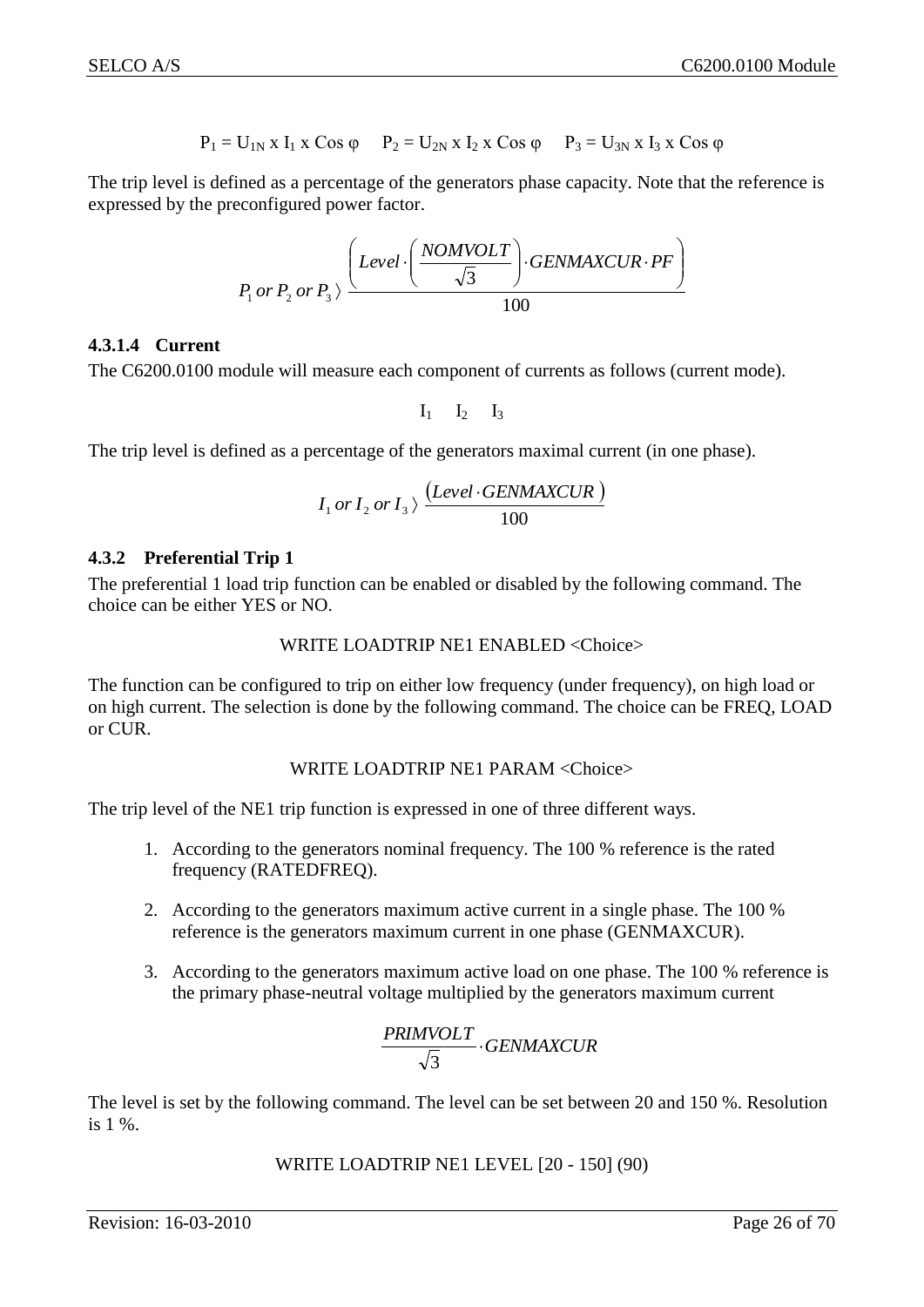The NE1 function will automatically reset by hysteresis. The hysteresis is set by the following command. The level can be set between 0 and 50 %. The reference is the trip point defined by the level.

## WRITE LOADTRIP NE1 HYST [0 - 50] (10)

The delay is expressed in seconds and can be set between 1.0 and 60.0 s. Resolution is 100 ms.

WRITE LOADTRIP NE1 DELAY [1.0 – 60.0] (10.0)

The output for the preferential trip is configured in the IOFUNC section.

The choce can be OFF, OUT1, OUT2…OUT8, default is OFF

#### WRITE IOFUNC NE1 <Choice>

#### <span id="page-26-0"></span>**4.3.3 Preferential Trip 2**

The preferential 2 load trip function can be enabled or disabled by the following command. The choice can be either YES or NO.

#### WRITE LOADTRIP NE2 ENABLED <Choice>

The function can be configured to trip on either low frequency (under frequency), on high load or on high current. The selection is done by the following command. The choice can be FREQ, LOAD or CUR.

#### WRITE LOADTRIP NE2 PARAM <Choice>

The trip level of the NE2 trip function is expressed in one of three different ways.

- 4. According to the generators nominal frequency. The 100 % reference is the rated frequency (RATEDFREQ).
- 5. According to the generators maximum active current in a single phase. The 100 % reference is the generators maximum current in one phase (GENMAXCUR).
- 6. According to the generators maximum active load on one phase. The 100 % reference is the primary phase-neutral voltage multiplied by the generators maximum current

$$
\frac{PRINVOLT}{\sqrt{3}} \cdot GENMAXCUR
$$

The level is set by the following command. The level can be set between 20 and 150 %. Resolution is 1 %.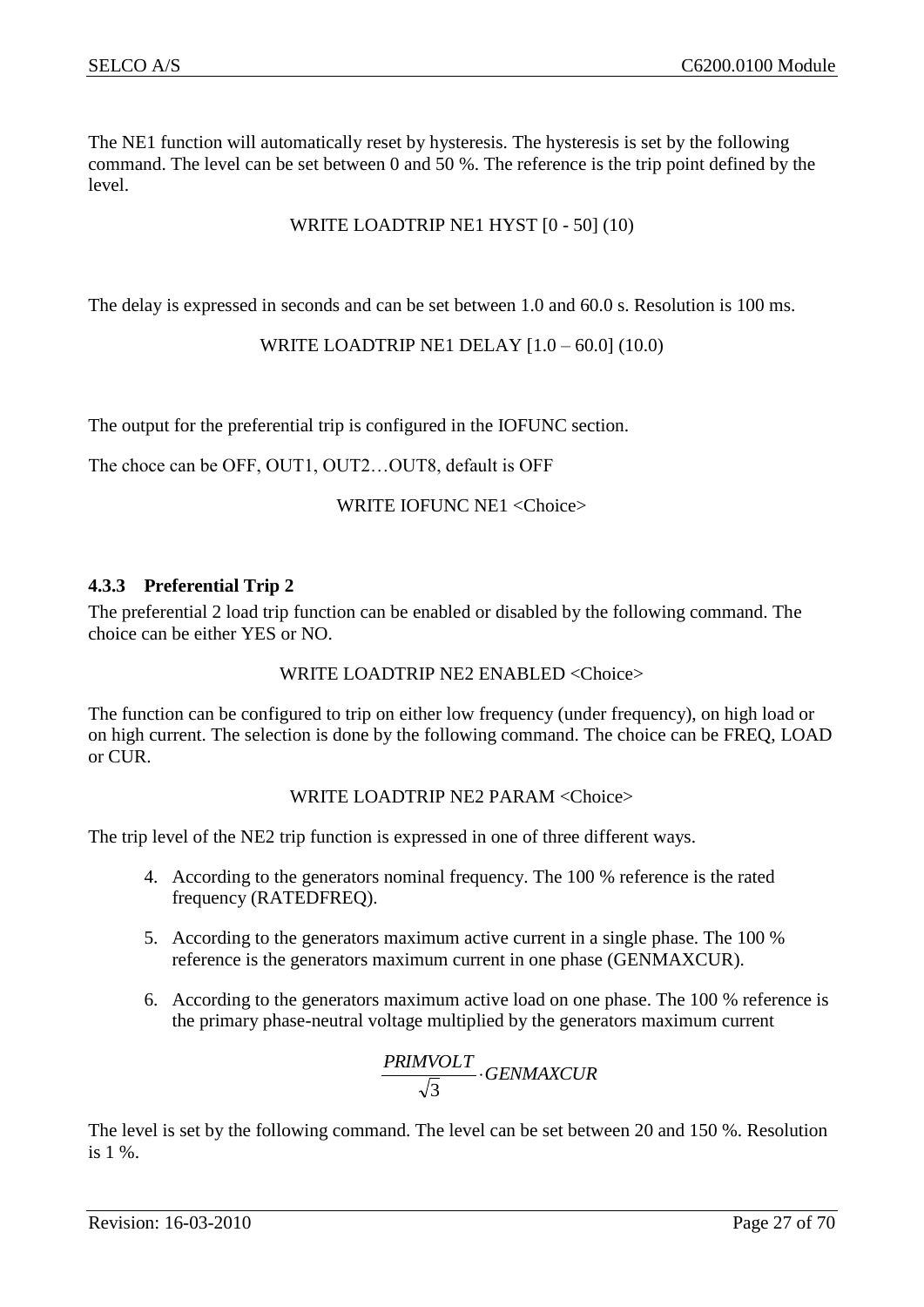## WRITE LOADTRIP NE2 LEVEL [20 - 150] (90)

The NE2 function will automatically reset by hysteresis. The hysteresis is set by the following command. The level can be set between 0 and 50 %. The reference is the trip point defined by the level.

#### WRITE LOADTRIP NE2 HYST [0 - 50] (10)

The delay is expressed in seconds and can be set between 1.0 and 60.0 s. Resolution is 100 ms.

WRITE LOADTRIP NE2 DELAY [1.0 – 60.0] (10.0)

The output for the preferential trip is configured in the IOFUNC section.

The choce can be OFF, OUT1, OUT2…OUT8, default is OFF

WRITE IOFUNC NE2 <Choice>

## <span id="page-27-0"></span>**4.4 Frequency Stabilization**

The frequency stabilization feature ensures that the generator frequency is kept at a fixed level. The frequency control facility uses the rated frequency as its reference. The frequency stabilization feature will compensate for frequency deviations caused by change in active load.

## <span id="page-27-1"></span>**4.4.1 Gain**

The Gain parameter determines the response of the frequency stabilization. A low setting will result in slow accurate stabilization, high setting provide fast regulation with the risk of overshoot and instability. Resolution is 0,1. Range is 1,0 - 20,0. Default is 4

WRITE FREQSTAB GAIN 4.0

#### <span id="page-27-2"></span>**4.4.2 Delay**

When using the analogue speed control outputs the Delay parameter works as a delay that provides the "patience" of the system as it allows the system to wait for a response (change in the actual value) before it proceeds to step up the control signal. A high delay will slow down the response of the system, but it may be necessary if the response of the speed control or voltage regulator is slow. The delay is expressed in ms. Range is 0ms – 5000ms. Resolution is 1ms.

#### WRITE FREQSTAB DELAY <Factor>

When using the pulse contacts for speed control this setting defines the sum of the minimum duration of the pulse and the rest time until the next pulse is issued.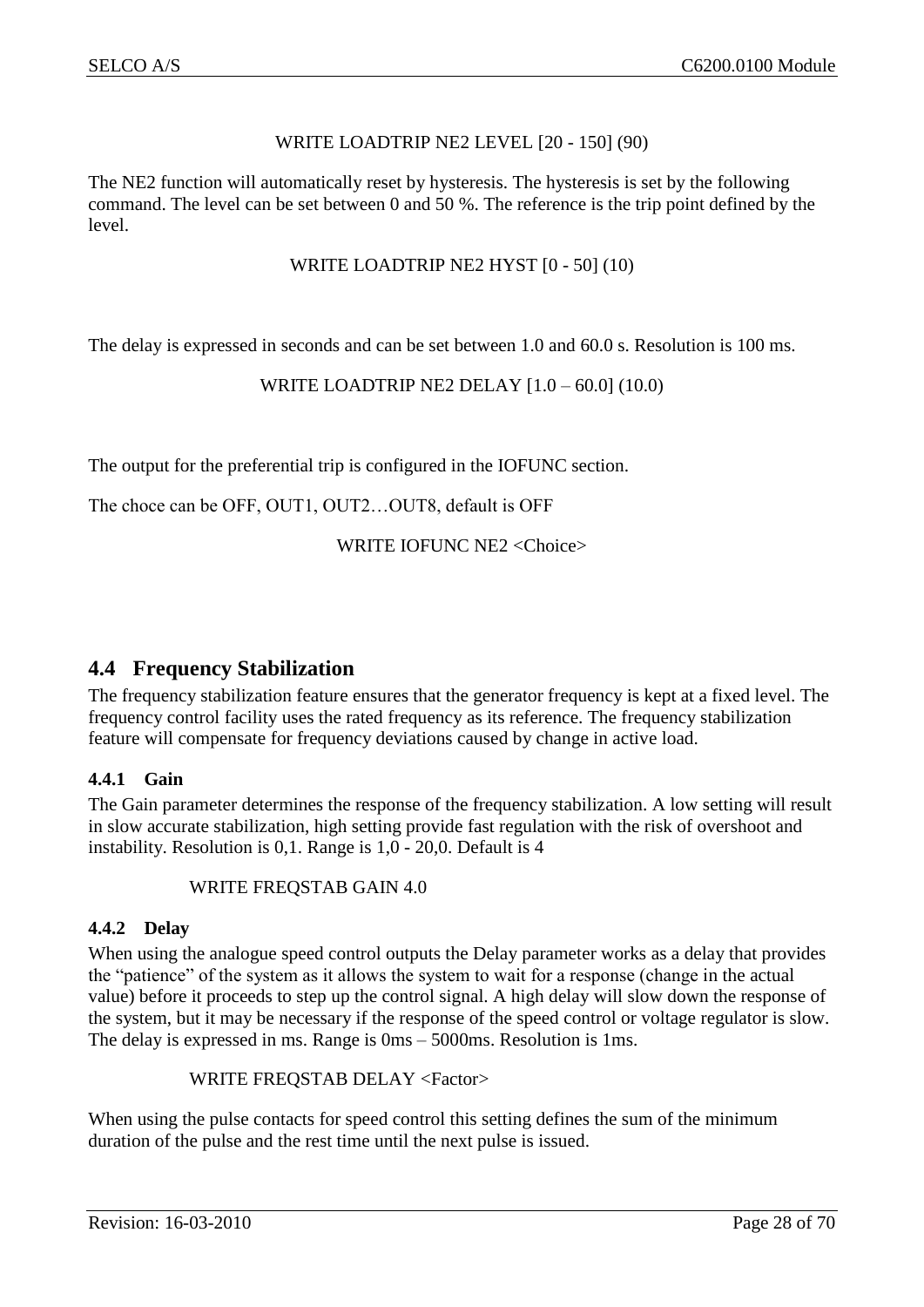Range is 0ms – 5000ms. Resolution is 1ms.

Setting the delay too low might result in overshoot and instability with a slow reacting (lagging) governor. A too high setting might slow down the regulation.

## <span id="page-28-0"></span>**4.4.3 Deadband**

The deadband parameter is only used when the speed adjustment is configured to operate with the speed relay. The deadband parameter determines the responsive range of the frequency stabilization feature. The frequency stabilization function will only attempt to correct the frequency if it is outside the deadband. A deadband which is too narrow will cause constant fine tuning of the frequency, while an overly wide deadband will cause deviation according to the reference (rated frequency). The deadband is expressed in percent with one decimal and is set by the following command. Resolution is 0.1 %. Range is 0,1% to 20,0%. Default is 1%.

WRITE FREQSTAB DEADBAND <Percentage>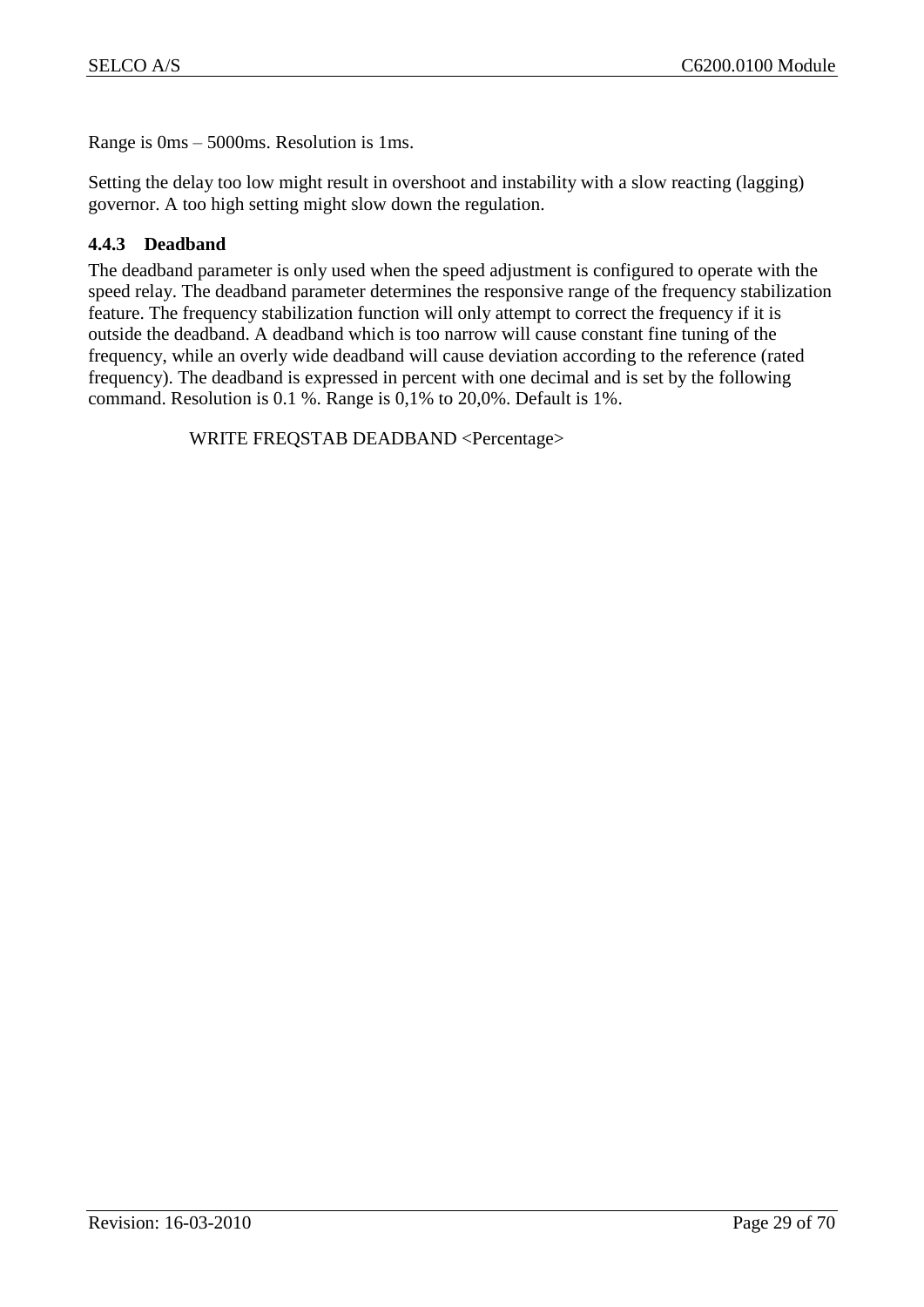# <span id="page-29-0"></span>**4.5 Auto Synchronizing**

The configuration of the auto synchronizing function depends on whether the speed control is done by the speed relay (increase/decrease contacts) or by analogue output 1.

## <span id="page-29-1"></span>**4.5.1 Dead Bus Closure**

The dead bus closure function provides the possibility of closing the circuit breaker when no voltage exists on the bus bar. The dead bus closure function can be disabled or enabled. Choice can be YES or NO.

WRITE AUTOSYNC DBCLOSE <Choice>

#### <span id="page-29-2"></span>**4.5.2 Gain**

The auto synchronizer alters the frequency through control of the speed governor in order to obtain the permitted frequency and phase deviation. Low gain provides accurate but slow synchronization, while high gain introduces the risk of overshoot and instability. Gain is set by the following command. Resolution is 0,1. The range is  $1,0 - 20,0$ .

WRITE AUTOSYNC GAIN <Value>

#### <span id="page-29-3"></span>**4.5.3 Delay**

When using the analogue speed control outputs the delay parameter works as a delay that provides the "patience" of the system as it allows the system to wait for a response (change in the actual value) before it proceeds to step up the control signal. A big delay will slow down the response of the system, but it may be necessary if the response of the speed control or voltage regulator is slow. The delay is expressed in ms. The range is 0ms – 5000ms. Resolution is 1ms.

WRITE AUTOSYNC DELAY <Factor>

When using the pulse contacts for speed control this setting defines the sum of the minimum duration of the pulse and the rest time until the next pulse is issued.

Range is 0ms – 5000ms. Resolution is 1ms.

Setting the delay too low might result in overshoot and instability with a slow reacting (lagging) governor. A too high setting might slow down the regulation.

## <span id="page-29-4"></span>**4.5.4 Synctime**

The synctime parameter determines how long the C6200 will try to synchronize a generator, before it issues a Synchronisation error. The synctime parameter is expressed in seconds. Resolution is 1 second. The range is  $1s - 1000s$ .

WRITE AUTOSYNC SYNCTIME <Seconds>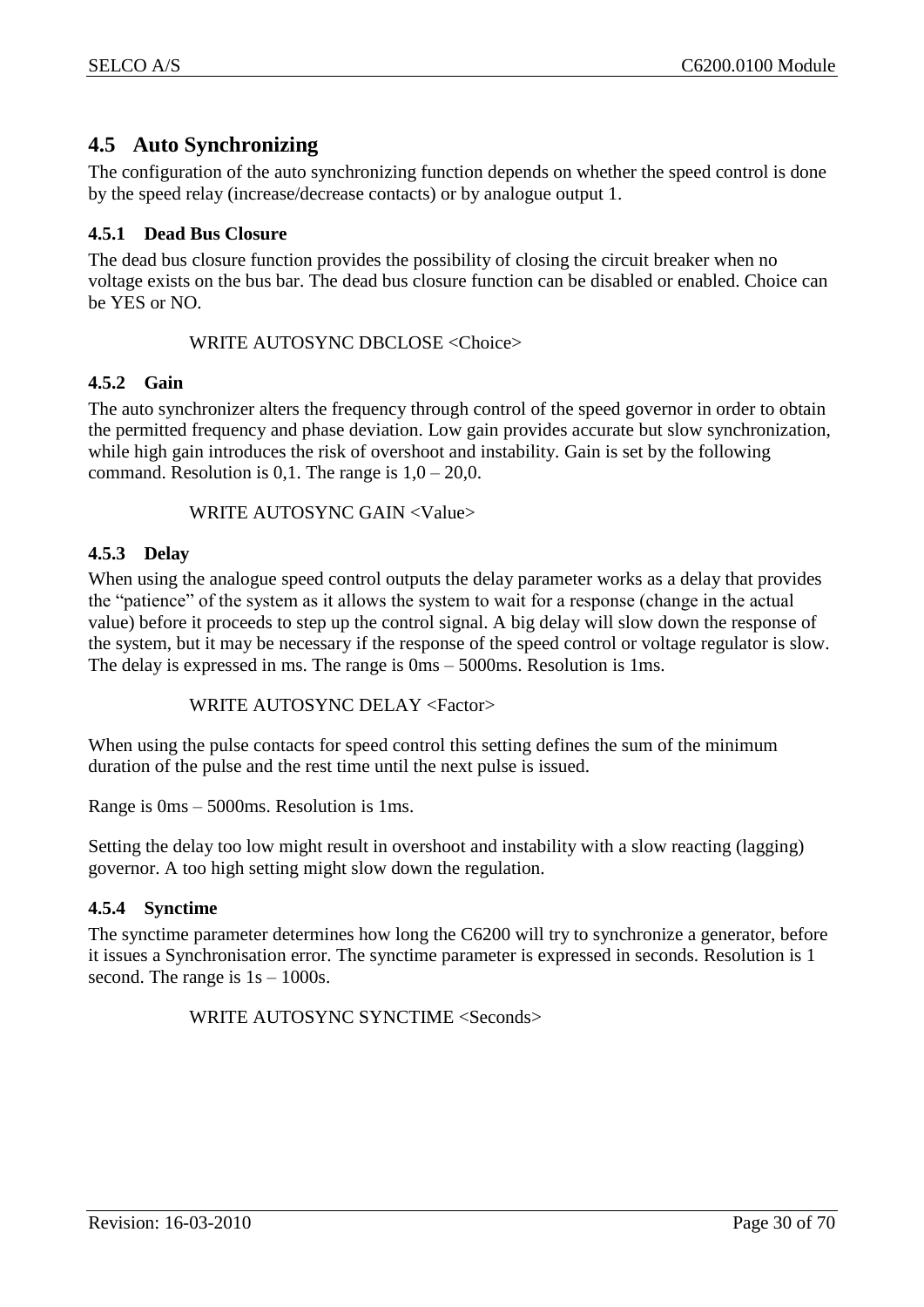## <span id="page-30-0"></span>**4.5.5 Circuit Breaker Close Time**

The circuit breaker close time (circuit breaker make time) is only used when the speed control is configured to the speed relay. Auto synchronization by relay control is done according to the dynamic synchronization principle. Therefore, it requires the existence of a small positive frequency deviation. The circuit breaker close time must be set according to the specification of the circuit breaker. The circuit breaker close time is expressed in milliseconds without decimals. Resolution is 1 ms. The range is 1ms – 1000ms.

## WRITE AUTOSYNC CBCLOSETIME <Duration>

#### <span id="page-30-1"></span>**4.5.6 Frequency Deviation**

The frequency deviation parameter describes the tolerated frequency deviation at breaker closure. Setting this parameter to high might stress the breaker and generator. A low setting will however make the synchronization procedure a lengthy process. The frequency deviation is expressed in Hz with two decimal. The parameter is set by the following command:

WRITE AUTOSYNC FREQDEV <Frequency>

Resolution is 0,01 Hz. Range is 0,01Hz to 1,00Hz. Default is 0,10Hz.

#### <span id="page-30-2"></span>**4.5.7 Check Synchronizer function**

This function enables the C6200 to work as a check synchronizer. In case the generator is synchronized manually, the C6200 will issue a closure signal to the circuit breaker as soon as frequency, voltage and phase deviation between the incoming generator and the bus bar are within acceptable limits. The function can be enabled or disabled. The choice can be YES or NO.

WRITE AUTOSYNC CHKSYNC <CHOICE>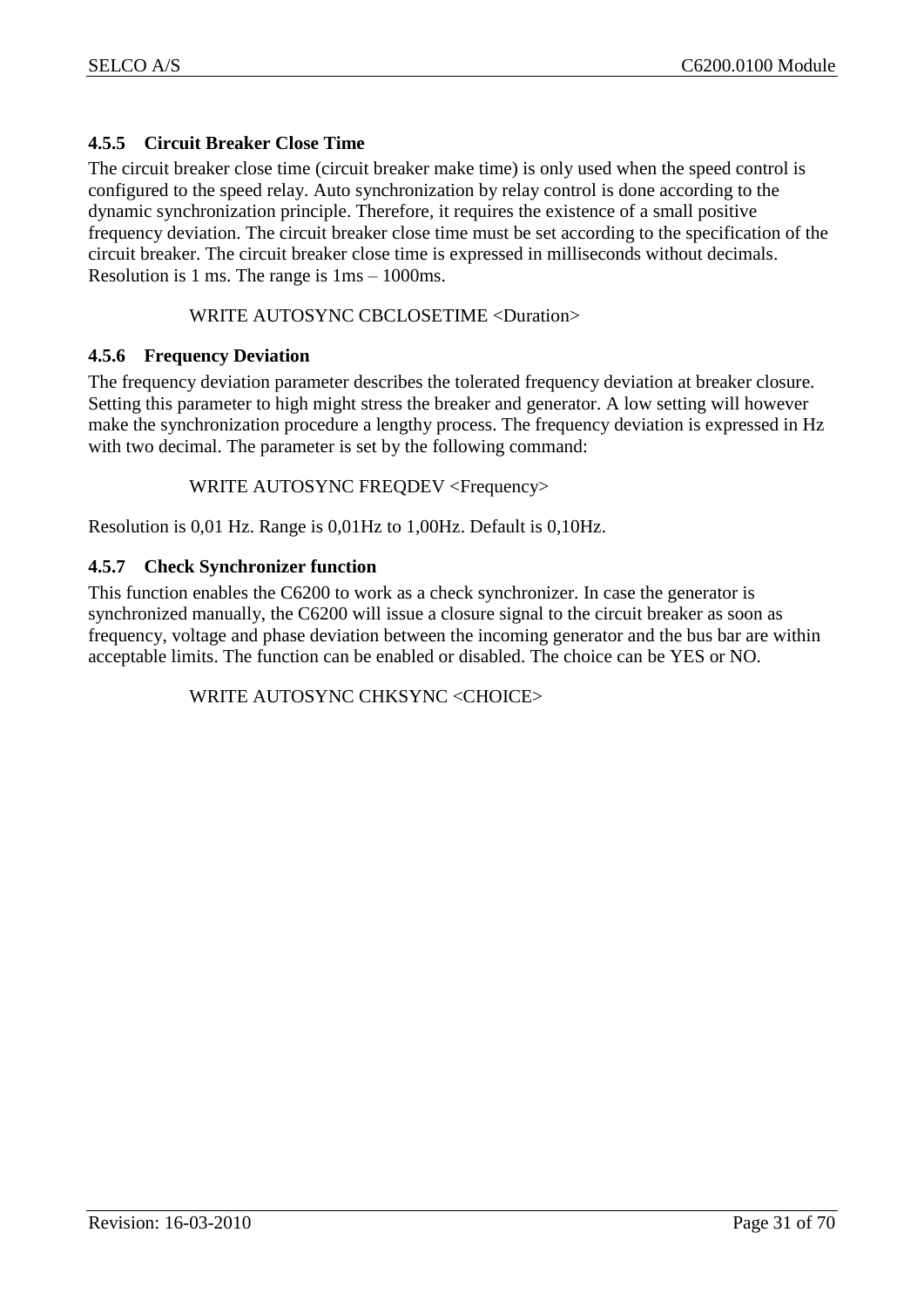# <span id="page-31-0"></span>**4.6 Active Load Sharing**

The active load balance is communicated through a set of "parallel lines" that operates with a preconfigured DC voltage. The active load sharer includes a bonus feature of de-loaded trip together with programmable ramp-up and ramp-down of active load.

## <span id="page-31-1"></span>**4.6.1 Gain**

Gain defines the response of the active load sharer. The active load sharer will alter the active load through the governor in order to obtain the required load balance. Low gain provides accurate but slow load sharing. High gain introduces risk of overshoot and instability. Resolution is 0,1. The range is  $1,0 - 20,0$ .

WRITE ACTLS GAIN <Value>

## <span id="page-31-2"></span>**4.6.2 Delay**

When using the analogue speed control outputs the delay parameter works as a delay that provides the "patience" of the system as it allows the system to wait for a response (change in the actual value) before it proceeds to step up the control signal. A high delay will slow down the response of the system, but it may be necessary if the response of the speed control or voltage regulator is slow. The delay is expressed in ms. The range is 0ms – 5000ms. Resolution is 1ms.

WRITE ACTLS DELAY <Factor>

When using the pulse contacts for speed control this setting defines the sum of the minimum duration of the pulse and the rest time until the next pulse is issued.

Range is 0ms – 5000ms. Resolution is 1ms.

Setting the delay too low might result in overshoot and instability with a slow reacting (lagging) governor. A too high setting might slow down the regulation.

## <span id="page-31-3"></span>**4.6.3 Deadband**

The deadband parameter determines the responsive range of the active load sharer. The active load sharer will only attempt to outbalance the deviation in active load when deviation falls outside the deadband (compared to the pre-configured load deviation). A deadband which is too narrow will cause constant fine tuning of the active load balance, while an overly wide deadband will cause deviation according to the reference. The deadband is expressed in percent with one decimal and is set by the following command. Resolution is 0.1 %. Range is 0,1% to 20,0%. Default is 1%

WRITE ACTLS DEADBAND <Percentage>

## <span id="page-31-4"></span>**4.6.4 Ramp Time**

Ramp time defines how quickly the load sharer takes or releases active load after synchronization or after the unload signal has been activated. The parameters define the time to go from zero to full load (nominal load), or opposite. The ramp time parameter is expressed in seconds without decimals. Resolution is 1 s. The range is  $1s - 100s$ .

WRITE ACTLS RAMPTIME <Duration>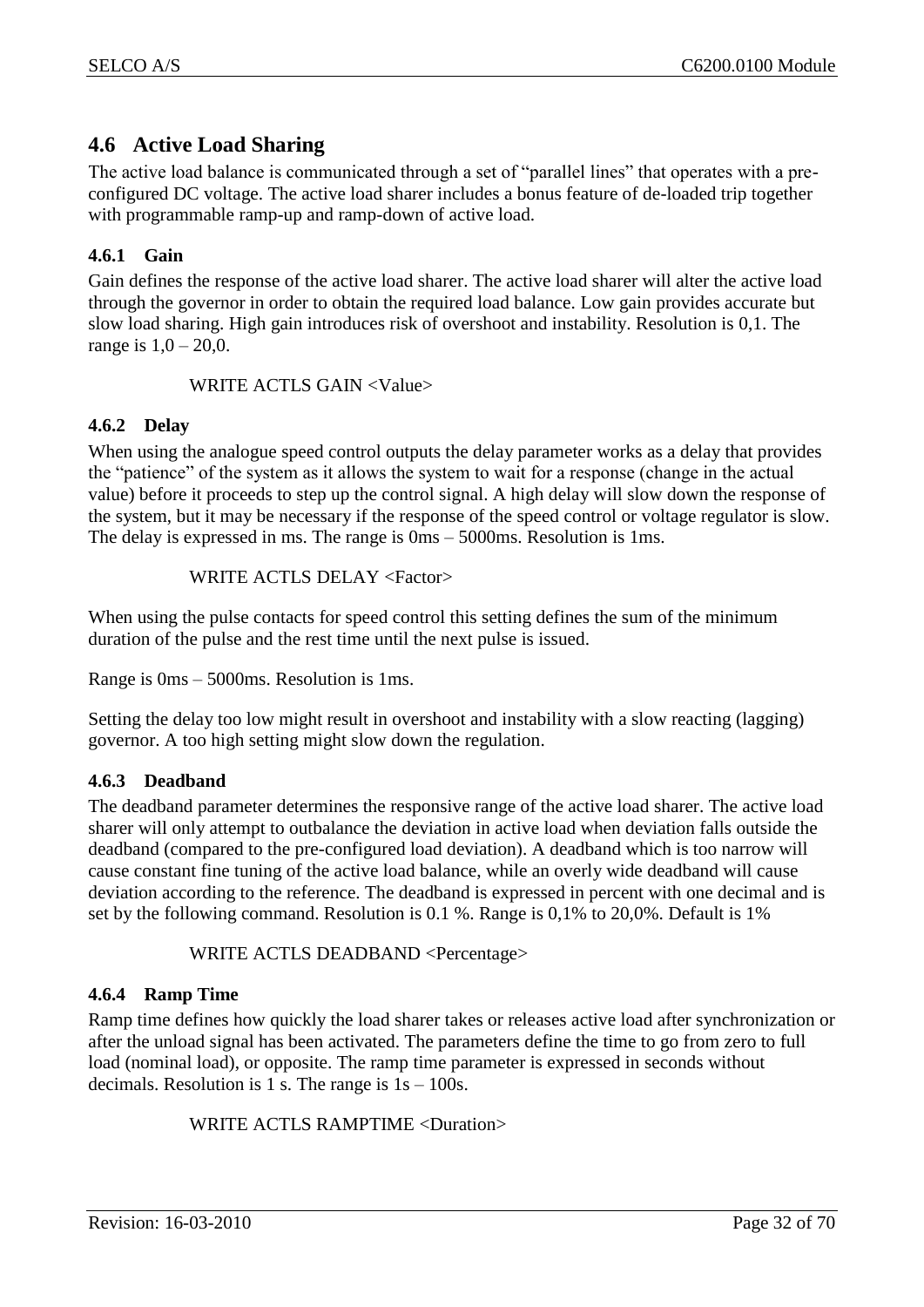## <span id="page-32-0"></span>**4.6.5 Load Deviation**

The load deviation parameter can be used to fine-tune the balance of the active load sharing. The load deviation is set according to ideal zero deviation. The parameter is expressed as a percentage without decimals. The parameter has reference to perfect balance. Resolution is 1%. The range is  $-100\% - +100\%$ .

## WRITE ACTLS LOADDEV <Percentage>

## <span id="page-32-1"></span>**4.6.6 CB Trip Level**

When a generator must be taken out of service, it is necessary first to unload the generator (by the unload command). After the C6200 has received the unload command it will decrease the load of the generator until the load reaches the unload CB trip level. After this, the C6200 will trip the circuit breaker. The CB Trip Level is expressed as a percentage of the nominal active current of the generator (GENMAXCURRENT x COSPHI). Resolution is 1%. The range is 1% - 50%.

#### WRITE ACTLS CBTRIPLEVEL <Percentage>

#### <span id="page-32-2"></span>**4.6.7 Parallel Lines**

The load of the generator is communicated as an analogue voltage signal between the load sharers of all generators in an installation. The range of this analogue voltage signal can be programmed in order to match load sharers of different types (e.g. SELCO T4400 or T4800 load sharers). In case all generators are equipped with C6200 units, this parameter does not need to be changed. Resolution is 0.1 V DC. The range is  $-6.0V - +6.0V$ .

WRITE ACTLS PARLINES VOLTMIN <Voltage>

## WRITE ACTLS PARLINES VOLTMAX <Voltage>

For parallel operation with **SELCO S6100** load sharers the parallel lines must be programmed to +/-6V (default setting).

For parallel operation with **SELCO T4800** load sharers the parallel lines must be programmed to  $+/-1V$ .

For parallel operation with **SELCO T4400** load sharers the parallel lines must be programmed to  $+/-3V$ .

For parallel operation with **LK-NES/ NESELCO/ SELCO B6000** load sharers the parallel lines must be programmed to  $+/-1$ V.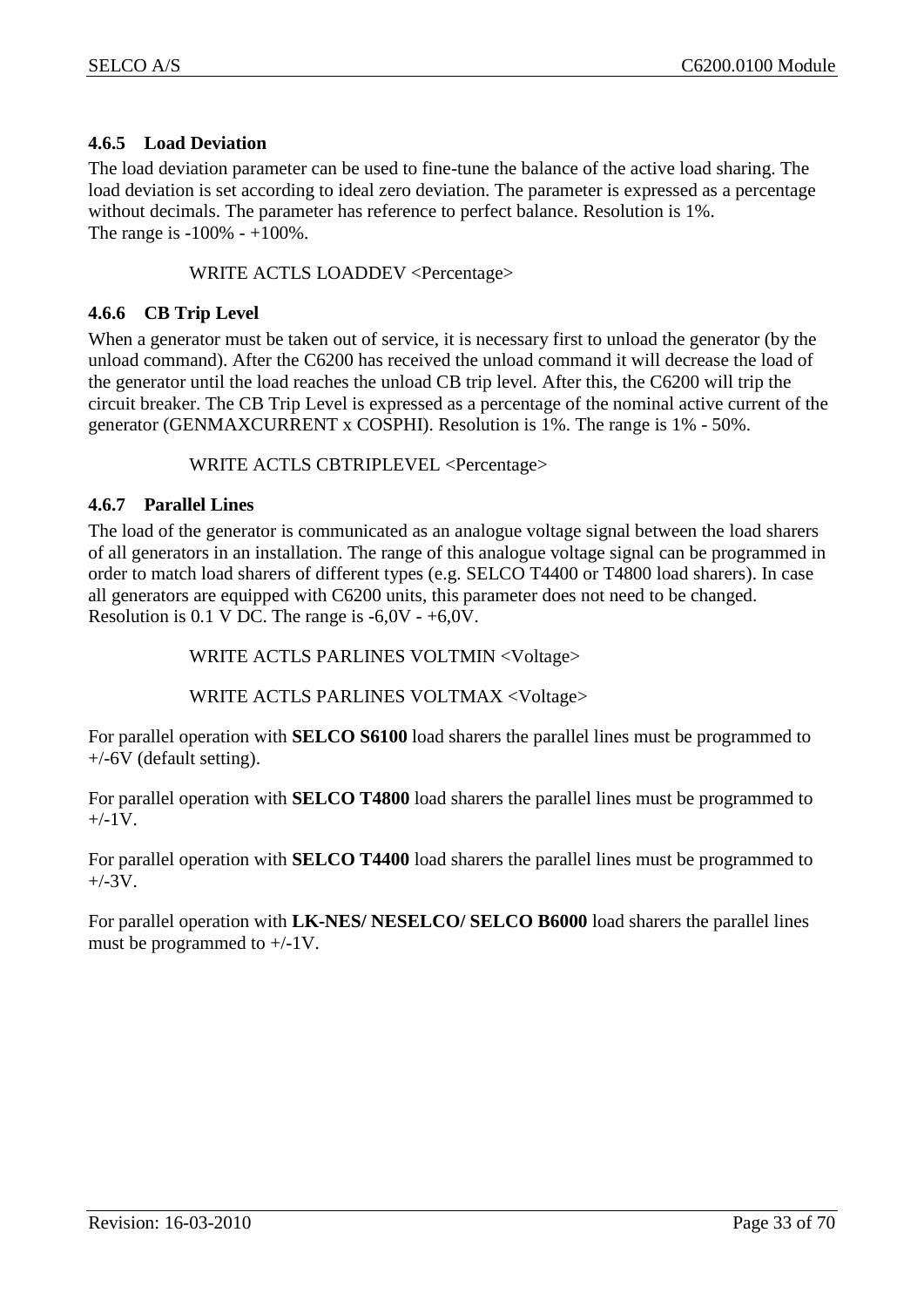# <span id="page-33-0"></span>**4.7 Voltage Matcher**

The module includes voltage matching. Voltage matching will automatically bring the voltage within the range specified by the Voltage ok window. If enabled, voltage matching will be conducted before automatic synchronization is initiated. The voltage matching function is configured with stability and deadband.

## <span id="page-33-1"></span>**4.7.1 Gain**

The gain parameter determines how much signal is provided to the AVR and thereby how quickly the voltage is brought into the permitted operational area. A low setting will result in slow but accurate correction. A high setting provides fast correction with a potential risk of overshoot and instability. Resolution is 0,1. The range is  $1,0 - 20,0$ .

## WRITE VOLTMATCH GAIN <Value>

## <span id="page-33-2"></span>**4.7.2 Delay**

When using the analogue voltage control outputs the delay parameter works as a delay that provides the "patience" of the system as it allows the system to wait for a response (change in the actual value) before it proceeds to step up the control signal. A high delay will slow down the response of the system, but it may be necessary if the response of the speed control or voltage regulator is slow. The delay is expressed in ms. Resolution is 1ms. The range is 0ms – 5000ms.

## WRITE VOLTMATCH DELAY <Factor>

When using the pulse contacts for voltage control this setting defines the sum of the minimum duration of the pulse and the rest time until the next pulse is issued.

Range is 0ms – 5000ms. Resolution is 1ms.

Setting the delay too low might result in overshoot and instability with a slow reacting voltage regulator. A too high setting might slow down the regulation.

## <span id="page-33-3"></span>**4.7.3 Deadband**

The deadband parameter is only used when the voltage adjustment is configured to operate with relays. The deadband parameter controls the accuracy of the voltage matching function. The voltage matching function will only attempt to correct the voltage if the is outside the voltage OK window, plus/minus the deadband. A deadband which is too narrow will cause constant fine tuning of the AVR, while an overly wide deadband will cause an inaccurate setting. The deadband is expressed in percent with one decimal and is set by the following command. Resolution is 0.1 %. Range is 0,1% to 20,0%. Default is 1%.

WRITE VOLTMATCH DEADBAND <Percentage>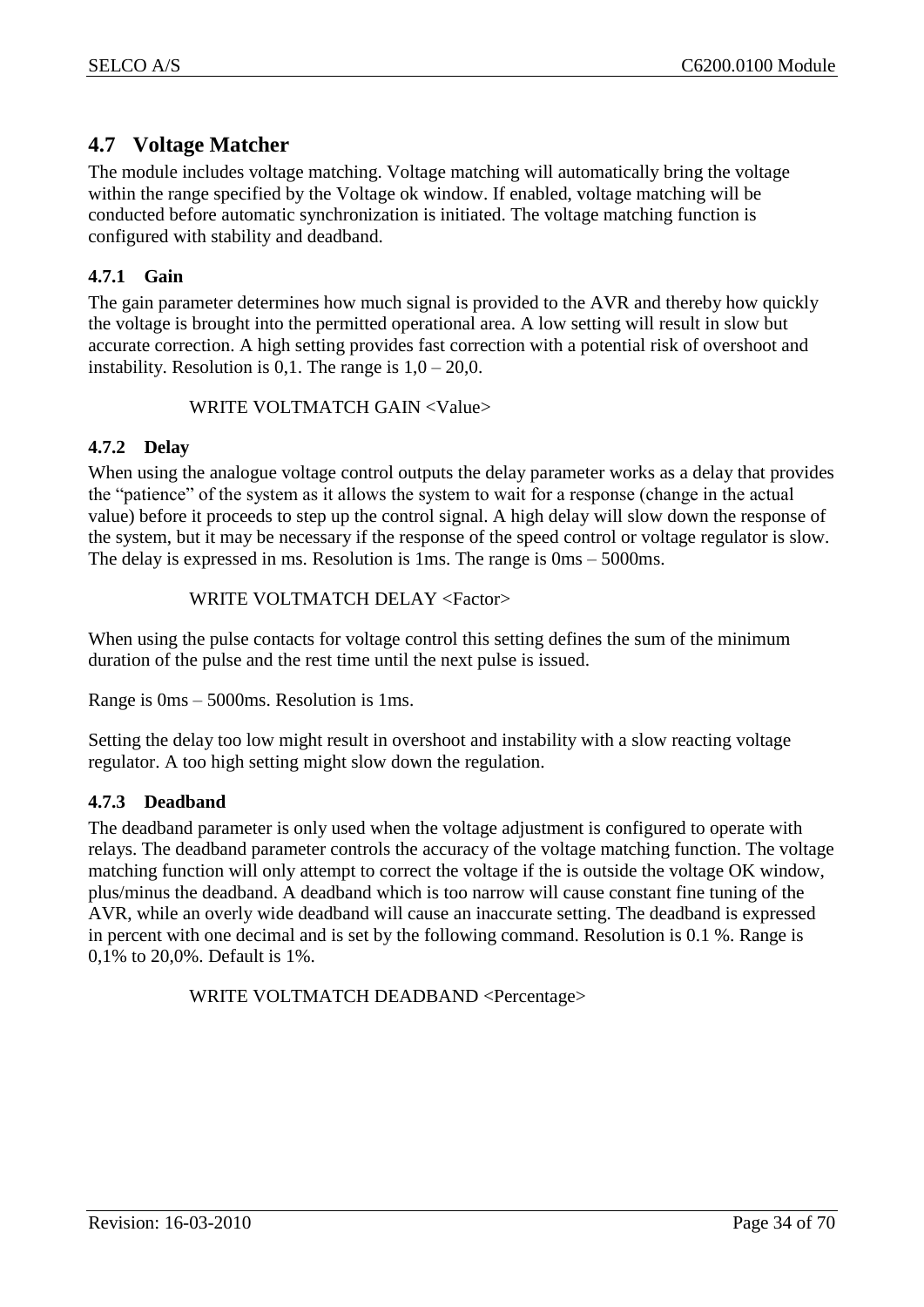# <span id="page-34-0"></span>**4.8 Reactive Load Sharing**

The reactive load balance is communicated to a set of "parallel lines" that operates with a preconfigured DC voltage. The load sharer includes a bonus feature of programmable ramp-up and ramp-down of reactive load.

## <span id="page-34-1"></span>**4.8.1 Gain**

Gain defines the response of the reactive load sharer. The reactive load sharer will alter the reactive load through the AVR (automatic voltage regulator) in order to obtain the required reactive load balance. Low gain provides accurate but slow load sharing. High gain introduces risk of overshoot and instability. Resolution is 0,1. The range is  $1,0 - 20,0$ .

#### WRITE REACTLS GAIN <Value>

## <span id="page-34-2"></span>**4.8.2 Delay**

When using the analogue speed control outputs the delay parameter works as a delay that provides the "patience" of the system as it allows the system to wait for a response (change in the actual value) before it proceeds to step up the control signal. A high delay will slow down the response of the system, but it may be necessary if the response of the voltage regulator is slow. The delay is expressed in ms. Resolution is 1ms. The range is 0ms – 5000ms

#### WRITE REACTLS DELAY <Factor>

When using the pulse contacts for voltage control this setting defines the sum of the minimum duration of the pulse and the rest time until the next pulse is issued.

Range is 0ms – 5000ms. Resolution is 1ms.

Setting the delay too low might result in overshoot and instability with a slow reacting voltage regulator. A too high setting might slow down the regulation.

## <span id="page-34-3"></span>**4.8.3 Deadband**

The deadband parameter determines the responsive range of the reactive load sharer. The reactive load sharer will only attempt to outbalance the deviation in reactive load when deviation falls outside the deadband (compared to the pre-configured load deviation). A deadband which is too narrow will cause constant fine tuning of the reactive load balance, while an overly wide deadband will cause deviation according to the reference. The deadband is expressed in percent with one decimal and is set by the following command. Resolution is 0.1 %. Range is 0,1% to 20,0%. Default is 5%.

WRITE REACTLS DEADBAND <Percentage>

## <span id="page-34-4"></span>**4.8.4 Ramp Time**

Ramp time defines how quickly the load sharer takes or releases reactive load after synchronization or after the unload signal has been released. The parameter defines the time to go from zero to full load (nominal load), or opposite. The ramp time parameter is expressed in seconds without decimals. Resolution is 1 s. The range is  $1s - 100s$ .

WRITE REACTLS RAMPTIME <Duration>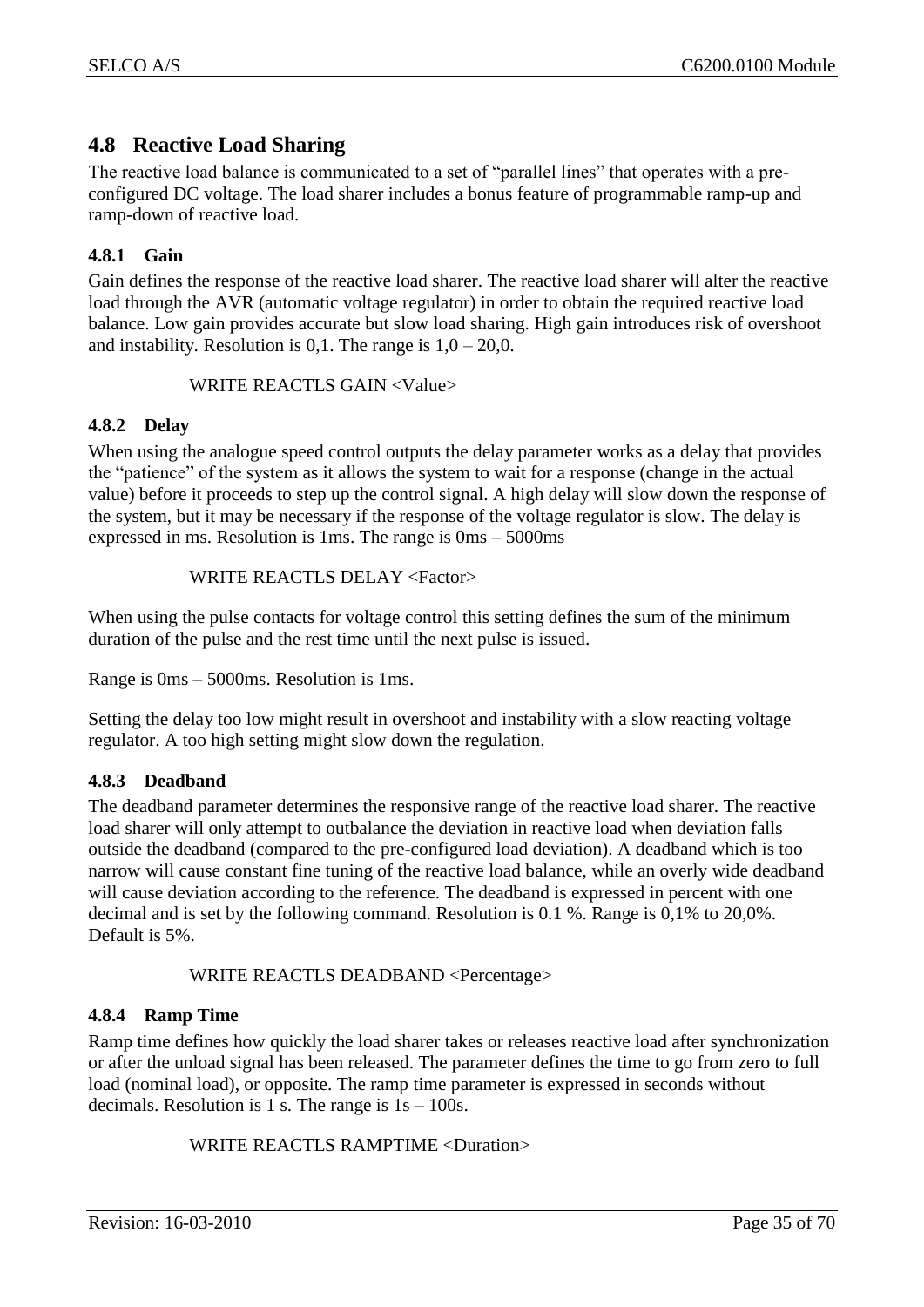## <span id="page-35-0"></span>**4.8.5 Load Deviation**

The load deviation parameter can be used to fine-tune the balance of the active load sharing. The load deviation is set according to ideal zero deviation. The parameter is expressed as a percentage without decimals. The parameter has reference to perfect balance. Resolution is 1%. The range is -  $100\% - 100\%$ 

#### WRITE REACTLS LOADDEV <Percentage>

#### <span id="page-35-1"></span>**4.8.6 CB Trip Level**

When a generator must be taken out of service, it is necessary first to unload the generator (by the unload command). After the C6200 has received the unload command it will decrease the load of the generator until the load reaches the unload CB trip level. After this, the C6200 will trip the circuit breaker. The CB Trip Level is expressed as a percentage of the nominal reactive current of the generator (GENMAXCURRENT x SINPHI). Resolution is 1%. The range is 1% - 50%.

#### WRITE REACTLS CBTRIPLEVEL <Percentage>

#### <span id="page-35-2"></span>**4.8.7 Parallel Lines**

The reactive load of the generator is communicated as an analogue voltage signal between the load sharers of all generators in an installation. The range of this analogue voltage signal can be programmed in order to match reactive load sharers of different types (e.g. SELCO T4900). In case all generators are equipped with C6200 units, this parameter does not need to be changed. Resolution is 0.1 V DC. The range is  $-6.0V - +6.0V$ .

WRITE REACTLS PARLINES VOLTMIN <Voltage>

WRITE REACTLS PARLINES VOLTMAX <Voltage>

For parallel operation with **SELCO S6100** reactive load sharers, the parallel lines must be programmed to +/-6V (default setting).

For parallel operation with **SELCO T4900** reactive load sharers, the parallel lines must be programmed to +/-1V.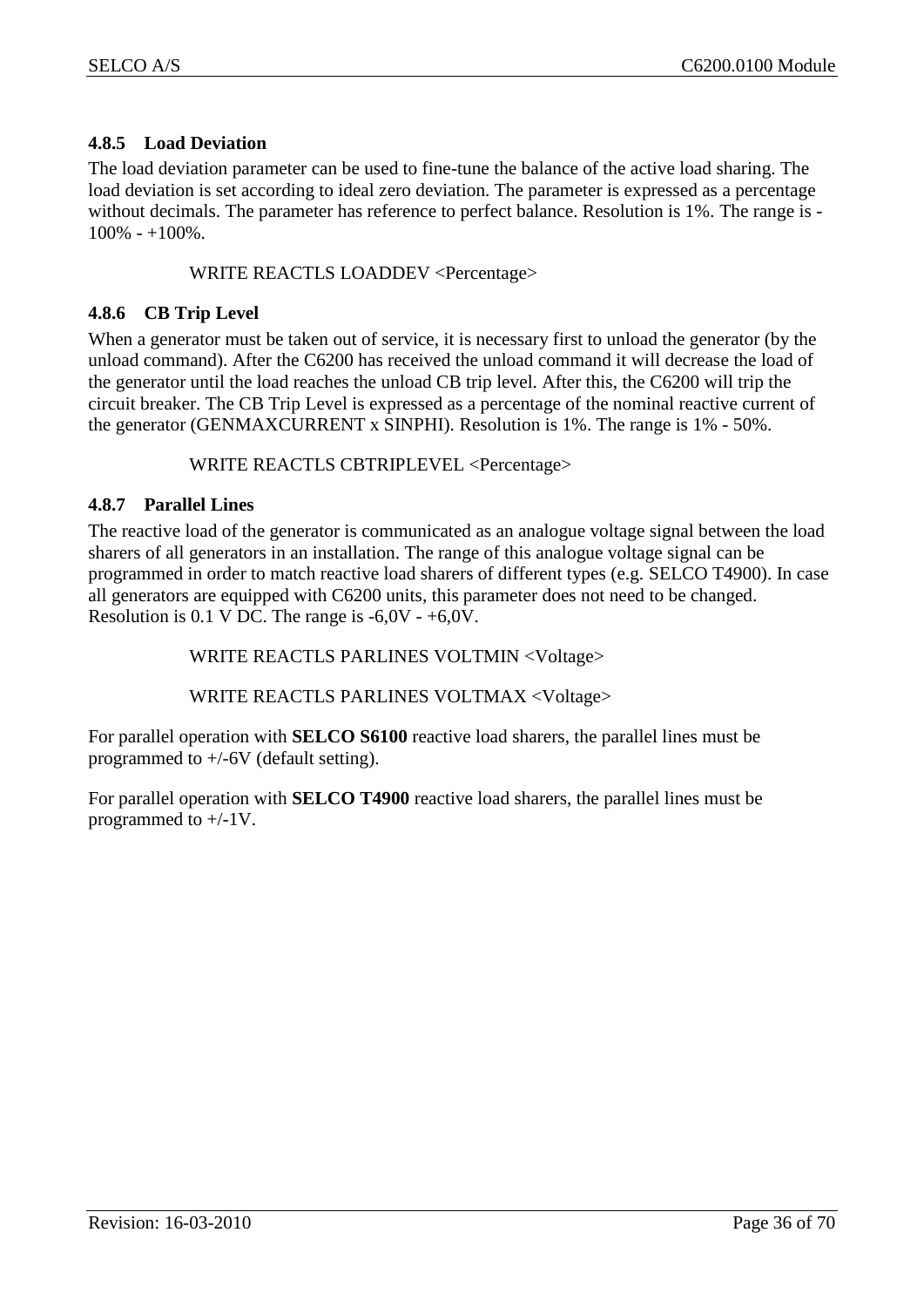# <span id="page-36-0"></span>**4.9 Active load (kW) sharing schemes**

In case the generator should be operated in parallel with the grid, it is necessary to choose the load sharing scheme. The load sharing scheme defines the load reference for the generator.

Following load sharing schemes are available:

- Fixed import
- Peak import
- Fixed export
- Excess export

## <span id="page-36-1"></span>**4.9.1 Fixed import**

Fixed import means that the installation imports a fixed load level from the grid. In case the installation requires more load than the predefined import load level (configured as a percentage of the grid capacity), the diesel generators will supply the rest of the load demand.

To activate this scheme use following command:

#### WRITE IMPORTEXPORTSCHEME FIXEDIMPORT

The load level that should be imported can be set with following command:

#### WRITE IMPORTEXPORTSCHEME VALUE 25

The 25 means 25% of rated power (the rated power programmed in the grid C6200 unit).

#### <span id="page-36-2"></span>**4.9.2 Peak import**

Peak import means the installation will load the connected generators up to a preprogrammed load level. In case the load demand increases above this limit, the remaining power will be imported from the grid.

To activate this scheme use following command:

#### WRITE IMPORTEXPORTSCHEME PEAKIMPORT

The maximum load level of the generators can be set with following command:

WRITE IMPORTEXPORTSCHEME VALUE 25

The 25 means 25% of rated power programmed in the generator C6200 unit.

#### <span id="page-36-3"></span>**4.9.3 Fixed export**

Fixed export means a certain amount of capacity will be exported to the grid. The 6200 of the grid forces the C6200 modules of the auxiliary generators to produce a certain amount of power into the grid C6200.

To activate this scheme use following command:

#### WRITE IMPORTEXPORTSCHEME FIXEDEXPORT

The load level that should be exported to the grid can be set with following command: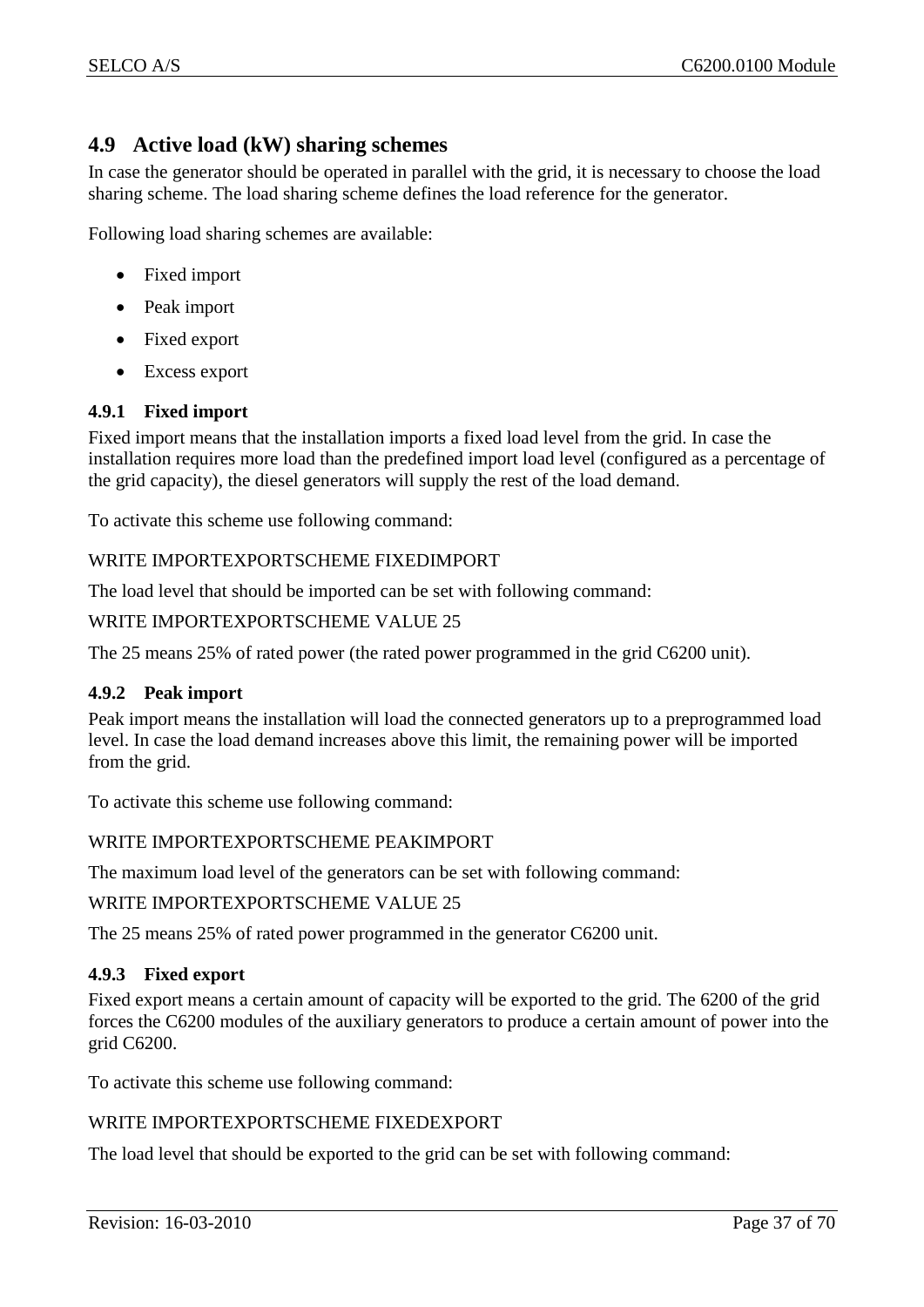## WRITE IMPORTEXPORTSCHEME VALUE 25

The 25 means 25% of rated power (the rated power programmed in the grid C6200 unit).

#### <span id="page-37-0"></span>**4.9.4 Excess export**

Excess export means that the generator will run with a fixed power. Power that is not used in the installation will be exported to the grid.

To activate this scheme use following command:

#### WRITE IMPORTEXPORTSCHEME EXCESSEXPORT

The load level that the generator should run with can be set with following command:

#### WRITE IMPORTEXPORTSCHEME VALUE 25

The 25 means 25% of rated power programmed in the generator C6200 unit.

#### <span id="page-37-1"></span>**4.9.5 Power factor control**

In case the generator is running in parallel with the grid, it is necessary to define a power factor.

Power Factor Control Mode is always active when any of the grid parallel schemes (Fixed Import, Fixed Export, Peak Import or Excess Export) is enabled.

The Power factor can then be defined by following command:WRITE SYS VOLTCTRL PFLEVEL 0.80

The range is 0.00 to 1.00, default is 0.80.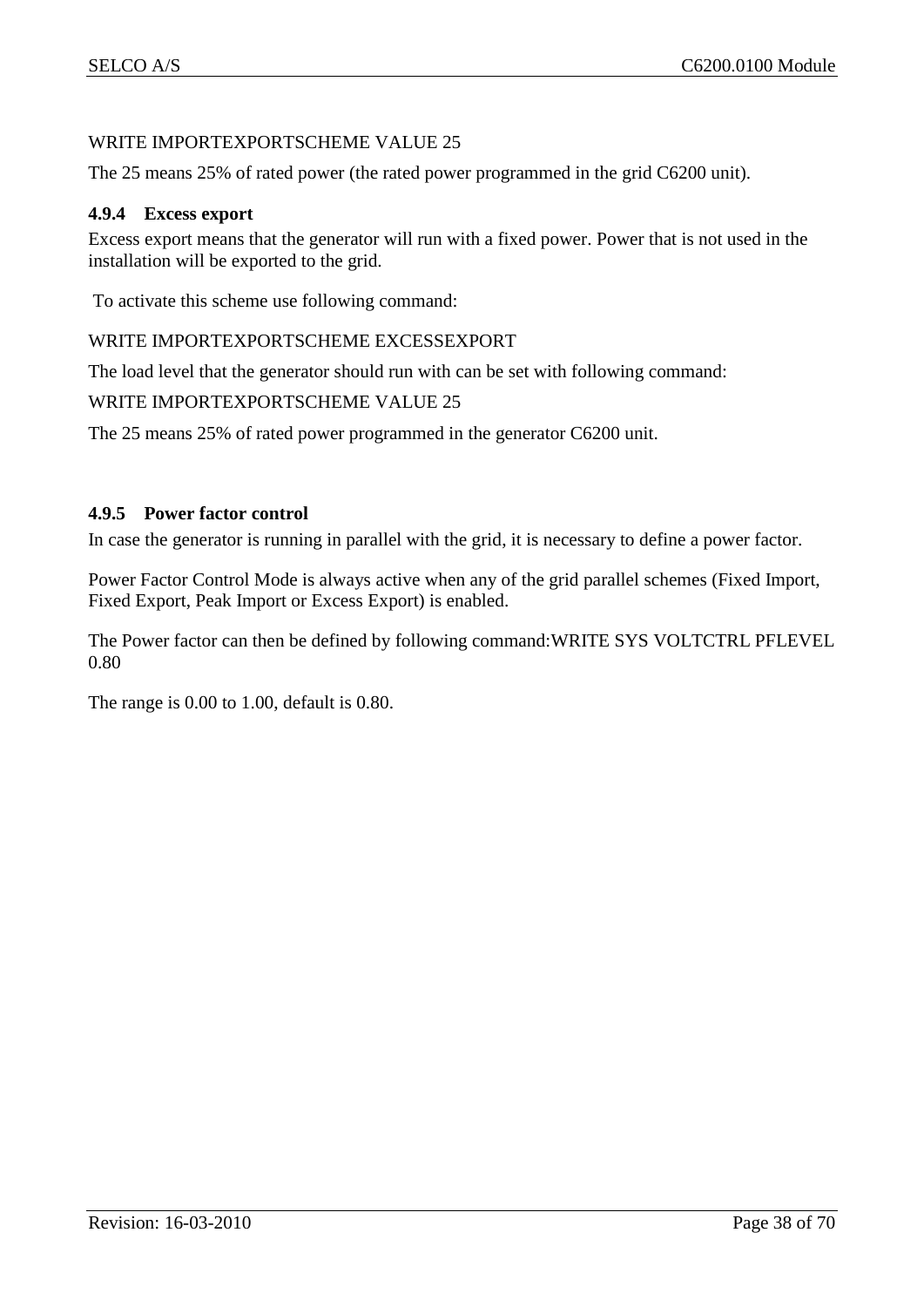# <span id="page-38-0"></span>**4.10 Load depending start and stop**

A load depending start and stop function can be programmed with C6200.

## WRITE LOADSTARTSTOP ENABLED NO

The choice is YES or NO. Default is NO.

For this function a generator priority, a start level, a start delay, a stop level and a stop delay must be programmed

It is also necessary to define the start and stop outputs (see [4.13.22\)](#page-50-4).

## <span id="page-38-1"></span>**4.10.1 Start**

The conditions for starting the next generator in line (according to the priority setup) are determined by the start level and the start delay. The start level is expressed as a percentage of the on-line capacity. The start delay is initiated as soon as the total load exceeds the start level. However, the C6200 module will not signal the generator to start until the start level has been exceeded continuously for the duration defined by the start delay.

The on-line capacity is calculated from the generator max current parameters (in C6200 Module) multiplied by the rated cosphi parameter (in C6200 Module). The total load is calculated as the sum of the active loads on generators running.

Generators that have failed or are switched to manual will not be started automatically. These generators are simply disregarded in the start/stop algorithm.

## WRITE LOADSTARTSTOP STARTLEVEL 80

The start level can be programmed between 20% and 120% of rated load (Range 20-120). Default is 80%.

## WRITE LOADSTARTSTOP STARTDELAY 10

The start delay can be adjusted between 2s and 32000s. Default is 10s.

## <span id="page-38-2"></span>**4.10.2 Stop**

The conditions for stopping the last generator in line (according to the priority setup) are determined by the stop level and the stop delay. The stop level is expressed as a percentage of the on-line capacity, minus the capacity of the generator which is about to be stopped. The stop delay is initiated as soon as the total load decreases below the stop level. However, the C6200 module will not signal the generator to stop until the stop level has been passed continuously for the duration defined by the stop delay.

The on-line capacity is calculated from the generator max current parameters (in C6200 Module) multiplied with the rated cosphi parameter (in C6200 Module). The total load is calculated as the sum of the active loads on generators running.

Generators that have failed or are switched to manual will not be started automatically. These generators are simply disregarded in the start/stop algorithm.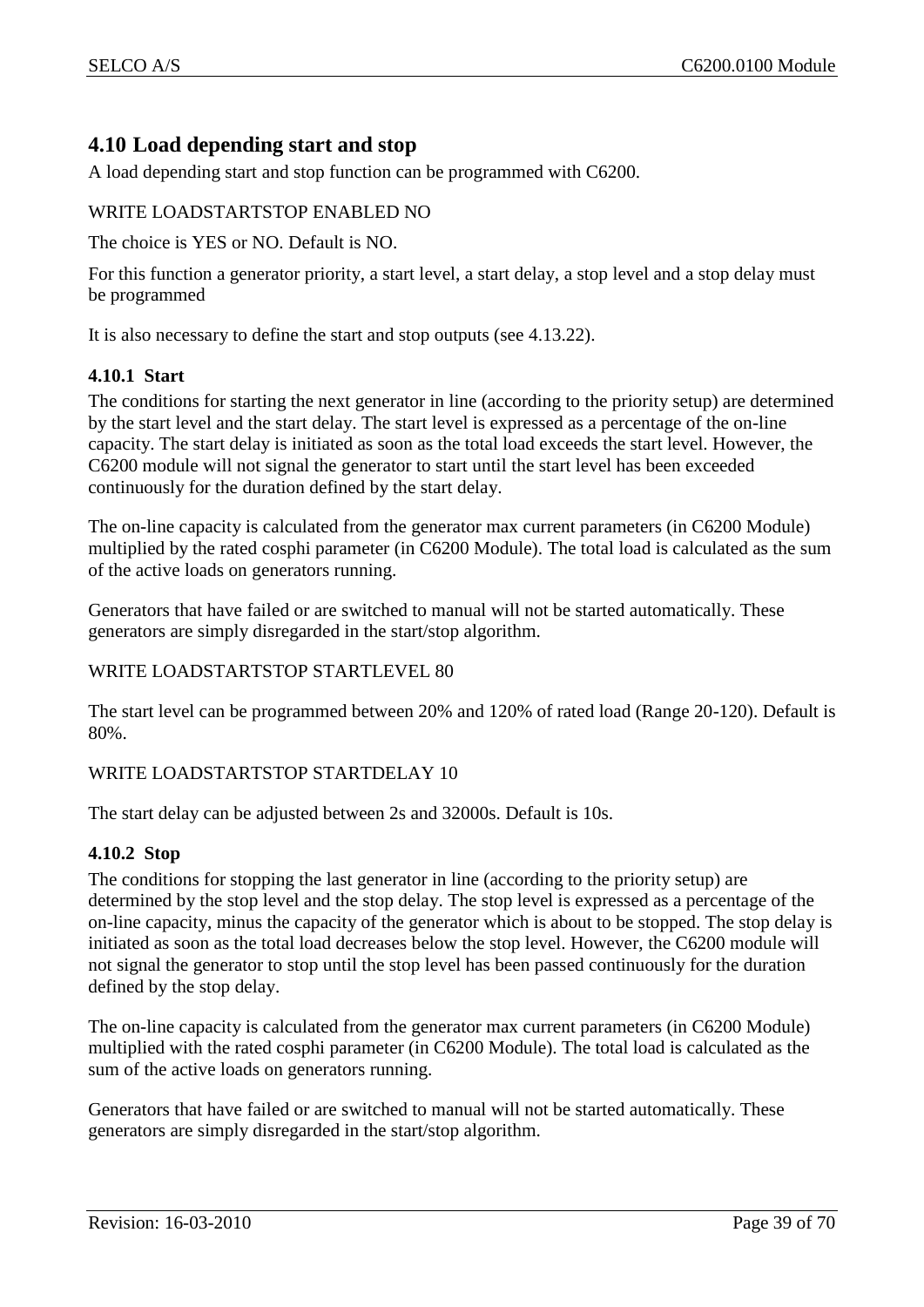#### WRITE LOADSTARTSTOP STOPLEVEL 60

The stop level can be programmed between 20% and 120% of rated load (Range 20-120). Default is 60%.

## WRITE LOADSTARTSTOP STOPTDELAY 10

The stop delay can be adjusted between 2s and 32000s. Default is 10s.

#### <span id="page-39-0"></span>**4.10.3 Sequence**

The sequence defines the power management program (the principle of operation). Valid sequences are "Linear", "Cyclic" and "Duty Hour". The sequence is configured by the following command.

## WRITE LOADSTARTSTOP SEQ LINEAR

The choice can be either LINEAR, CYCLIC or DUTYHOUR. Please note that the duty hour counter is stored in the C6200 configuration of the individual generator.

#### **Linear:**

The linear sequence starts and stops the generators according to the assigned priority. The highest (numerical lowest) prioritised generator is the first to be started, then the second highest etc. The linear sequence stops the generators following the "last in first out" principle.

#### **Cyclic:**

The cyclic sequence starts and stops the generators according the assigned priority. The highest (numerical lowest) prioritised generator is the first to be started, then the second highest etc. The cyclic sequence stops the generators following the "first in first out" principle. The start/stop procedure for three generators can be described as 1-2-3,2-3-1 ,3-1-2,1-2-3…

#### **Duty Hour:**

The generator with the lowest number of running hours is the first one started, while the generator with the most running hours is the first to be stopped.

#### <span id="page-39-1"></span>**4.10.4 Cool Down Time**

With this command the cool down time for the engine can be defined. The cool down time is the time the engine continues running after the circuit breaker has been tripped. The length of the cool down time can be programmed by following command:

#### WRITE LOADSTARTSTOP COOLDOWN 5

The range of this delay is between 0 and 10000s. The resolution is 1s and the default setting is 5s.

#### <span id="page-39-2"></span>**4.10.5 Pulse or continuous start signal**

The start signal can be a pulse or a continuous signal (meaning that it is remains active as long as the generator should run).

#### WRITE LOADSTARTSTOP STARTSIGNAL [PULS, CONST] (PULS)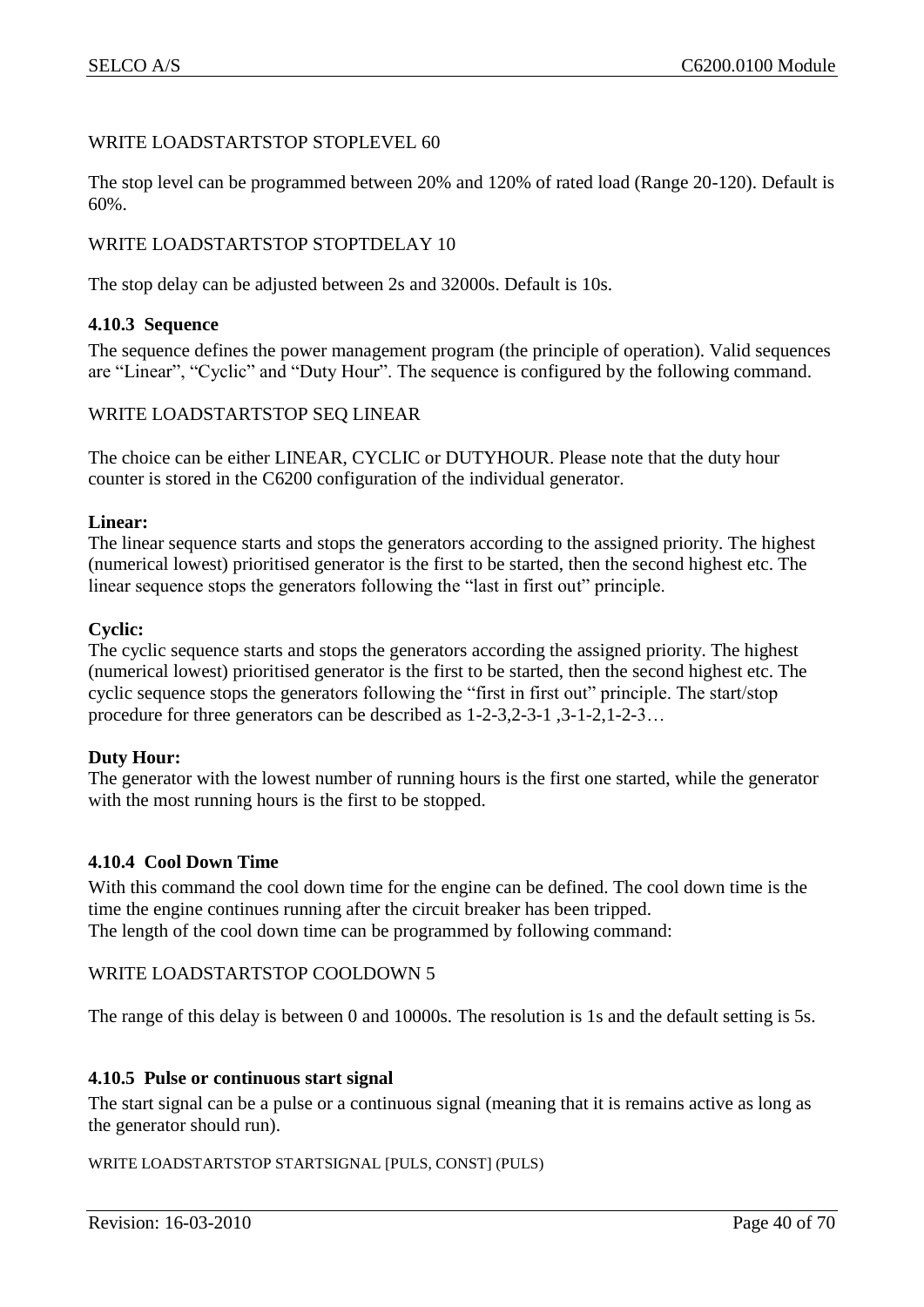## <span id="page-40-0"></span>**4.10.6 Start Time Out**

After the C6200 has issued the start signal the C6200 expects the generator to reach rated frequency and voltage within a certain time limit. This limit is called Start Time Out. In case the generator does not reach rated frequency and voltage after the start time out has expired, an alarm will be issued. In case load depending start and stop is enabled and a stand by generator is available, the stand by generator will be started.

The start time out is expressed in seconds. The range is 5s to 500s. Default is 15s.

## WRITE LOADSTARTSTOP STARTTIMEOUT 15

## <span id="page-40-1"></span>**4.11 Large Consumer Request**

Two Large Consumer Request inputs can be configured for each C6200.0100 module.

The large consumer request signal is connected to a programmable input. When a large consumer shall be used, the respective LC input has to be connected by a switch to the COM terminal.

The large consumer request signal must remain active as long as the Large Consumer shall be used.

After the LC request signal has been activated, the C6200.0100 system will check if there is enough reserve capacity available.

If enough reserve capacity is available, the corresponding LC acknowledge output (this is a programmable output configured for this function) will be activated.

If there is not enough reserve capacity available, the next available generator will be started.

Two conditions are required for an LC acknowledge output to energize (AND condition):

- LC request signal must be active
- Reserve capacity must be equal with or larger than the Large Consumer Request

In case more than one large consumer request is activated, the reserve capacity of these requests will be added to each other.

#### <span id="page-40-2"></span>**4.11.1 Power of the large consumer**

The load represented by each of the large consumers can be set as as active load (expressed in kW).

To set the size of a large consumer, use the following command. LC1 represents Large Consumer No. 1, LC2 represents Large Consumer No. 2.

The range is 0 to 32000kW, default is 20kW for LC1 and 40kW for LC2.

WRITE LOADSTARTSTOP LC1 [0 - 32000] (20)

WRITE LOADSTARTSTOP LC2 [0 - 32000] (40)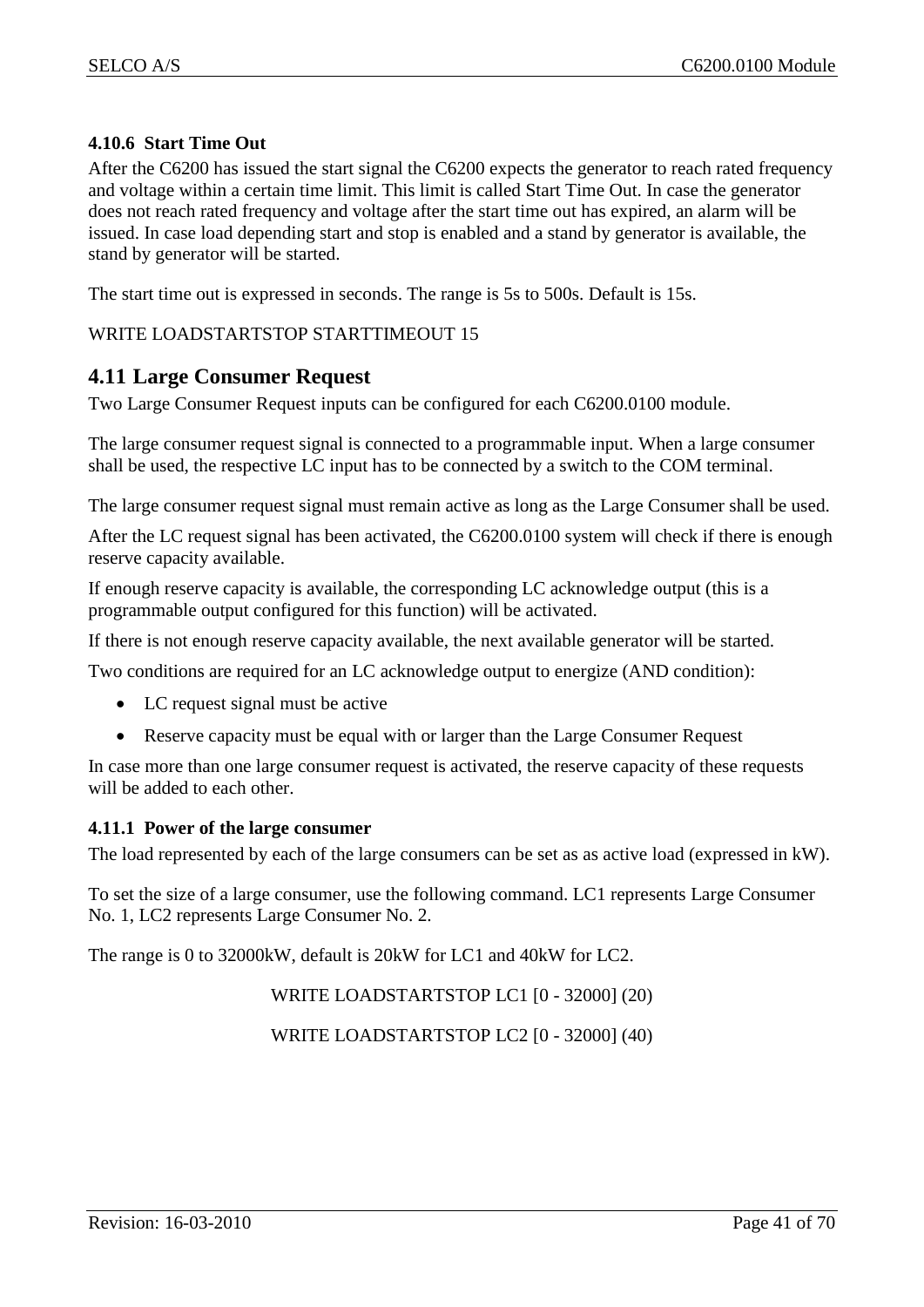## <span id="page-41-0"></span>**4.11.2 Configuration of Request Input and Release Output**

The Request Inputs and Release Outputs are configured in the I/O FUNC section.

Request Input can be any of the programmable inputs (IN1, IN2...IN8) or it can be deactivated (OFF). Default is OFF.

Release Output can be any of the programmable outputs (OUT1, OUT2...OUT8) or it can be deactivated (OFF). Default is OFF.

WRITE IOFUNC LC1 <Request Input> <Release Output>

WRITE IOFUNC LC2 <Request Input> <Release Output>

## <span id="page-41-1"></span>**4.12 IO & Relays**

The properties of the inputs, outputs and relays can be configured by the following parameters.

#### <span id="page-41-2"></span>**4.12.1 Alarm Relay Function**

The alarm relay can be configured to signal either system alarm (internal faults of C6200 or communication errors) or system and protection alarms.

The relay function is set by the following command. The choice can be either SYS or SYSPROT.

WRITE RELAYS ALARMFUNC <Choice>

#### <span id="page-41-3"></span>**4.12.2 Protection Trip Relay**

The Protection Trip relay can be configured for normally de-energized or normally energized operation. The default setting is normally energized operation, as this setting would cause a C/B trip if the power supply is lost.

The relay function is set by the following command. The choice can be either ND or NE.

WRITE RELAYS PROTTRIP CONTACT <Choice>

#### <span id="page-41-4"></span>**4.12.3 Unload trip**

When the unload input is activated it will ramp down the load. The Unload Trip function will trip the breaker when the load is below trip level.

The relay function is set by the following command. The choice can be either ND or NE.

WRITE RELAYS UNLOADTRIP CONTACT <Choice>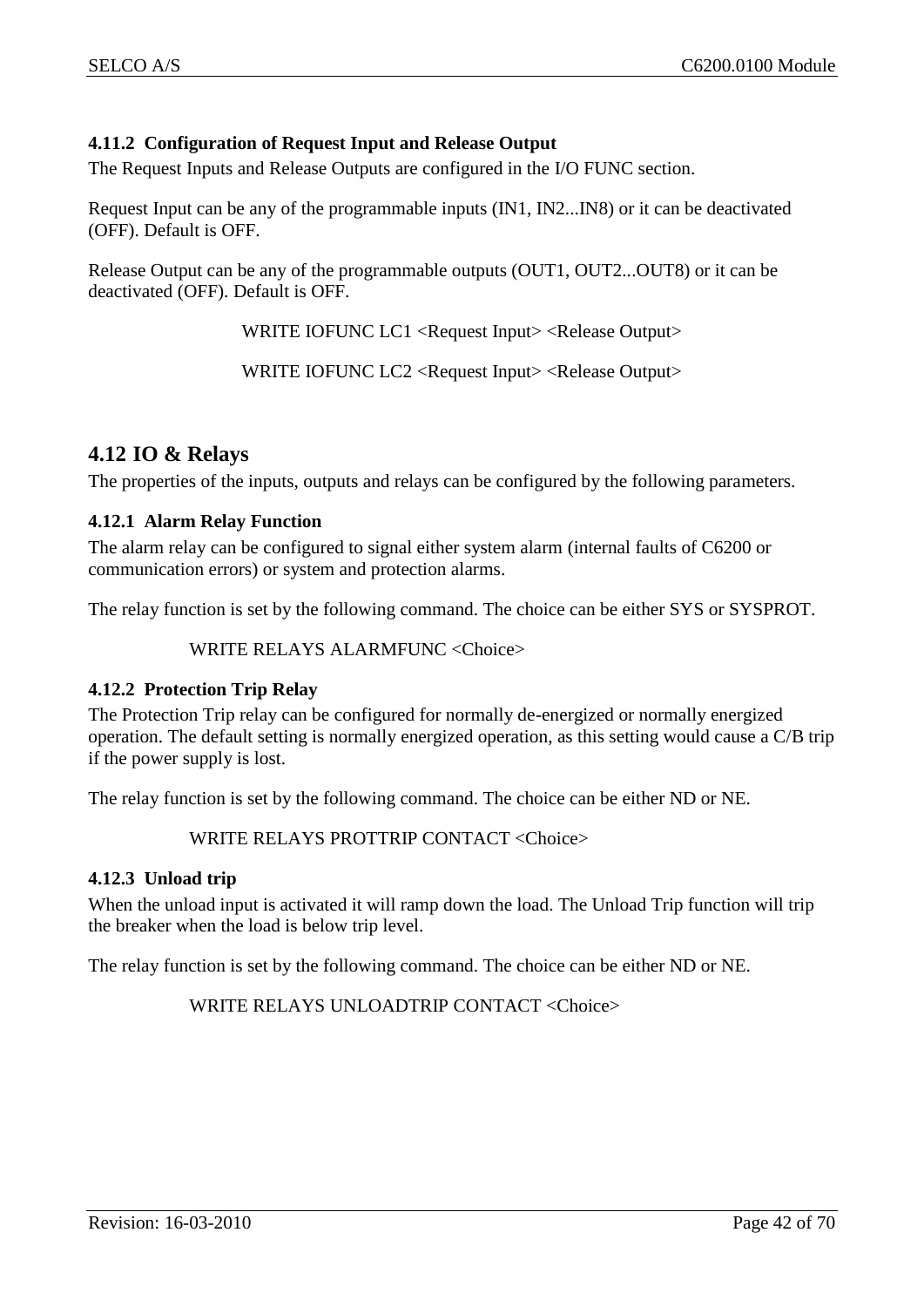# <span id="page-42-0"></span>**4.13 Programmable functions**

The programmable functions can be controlled via user programmable inputs and outputs or by triggering the functions by Modbus.

## <span id="page-42-1"></span>**4.13.1 Control of user defined function via inputs and outputs**

Inputs and outputs can be used for a range of user defined functions. Programming these inputs and outputs can be done by either HyperTerminal or User Interface module. This manual shows programming via HyperTerminal.

A function consists of an Input (In), Output (Out) and Error Output (Err)



Each of these user defined functions consists of an input for activating the function, an output that activates in case the function has been completed successfully and an error output in case the function has not been completed successfully.

## **Input**

The inputs activate the user defined function.

#### **Output**

The outputs works as an acknowledge signal or flag. It is a feedback that the requested function has been completed successfully. The flag can be used in a process overview to indicate the C6200 current status or it can be used to trigger the next stage in a PLC program.

## **Error Output**

The error output can be assigned to any of the 8 user defined outputs or the common alarm output relay. The error output is activated if the function is not completed successfully (i.e. auto synchronization is not met within the specified time frame).

#### **Programming**

Each function can be assigned an input, output and an error output. When configuring a C6200 function an input and output must be assigned in the same command line.

*A word of caution: there are no fail safes in regard to assigning incompatible functions to the same input/output*

The command for assigning a function is.

WRITE IOFUNC <Choice> <Choice> <Choice>

The first choice defines the input used for the function. It can be OFF, IN1, IN2, IN3, IN4, IN5, IN6, IN7 or IN8.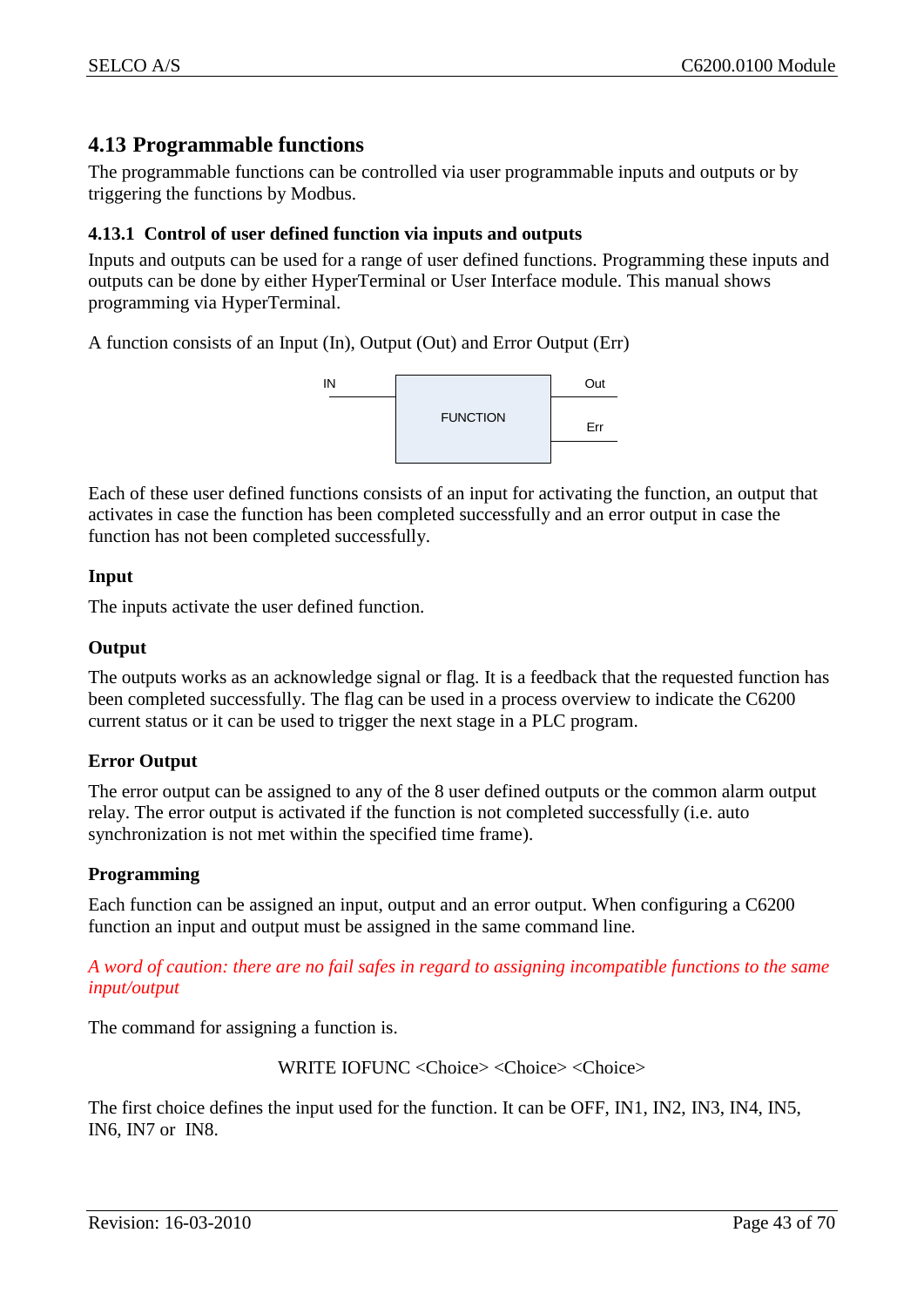The second choice defines which output will be used for the acknowledge signal. The choice can be OFF, OUT1, OUT2, OUT3, OUT4, OUT5, OUT6, OUT7 or OUT8.

The third choice defines which output should be used for the error signal. The choice can be OFF, OUT1, OUT2, OUT3, OUT4, OUT5, OUT6, OUT7, OUT8 or ALARM.

Not all choices are applicable for all functions. In case a choice is not applicable, it may be ignored in the RS232 command.

## <span id="page-43-0"></span>**4.13.2 Control of governor by increase decrease pulse signals**

In case increase decrease pulse signals should be used for speed control, it is possible to use the programmable inputs and outputs for that.

The input can be used for manual speed control (only active with C6200 in manual mode (terminal 41 MANUAL CONTROL connected to COM).

The output can be used as speed control output instead of the analogue speed setting output (terminal 33, 34, 35). This function is available in both manual and automatic mode (regardless of connection of terminal 41).

Example: Manual speed control input programmed to IN1 (increase speed) and IN2 (decrease speed). Pulse speed control output programmed to OUT1 (increase speed) and OUT2 (decrease speed).

| <b>Program command</b>   Function |                 |                    | Input   Output   |
|-----------------------------------|-----------------|--------------------|------------------|
| <b>WRITE IOFUNC</b>               | <b>SPEEDINC</b> | $\blacksquare$ IN1 | OUT1             |
| <b>WRITE IOFUNC</b>               | SPEEDDEC   IN2  |                    | OUT <sub>2</sub> |

An error output is not applicable for this function. Therefore, the third choice will be ignored (it simply remains empty.

#### <span id="page-43-1"></span>**4.13.3 Control of AVR by increase decrease pulse signals**

In case increase decrease pulse signals should be used for voltage control, it is possible to use the programmable inputs and outputs for that.

The input can be used for manual voltage control (only active with C6200 in manual mode (terminal 41 MANUAL CONTROL connected to COM).

The output can be used as voltage control output instead of the analogue voltage setting output (terminal 37,38,39)). This function is available in both manual and automatic mode (regardless of connection of terminal 41).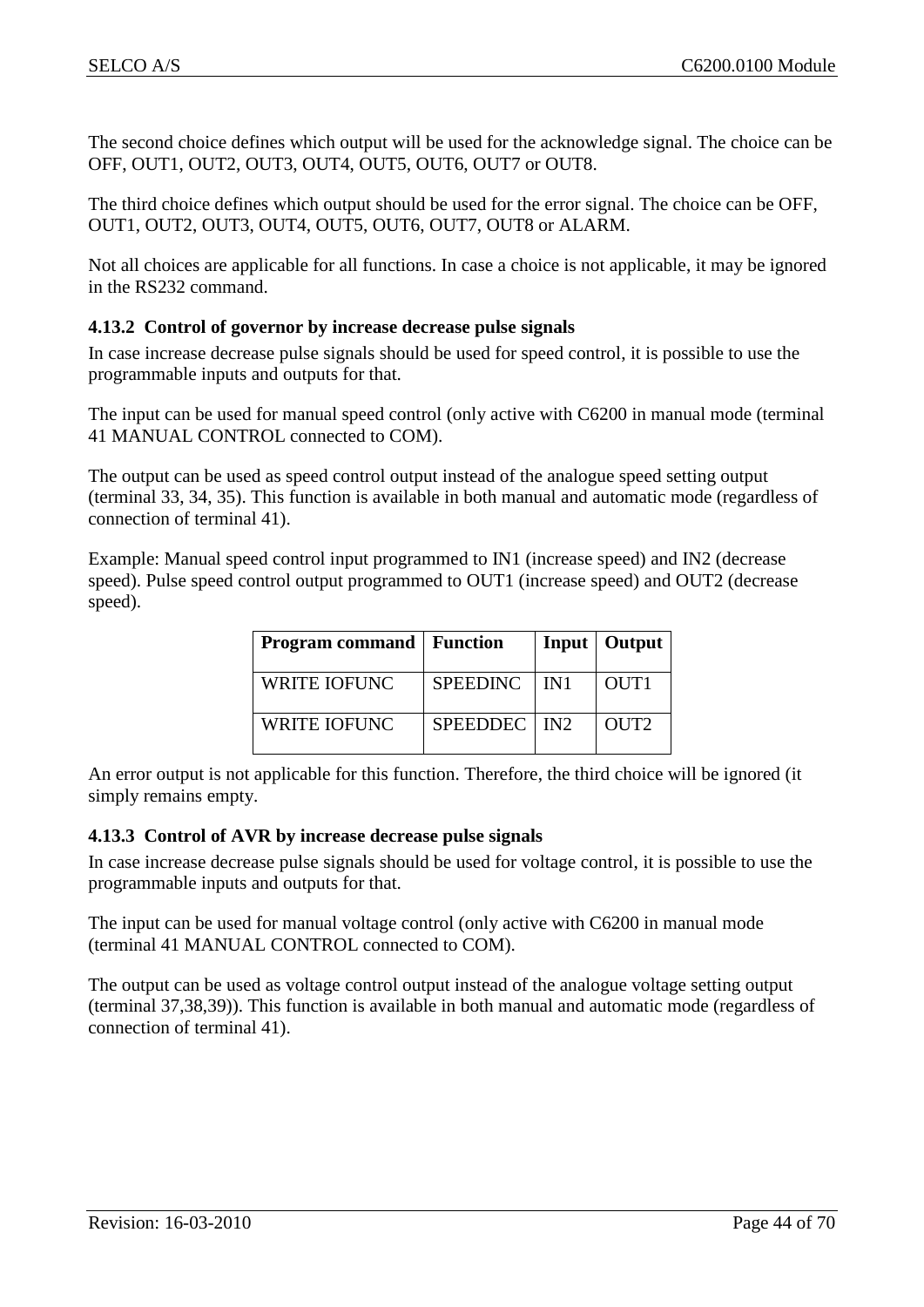Example: Manual voltage control input programmed to IN3 (increase voltage) and IN4 (decrease voltage). Pulse voltage control output programmed to OUT3 (increase voltage) and OUT4 (decrease voltage).

| <b>Program command</b>   Function |                |     | Input   Output   |
|-----------------------------------|----------------|-----|------------------|
| <b>WRITE IOFUNC</b>               | <b>VOLTINC</b> | IN3 | OUT3             |
| <b>WRITE IOFUNC</b>               | VOLTDEC   IN4  |     | OUT <sub>4</sub> |

An error output is not applicable for this function. Therefore, the third choice will be ignored (it simply remains empty).

#### <span id="page-44-0"></span>**4.13.4 Outputs for short circuit alarm and trip**

Outputs for the short circuit alarm and trip can be programmed to any of the programmable outputs.

In following example the short circuit trip is signaled on programmable output 1 and the short circuit alarm is signaled on programmable output2:

| <b>Program command   Function   Protection Output   Alarm Output  </b> |           |                  |                  |
|------------------------------------------------------------------------|-----------|------------------|------------------|
| WRITE IOFUNC                                                           | <b>SC</b> | OUT <sub>1</sub> | OUT <sub>2</sub> |

Error output function is not applicable for this function. Therefore, the third choice will be ignored (it simply remains empty).

#### <span id="page-44-1"></span>**4.13.5 Outputs for over current alarm and trip**

Outputs for the over current alarm and trip can be programmed to any of the programmable outputs.

In following example the over current trip is signaled on programmable output 1 and the over current alarm is signaled on programmable output2:

| <b>Program command   Function   Protection Output   Alarm Output</b> |                |                  |                  |
|----------------------------------------------------------------------|----------------|------------------|------------------|
| WRITE IOFUNC                                                         | $\overline{C}$ | OUT <sub>1</sub> | OUT <sub>2</sub> |

Error output function is not applicable for this function. Therefore, the third choice will be ignored (it simply remains empty).

## <span id="page-44-2"></span>**4.13.6 Outputs for over load alarm and trip**

Outputs for the over load alarm and trip can be programmed to any of the programmable outputs.

In following example the over load trip is signaled on programmable output 1 and the over load alarm is signaled on programmable output2: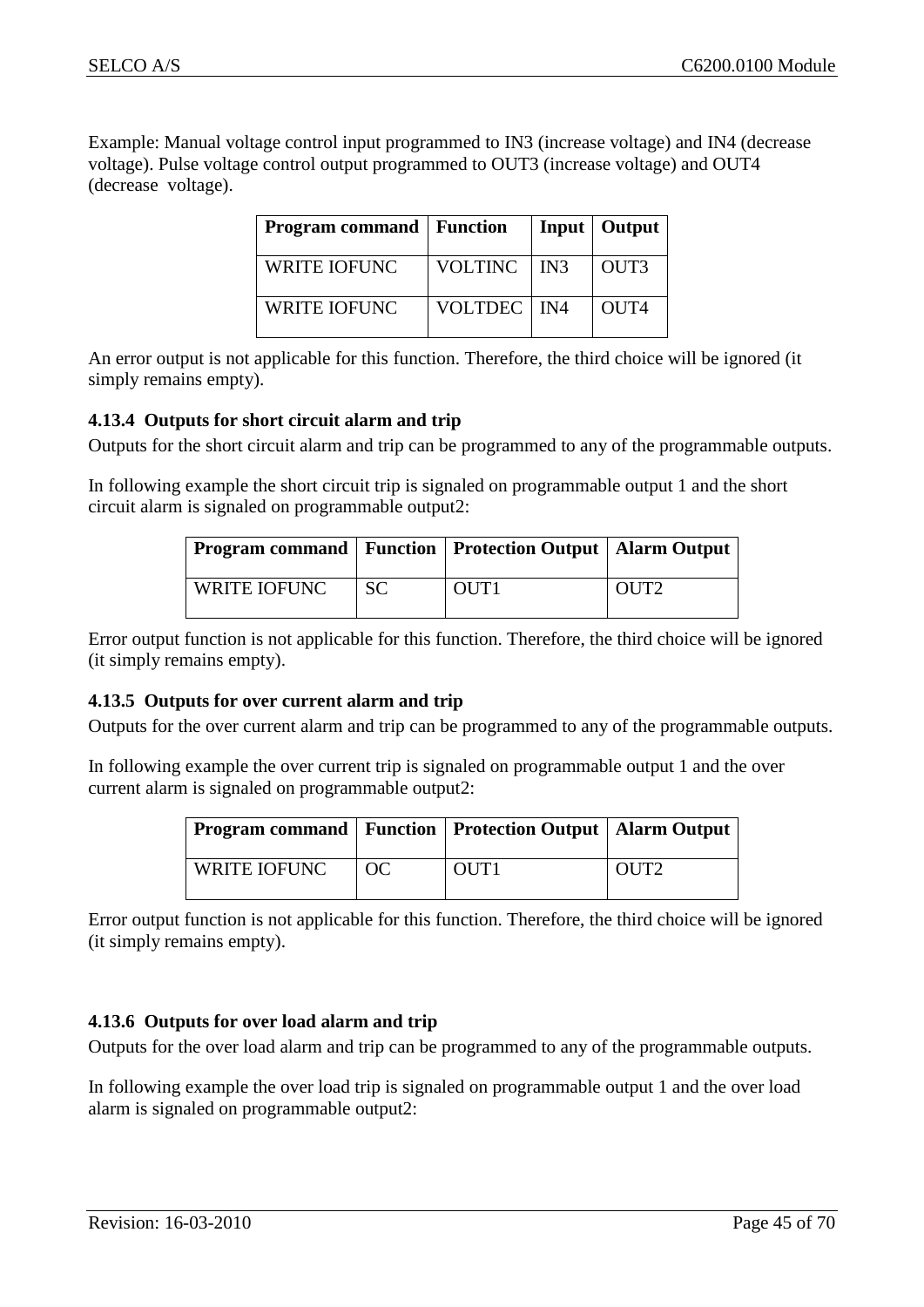| <b>Program command   Function   Protection Output   Alarm Output</b> |    |                  |                  |
|----------------------------------------------------------------------|----|------------------|------------------|
| <b>WRITE IOFUNC</b>                                                  | OL | OUT <sub>1</sub> | OUT <sub>2</sub> |

Error output function is not applicable for this function. Therefore, the third choice will be ignored (it simply remains empty).

## <span id="page-45-0"></span>**4.13.7 Outputs for under voltage alarm and trip**

Outputs for the under voltage alarm and trip can be programmed to any of the programmable outputs.

In following example the under voltage trip is signaled on programmable output 1 and the under voltage alarm is signaled on programmable output2:

| <b>Program command   Function   Protection Output   Alarm Output</b> |            |                  |                  |
|----------------------------------------------------------------------|------------|------------------|------------------|
| WRITE IOFUNC                                                         | <b>IIV</b> | OUT <sub>1</sub> | OUT <sub>2</sub> |

Error output function is not applicable for this function. Therefore, the third choice will be ignored (it simply remains empty).

#### <span id="page-45-1"></span>**4.13.8 Outputs for over voltage alarm and trip**

Outputs for the over voltage alarm and trip can be programmed to any of the programmable outputs.

In following example the over voltage trip is signaled on programmable output 1 and the over voltage alarm is signaled on programmable output2:

| <b>Program command   Function   Protection Output   Alarm Output</b> |    |                  |                  |
|----------------------------------------------------------------------|----|------------------|------------------|
| WRITE IOFUNC                                                         | 0V | OUT <sub>1</sub> | OUT <sub>2</sub> |

Error output function is not applicable for this function. Therefore, the third choice will be ignored (it simply remains empty).

## <span id="page-45-2"></span>**4.13.9 Outputs for under frequency alarm and trip**

Outputs for the under frequency alarm and trip can be programmed to any of the programmable outputs.

In following example the under frequency trip is signaled on programmable output 1 and the under frequency alarm is signaled on programmable output2:

| <b>Program command   Function   Protection Output   Alarm Output</b> |    |      |                  |
|----------------------------------------------------------------------|----|------|------------------|
| WRITE IOFUNC                                                         | UF | OUT1 | OUT <sub>2</sub> |

Error output function is not applicable for this function. Therefore, the third choice will be ignored (it simply remains empty).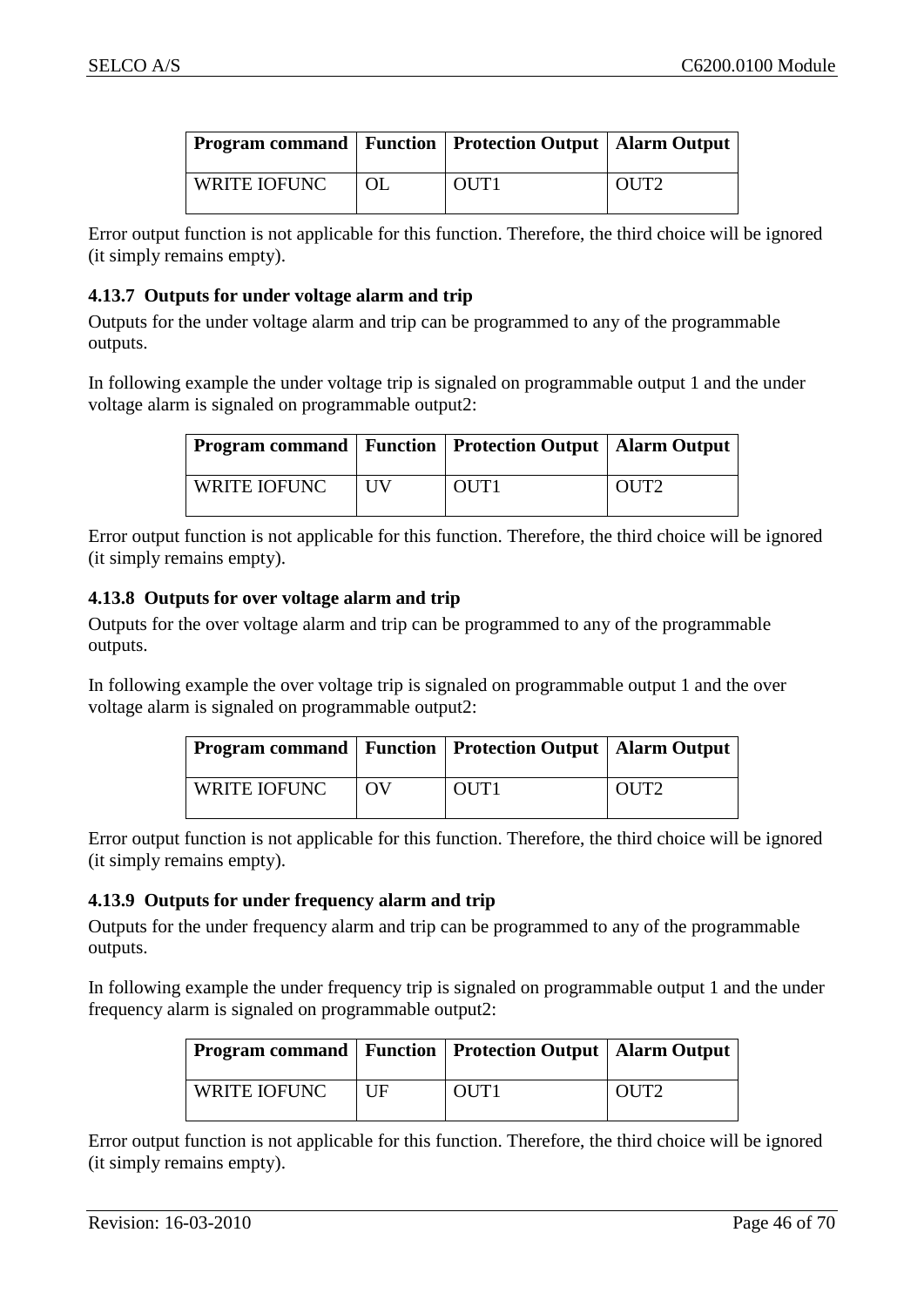## <span id="page-46-0"></span>**4.13.10 Outputs for over frequency alarm and trip**

Outputs for the over frequency alarm and trip can be programmed to any of the programmable outputs.

In following example the over frequency trip is signaled on programmable output 1 and the over frequency alarm is signaled on programmable output2:

| <b>Program command   Function   Protection Output   Alarm Output</b> |    |      |                  |
|----------------------------------------------------------------------|----|------|------------------|
| WRITE IOFUNC                                                         | OF | OUT1 | OUT <sub>2</sub> |

Error output function is not applicable for this function. Therefore, the third choice will be ignored (it simply remains empty).

## <span id="page-46-1"></span>**4.13.11Outputs for reverse power alarm and trip**

Outputs for the reverse power alarm and trip can be programmed to any of the programmable outputs.

In following example the reverse power trip is signaled on programmable output 1 and the reverse power alarm is signaled on programmable output2:

| <b>Program command   Function   Protection Output   Alarm Output</b> |           |                  |                  |
|----------------------------------------------------------------------|-----------|------------------|------------------|
| WRITE IOFUNC                                                         | <b>RP</b> | OUT <sub>1</sub> | OUT <sub>2</sub> |

Error output function is not applicable for this function. Therefore, the third choice will be ignored (it simply remains empty).

## <span id="page-46-2"></span>**4.13.12 Outputs for excitation loss alarm and trip**

Outputs for the excitation loss alarm and trip can be programmed to any of the programmable outputs.

In following example the excitation loss trip is signaled on programmable output 1 and the reverse excitation loss alarm is signaled on programmable output2:

| <b>Program command   Function   Protection Output   Alarm Output</b> |    |                  |                  |
|----------------------------------------------------------------------|----|------------------|------------------|
| WRITE IOFUNC                                                         | EL | OUT <sub>1</sub> | OUT <sub>2</sub> |

Error output function is not applicable for this function. Therefore, the third choice will be ignored (it simply remains empty).

## <span id="page-46-3"></span>**4.13.13 Input and output for the frequency deviation trip**

The frequency deviation trip can be configured to be monitored only after receipt of an external command. This is very important in application where a generator is sometimes running in island mode and sometimes in parallel with the grid. When running grid parallel this function has to be activated, otherwise it must be de-activated in order to avoid unintended trips due to sudden load changes.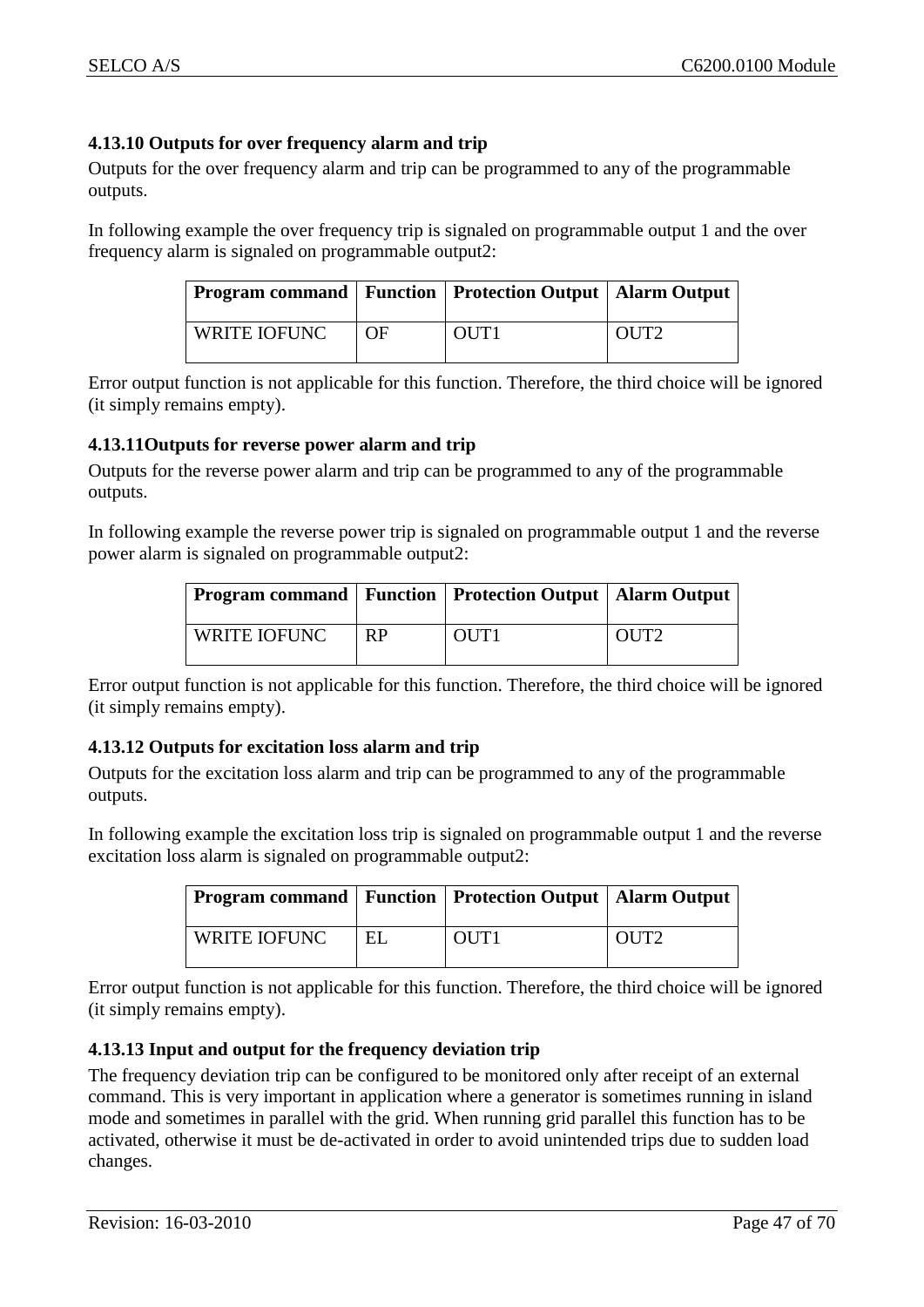An alarm output for the frequency deviation trip can be programmed to any of the programmable outputs.

In following example the frequency deviation trip is only monitored in case IN1 is connected to COM. Output 1 is programmed as alarm output for the frequency deviation trip:

| <b>Program command   Function   Input   Output  </b> |     |     |      |
|------------------------------------------------------|-----|-----|------|
| <b>WRITE IOFUNC</b>                                  | FD. | IN1 | OUT1 |

Error output function is not applicable for this function. Therefore, the third choice will be ignored (it simply remains empty).

## <span id="page-47-0"></span>**4.13.14 Input and output for the vector shift trip**

The vector shift trip can be configured to be monitored only after receipt of an external command. This is very important in application where a generator is sometimes running in island mode and sometimes in parallel with the grid. When running grid parallel this function has to be activated, otherwise it must be de-activated in order to avoid unintended trips due to sudden load changes.

An alarm output for the vector shift trip can be programmed to any of the programmable outputs.

In following example the vector shift trip is only monitored in case IN1 is connected to COM. Output 1 is programmed as alarm output for the vector shift trip:

| <b>Program command   Function   Input   Output  </b> |           |     |                  |
|------------------------------------------------------|-----------|-----|------------------|
| <b>WRITE IOFUNC</b>                                  | <b>VS</b> | IN1 | OUT <sub>1</sub> |

Error output function is not applicable for this function. Therefore, the third choice will be ignored (it simply remains empty).

## <span id="page-47-1"></span>**4.13.15 External Trip (Abnormal trip)**

The external trip function is typically used for external or manual trip of the breaker while the system is in automatic mode (e.g. doing load depending start and stop). If the breaker is to be tripped manually (or by external third party equipment) it is important that this function is used so that the C6200 "knows" about the external trip.

| <b>Program command   Function   Input   Output  </b> |                        |      |
|------------------------------------------------------|------------------------|------|
| WRITE IOFUNC                                         | $EXTTRIP$ $\mid$ $IN2$ | OUT3 |

The input is used for the external trip signal (connects to COM). The output serves as an acknowledgement from the C6200 that it has received the trip signal.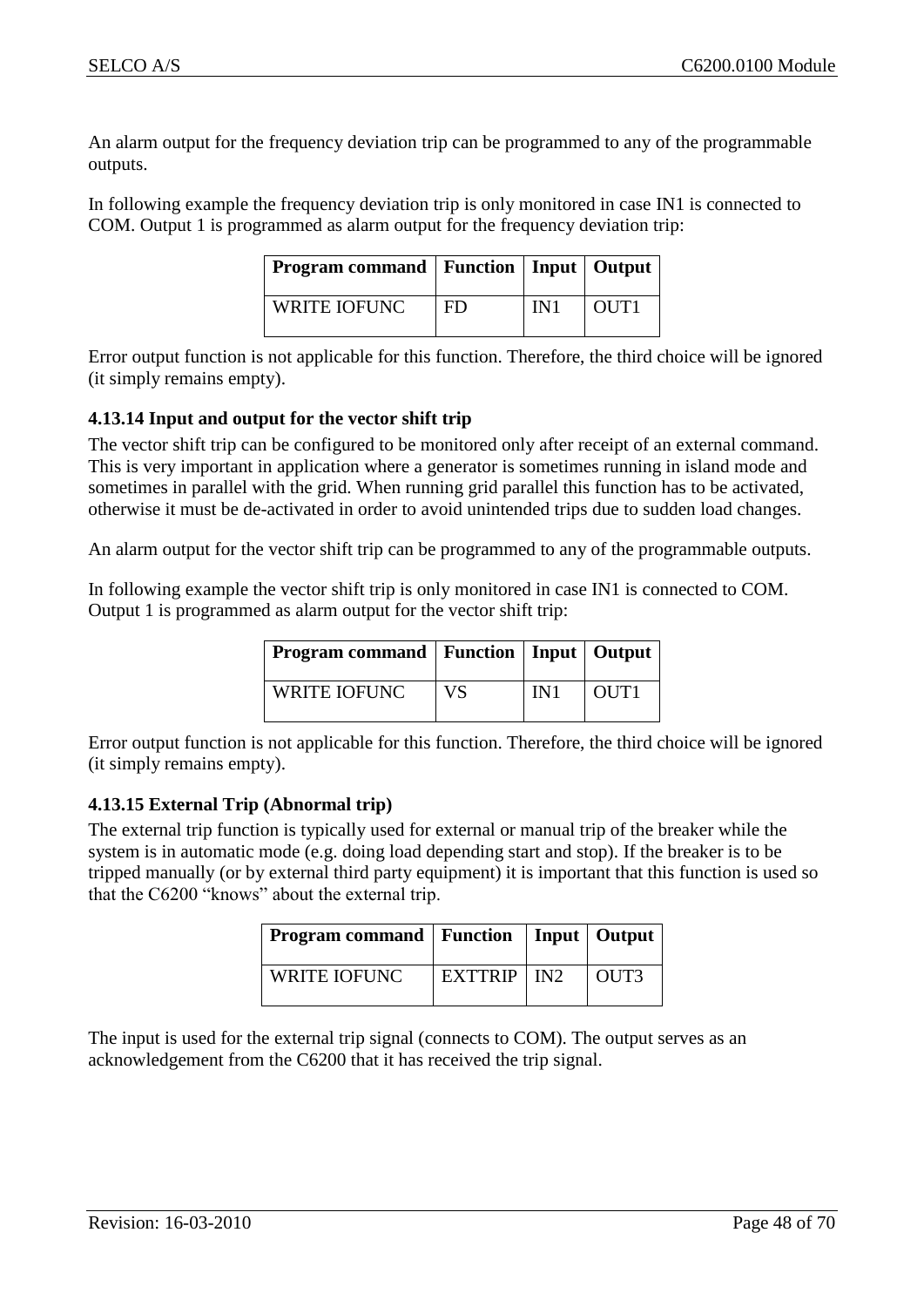## <span id="page-48-0"></span>**4.13.16 Remote control of frequency and voltage stabilization**

In case the C6200 should not start frequency stabilization immediately after it detects voltage on the generator, it is possible to configure a start frequency stabilization command. With this function activated, the C6200 will only start frequency stabilization after the start frequency stabilization command has been activated and the generator voltage is within the Voltage ok window. This command can be activated either by one of the programmable inputs or RS485.

Often this function is used together with the start command for the voltage stabilization. It is possible to trigger both start commands from the same input.

Example: The start command for frequency and voltage stabilization can be configured to use the same inputs and outputs.

| <b>Program command</b>   Function |                | Input   Output   Alarm |       |
|-----------------------------------|----------------|------------------------|-------|
| WRITE IOFUNC                      | FREQSTAB   IN4 | OUT <sub>4</sub>       | Alarm |
| <b>WRITE IOFUNC</b>               | VOLTSTAB   IN4 | OUT <sub>4</sub>       | Alarm |

In above example the frequency and voltage stabilization will start after input 4 has been connected to COM. After frequency and voltage stabilization have been accomplished, output 4 will activate. In case frequency or voltage stabilization cannot be done, the common alarm relay will be triggered.

#### <span id="page-48-1"></span>**4.13.17 Remote control of synchronization**

In case the C6200 should not start synchronizing immediately after it detects voltage on bus bar and generator, it is possible to configure a start synchronizing command. With this function activated C6200 will first start synchronizing after the start synchronizing command has been activated and generator and bus bar are within the voltage ok window. This command can be activated either by one of the programmable inputs or RS485.

Example: Configuring Synchronization to Input 1, Output 1 and Alarm relay

| <b>Program command   Function   Input   Output   Alarm</b> |             |     |      |               |
|------------------------------------------------------------|-------------|-----|------|---------------|
| <b>WRITE IOFUNC</b>                                        | <b>SYNC</b> | IN1 | OUT1 | <b>LALARM</b> |

Above settings mean that the synchronization of the generator will start after input 1 has been activated. As soon as the generator is synchronized, C6200 will activate output 1 for indicating that the synchronization has been completed. In case C6200 fails to synchronize, the common alarm relay will be triggered.

## <span id="page-48-2"></span>**4.13.18 Remote control of voltage matching**

In case the C6200 should not start voltage matching immediately after it detects voltage on bus bar and generator, it is possible to configure a start voltage matching command. With this function activated, the C6200 will only start voltage matching after the start voltage matching command has been activated and generator and bus bar are within the voltage ok window. This command can be activated either by one of the programmable inputs or RS485.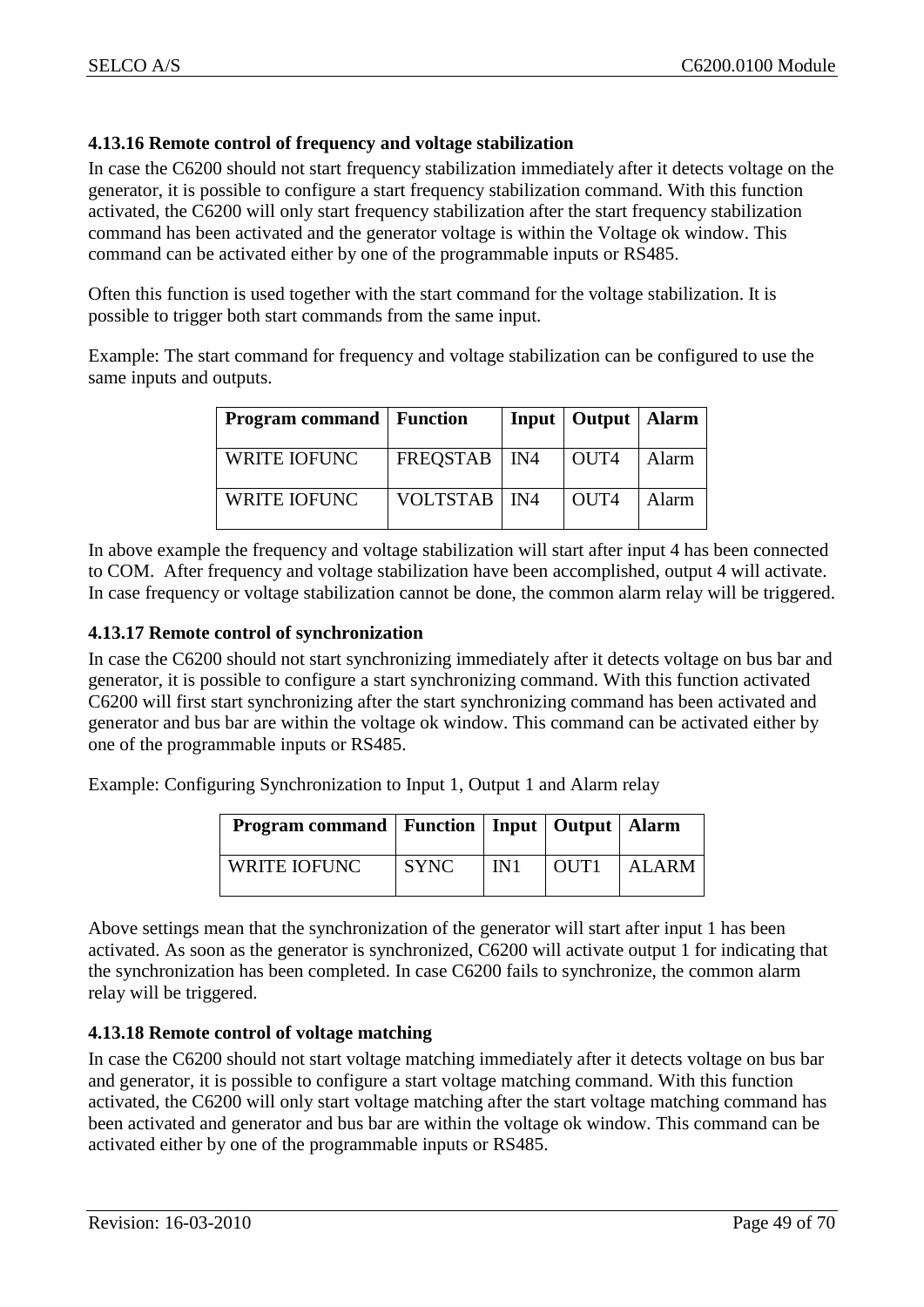**Program command** Function **Input** Output Alarm WRITE IOFUNC VOLTMATCH IN1 OUT1 ALARM

Example: Configuring voltage matching to Input 1, Output 1 and Alarm Relay

Above settings mean that voltage matching of the generator will start after the input 1 has been activated. As soon as the voltage of the generator and the bus bar correspond, C6200 will activate output 1 for indicating that voltage matching has been completed. In case C6200 fails voltage matching, the common alarm relay will be triggered.

## <span id="page-49-0"></span>**4.13.19 Remote control of active and reactive load ramp up**

Usually, C6200 ramps up active and reactive load as soon as the circuit breaker is closed. In case this is not wanted a start ramp up command can be configured. With this function activated, the C6200 will wait for the start ramp up command before loading the generator.

Example: Start command for active RampUp & Reactive RampUp configured to use the same inputs and outputs.

| <b>Program command</b>   Function |                          |     | Input   Output   Alarm |              |
|-----------------------------------|--------------------------|-----|------------------------|--------------|
| <b>WRITE IOFUNC</b>               | <b>ACTRAMPUP</b>         | IN3 | OUT3                   | <b>Alarm</b> |
| <b>WRITE IOFUNC</b>               | <b>REACTRAMPUP</b>   IN3 |     | OUT3                   | Alarm        |

With above settings the active and reactive load will be ramped up as soon as the circuit breaker is closed and input 3 is connected to COM. After the load has been ramped up, output 3 will activate. If load ramp up fails, the common alarm relay will be triggered.

## <span id="page-49-1"></span>**4.13.20 Remote control of active and reactive load sharing**

In case C6200 should not start load sharing immediately after the circuit breaker has been closed, it is possible to configure a start load sharing command. With this function activated, C6200 will wait for the start load sharing command before loading the generator.

Example: Start command for active and reactive load sharing configured to use the same inputs and outputs.

| <b>Program command</b>   Function |                      |     | Input   Output   Alarm |       |
|-----------------------------------|----------------------|-----|------------------------|-------|
| <b>WRITE IOFUNC</b>               | <b>ACTLS</b>         | IN3 | OUT3                   | Alarm |
| <b>WRITE IOFUNC</b>               | <b>REACTLS</b>   IN3 |     | OUT3                   | Alarm |

With above settings the active and reactive load sharing will be started as soon as the circuit breaker is closed and input 3 is connected to COM. After the load balance has been obtained, output 3 will activate. If load balance cannot be obtained, the common alarm relay will be triggered.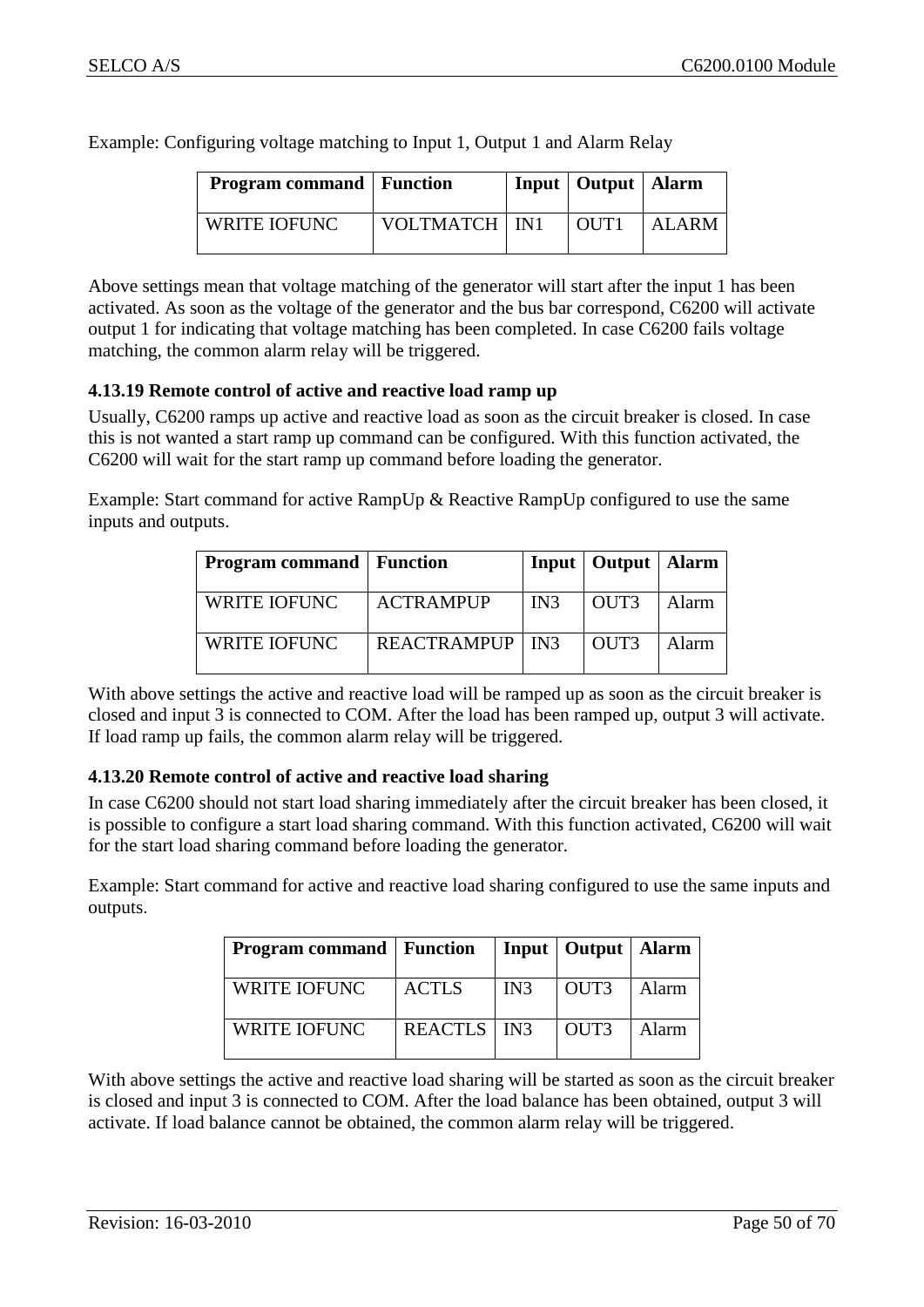## <span id="page-50-0"></span>**4.13.21 Activation of power factor control mode via programmable inputs**

In case a generator is running in parallel with the grid and it is necessary to define a power factor.

In case the generator sometimes works in island mode and sometimes in parallel with the grid it is possible to send a start command for the power factor control mode by one of the programmable inputs. In case the input is open, the unit will run reactive load sharing (generator in island mode or in parallel with other generators). In case the input is connected to COM power factor control mode is enabled (generator in parallel with the grid).

The input is defined by following command:

| <b>Program command   Function   Input   Output   Alarm  </b> |              |                  |       |
|--------------------------------------------------------------|--------------|------------------|-------|
| WRITE IOFUNC                                                 | PFCTRL   IN1 | OUT <sub>1</sub> | Alarm |

#### <span id="page-50-4"></span><span id="page-50-1"></span>**4.13.22 Definition of start/ stop in and out outputs for generators**

C6200 offer the possibility of sending start and stop commands to the generators. This can be done either via start/ stop inputs or depending on load. For enabling this function the start and stop terminals must be defined. This can be done by following command:

| <b>Program command</b>   Function |                         |                 | Input   Output   Alarm |       |
|-----------------------------------|-------------------------|-----------------|------------------------|-------|
| WRITE IOFUNC                      | <b>GENSTARTIO</b>   IN1 |                 | OUT <sub>1</sub>       | Alarm |
| WRITE IOFUNC                      | <b>GENSTOPIO</b>        | IN <sub>2</sub> | OUT <sub>2</sub>       | Alarm |

Above example means that input 1 is the external start input for the generator, output 1 is the start output for the generator. In case the engine fails to start the alarm relay would be activated.

The start input is functional both in manual and automatic mode.

## <span id="page-50-2"></span>**4.13.23 Load depending start and stop**

The load depending start and stop function can be enabled by following command:

| Program command   Function |                           | Input   Output   Alarm |  |
|----------------------------|---------------------------|------------------------|--|
| WRITE IOFUNC               | LOADSTARTSTOPENABLE   IN1 |                        |  |

## <span id="page-50-3"></span>**4.13.24 Generator priority selection for load depending start and stop**

In case the load depending start and stop function is enabled, automatically the programmable inputs 5, 6, 7 and 8 (terminals 19, 20, 21 and 22) are used for the priority selection.

- Priority  $1 \rightarrow$  Input 5 connected to COM
- Priority  $2 \rightarrow$  Input 6 connected to COM
- Priority  $3 \rightarrow$  Input 7 connected to COM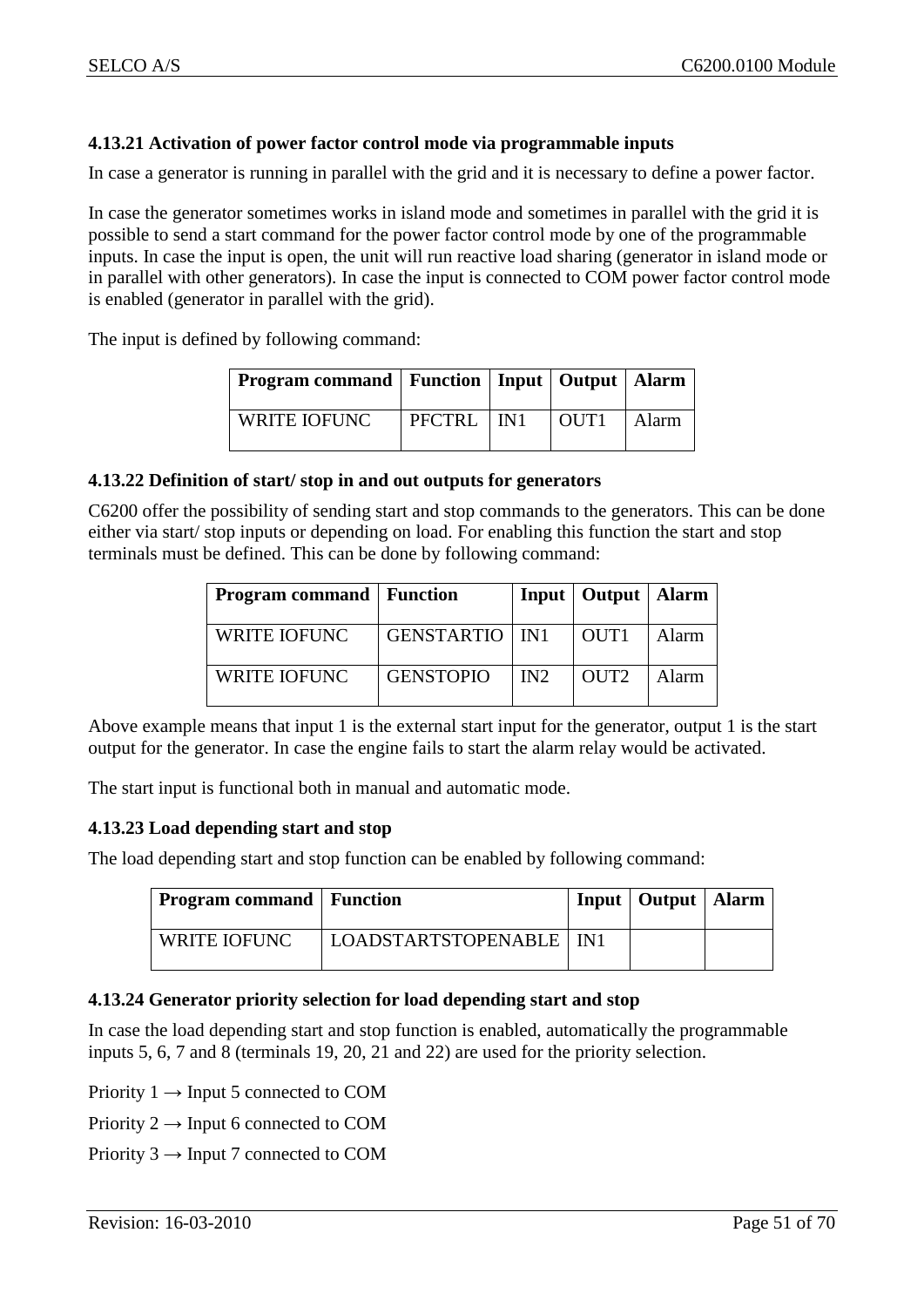Priority  $4 \rightarrow$  Input 8 connected to COM

Priority  $5 \rightarrow$  Inputs 5 and 8 connected to COM

Priority  $6 \rightarrow$  Inputs 6 and 8 connected to COM

Priority  $7 \rightarrow$  Inputs 7 and 8 connected to COM

Etc.

Priority 1 means that this generator will be started first and stopped last.

## <span id="page-51-0"></span>**4.13.25 Indication of 1st standby generator**

It is possible to use one of the programmable outputs for indication of the first standby generator. When activated, this output will activate as soon as the respective generator becomes the first standby generator. Use following command for activation of this function:

| Program command   Function |                    | Input   Output   Alarm |  |
|----------------------------|--------------------|------------------------|--|
| <b>WRITE IOFUNC</b>        | 1STANDBYINDICATION | OUT <sub>1</sub>       |  |

## <span id="page-51-1"></span>**4.13.26 Light Load Cancel Mode**

In some cases it is necessary to disable the load depending stop function, while having load depending start still activated.

This can be achieved by following command:

| <b>Program command Function</b> |                       | Input   Output   Alarm |  |
|---------------------------------|-----------------------|------------------------|--|
| WRITE IOFUNC                    | LIGHTLOADCANCEL   IN1 |                        |  |

## <span id="page-51-2"></span>**4.13.27 Light Load Indication**

The programmable outputs can be used for indication that the load of the generator is lower than the load depending stop level:

| Program command   Function |                            | Input   Output   Alarm |  |
|----------------------------|----------------------------|------------------------|--|
| WRITE IOFUNC               | <b>LIGHTLOADINDICATION</b> | OUT <sub>1</sub>       |  |

## <span id="page-51-3"></span>**4.13.28 High Load Indication**

The programmable outputs can be used for indication that the load of the generator is higher than the load depending stop level:

| <b>Program command</b> Function |  |  | Input   Output   Alarm |  |  |
|---------------------------------|--|--|------------------------|--|--|
|---------------------------------|--|--|------------------------|--|--|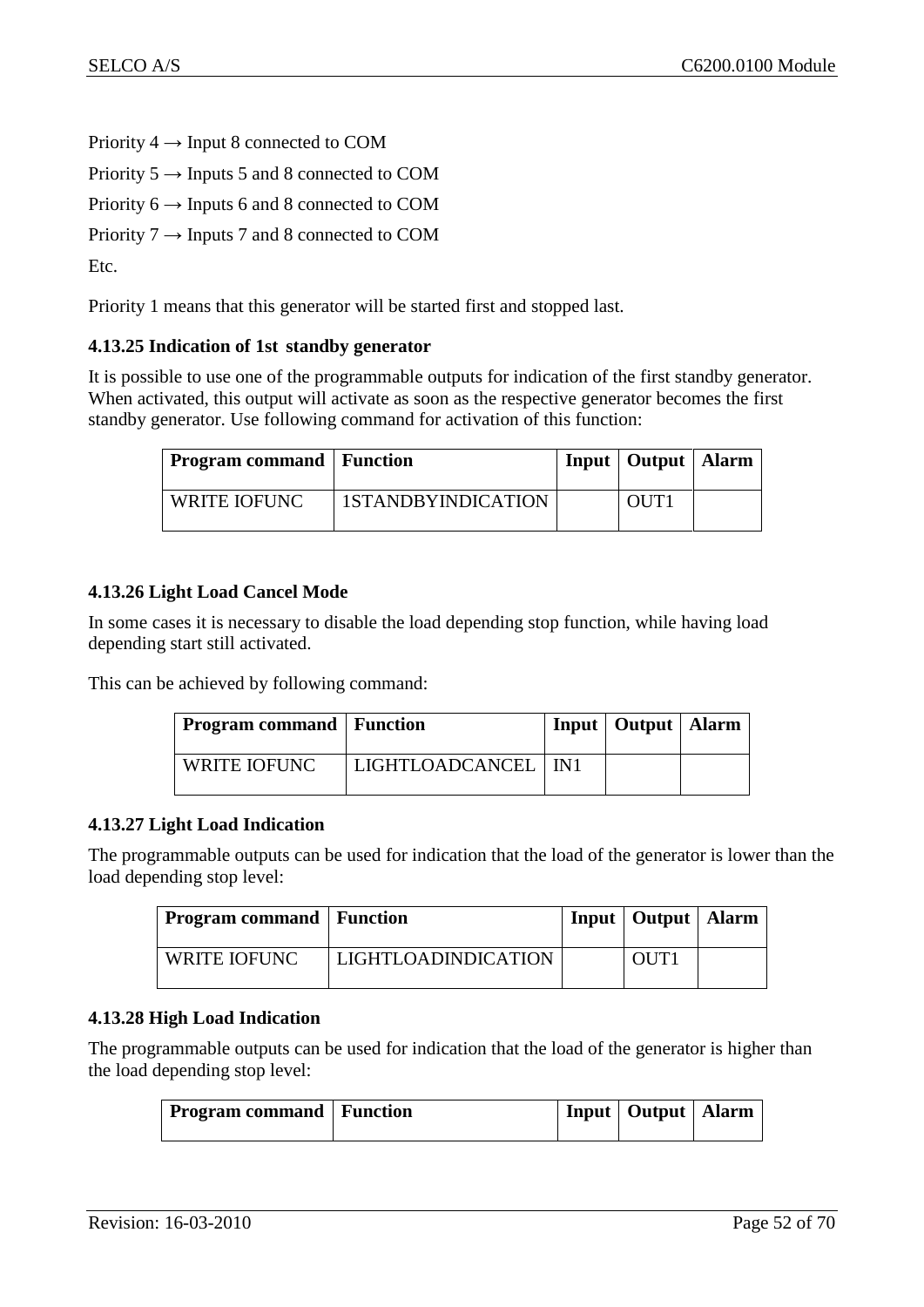<span id="page-52-0"></span>

| <b>WRITE IOFUNC</b> | HIGHLOADINDICATION |  |  |
|---------------------|--------------------|--|--|
|                     |                    |  |  |

#### **4.13.29 Voltage and Frequency ok Output**

This output is used as a signaling output indicating that the generator has reached nominal voltage and frequency. The output activates as soon as both, the voltage gets inside the voltage ok window **and** the frequency gets inside the frequency ok window:

| <b>Program command</b>   Function |                   | Input   Output   Alarm |  |
|-----------------------------------|-------------------|------------------------|--|
| WRITE IOFUNC                      | <b>VOLTFREQOK</b> | OUT <sub>1</sub>       |  |

#### <span id="page-52-1"></span>**4.13.30 Activation of load sharing schemes via programmable inputs**

When running diesel generators in parallel with the grid, it is necessary to define a load set point for the diesel generators. This is done by choosing the load sharing scheme.

In case the generators are sometimes running in parallel with the grid and sometimes alone, it is required to activate and deactivate the load sharing scheme accordingly. This can be done either via RS485 or the programmable inputs.

| <b>Program command</b> | <b>Function</b>     | Input |
|------------------------|---------------------|-------|
| <b>WRITE IOFUNC</b>    | <b>FIXEDIMPORT</b>  | IN1   |
| <b>WRITE IOFUNC</b>    | <b>PEAKIMPORT</b>   | IN2   |
| <b>WRITE IOFUNC</b>    | <b>FIXED EXPORT</b> | IN3   |
| <b>WRITE IOFUNC</b>    | <b>EXCESSEXPORT</b> | IN4   |
|                        |                     |       |

Above example works as follows:

In case input 1 is activated, the generators will work in fixed import scheme.

In case input 2 is activated, the generators will work in peak import scheme.

In case input 2 is activated, the generators will work in fixed export scheme.

In case input 2 is activated, the generators will work in excess export scheme.

Output or error output functions are not applicable for this function. Therefore the second and third choices will be ignored (they simply remain empty).

#### <span id="page-52-2"></span>**4.13.31 Frequency Control Disable Output**

In case a C6200 shall remote control the speed and/ or voltage of diesel generators through their respective C6200 units it is possible to send this command from one of the programmable outputs of the grid/ breaker C6200 unit:

| <b>Program command</b>   Function |  | Input   Output   Alarm |  |
|-----------------------------------|--|------------------------|--|
|                                   |  |                        |  |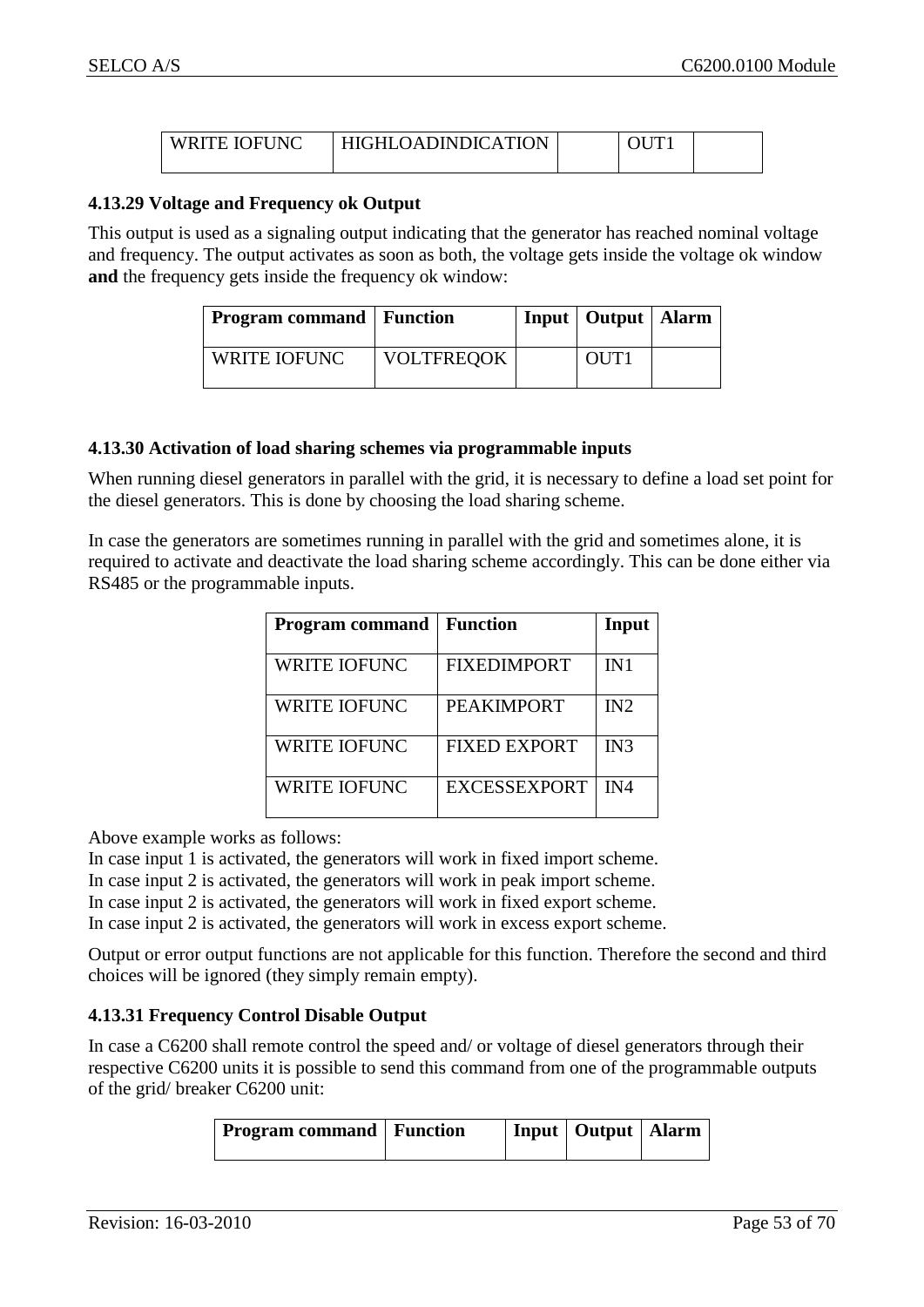| <b>WRITE IOFUNC</b> | EVINSARI<br>IJH |  |  |
|---------------------|-----------------|--|--|
|                     |                 |  |  |

#### <span id="page-53-0"></span>**4.13.32 CBBLOCK**

The *CBBLOCK* function can be used to disable the closure of the circuit breaker. The input is active when at COM level and inactive if left open. The *CB BLOCK* will not prevent auto synchronization; it will only prevent closure of the circuit breaker (activation of the *C/B CLOSE* relay). Thus, the CBBLOCK input is handy during test and commissioning (e.g. to test auto synchronization without closing the breaker).

| <b>Program command Function</b> |               | Input   Output   Alarm |  |
|---------------------------------|---------------|------------------------|--|
| <b>WRITE IOFUNC</b>             | CBBLOCK   IN1 |                        |  |

#### <span id="page-53-1"></span>**4.13.33 TOTAL STOP**

The TOTALSTOP function can be used in order to stop the generator regardless of load condition, e.g. in case an emergency generator is to be stopped in order to change back to normal supply via black out (without synchronizing). It can be understood as an unconditional stop.

This function is available in both manual and automatic mode. Once activated the C6200 will trip the circuit breaker and stop the generator (stop of engine after expiration of cool down time).

| <b>Program command</b>   Function |                        | Input   Output   Alarm |  |
|-----------------------------------|------------------------|------------------------|--|
| <b>WRITE IOFUNC</b>               | <b>TOTALSTOP</b>   IN1 |                        |  |

#### <span id="page-53-2"></span>**4.13.34 ENGINE ERROR**

The ENGINE ERROR input is typically used as input for a shut down signal from an external engine controller. Once activated C6200 will give an alarm, trip the circuit breaker and send a stop command to the engine (without cool down time). The engine will be blocked for start until the input has disappeared and fault has been reset.

It is also possible to configure an output for this function.

| Program command   Function |                   | Input   Output   Alarm |  |
|----------------------------|-------------------|------------------------|--|
| <b>WRITE IOFUNC</b>        | ENGINEERROR   IN1 | OUT1                   |  |

#### <span id="page-53-3"></span>**4.13.35 UNLOADSTOP**

In case it is intended to stop the engine after the generator had been unloaded via the unload input (terminal 42), following command can be used: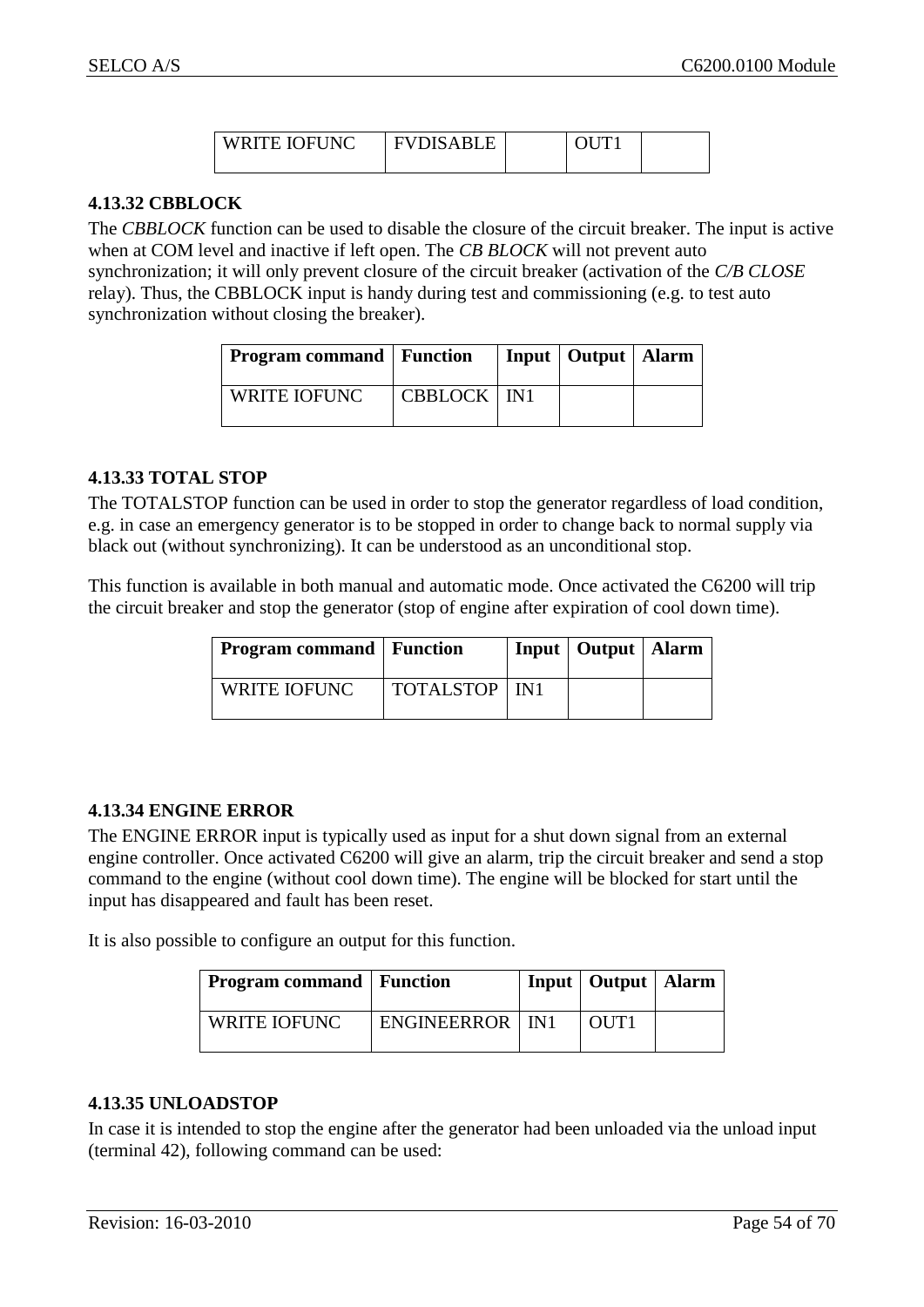## WRITE IOFUNC UNLOADSTOP NO

Setting this command to NO means that the engine continues running after unload trip,

Setting this command to YES means that the engine is stopped after unload trip.

Cool down time applies if configured.

## <span id="page-54-0"></span>**4.13.36 Output for preferential trip**

The output for the preferential trip function is configured by following command:

WRITE IOFUNC NE1 <Choice> (OUT1, OUT2…OUT8, OFF)

WRITE IOFUNC NE2 <Choice> (OUT1, OUT2…OUT8, OFF)

The choice can be any of the programmable outputs or OFF. Default is OFF.

#### <span id="page-54-1"></span>**4.13.37 Large Consumer Request In- and Outputs**

The inputs and outputs for the large consumer request function are configured by following command:

```
WRITE IOFUNC LC1 <INx OUTx> (IN1, IN2...IN8, OFF, OUT1, OUT2...OUT8, OFF)
```
WRITE IOFUNC LC2 <INx OUTx> (IN1, IN2...IN8, OFF, OUT1, OUT2...OUT8, OFF)

The choice can be any of the programmable inputs and outputs or OFF. Default is OFF.

#### <span id="page-54-2"></span>**4.13.38 Control of user defined function via Modbus**

It is possible to control the user defined functions by an assigned MODbus address via the MODbus protocol. This feature can be used with a PLC and other systems via the RS485 protocol

Basic block functionality:

Each Block has an Input (or Modbus Input), Output and an Error Output.



The C6200 MODbus memory map can be downloaded from [www.selco.com](http://www.selco.com/)

## <span id="page-54-3"></span>**4.13.39Function List**

INx means any of the programmable inputs.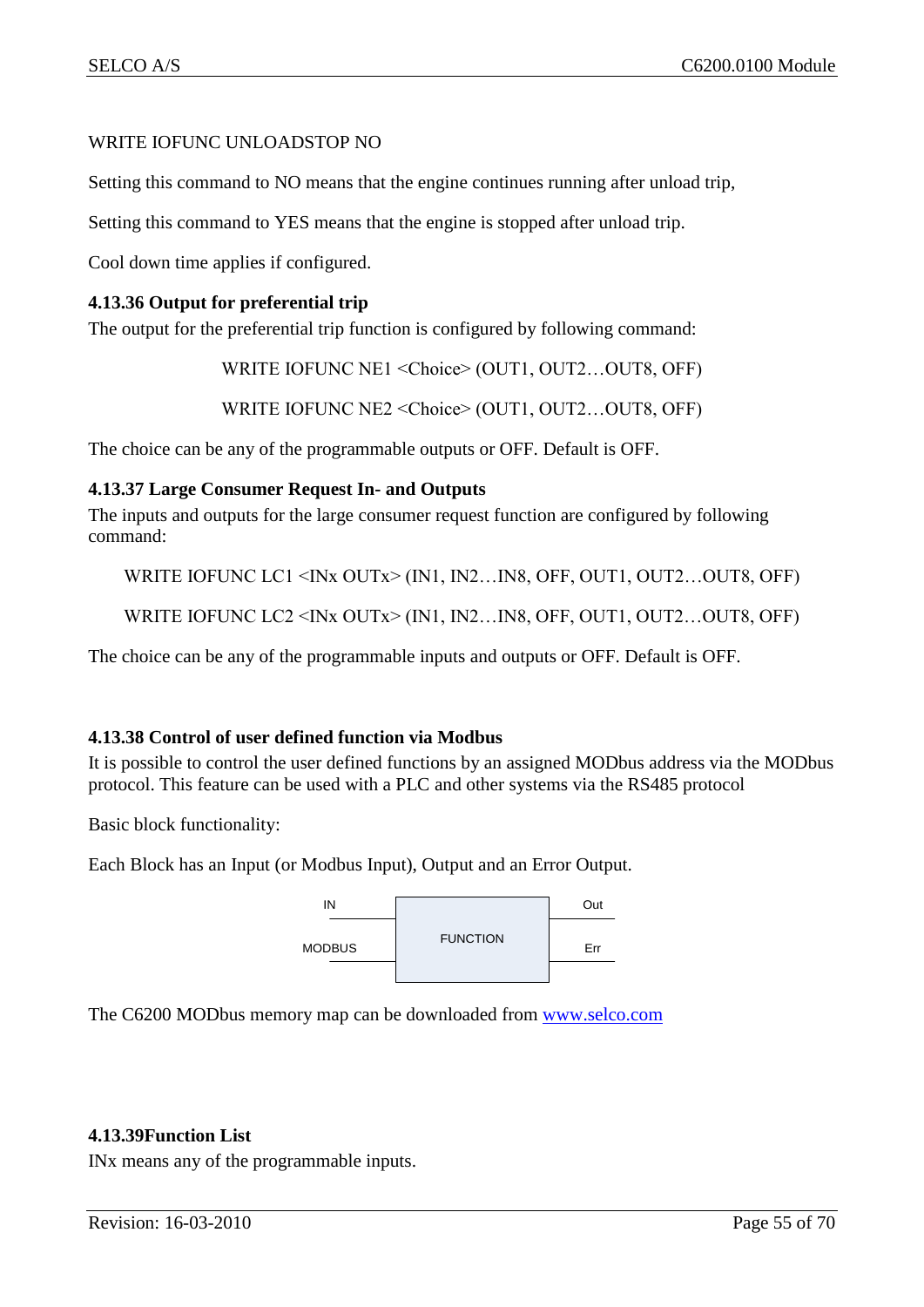OUTx means any of the programmable outputs.

Error means a programmable output used as an error output.

Default settings are in **bold**.

| <b>Description</b>                                    | <b>Command text</b> | <b>Input/Output</b><br>Configuration |                     | <b>Error</b> |
|-------------------------------------------------------|---------------------|--------------------------------------|---------------------|--------------|
| Speed Increase Input/<br>Output                       | <b>SPEEDINC</b>     | IN <sub>x</sub> ,<br><b>OFF</b>      | OUTx,<br><b>OFF</b> | N/A          |
| Speed Decrease Input/<br>Output                       | <b>SPEEDDEC</b>     | IN <sub>x</sub> ,<br><b>OFF</b>      | OUTx,<br><b>OFF</b> | N/A          |
| Volt Increase Input/ Output                           | <b>VOLTINC</b>      | IN <sub>x</sub><br><b>OFF</b>        | OUTx,<br><b>OFF</b> | N/A          |
| Volt Decrease Input/ Output                           | <b>VOLTDEC</b>      | IN <sub>x</sub> ,<br><b>OFF</b>      | OUTx,<br><b>OFF</b> | N/A          |
| <b>Under Voltage Protection</b><br>and Alarm Output   | <b>UV</b>           | OUTx,<br><b>OFF</b>                  | OUTx,<br><b>OFF</b> | N/A          |
| <b>Over Voltage Protection</b><br>and Alarm Output    | OV                  | OUTx,<br><b>OFF</b>                  | OUTx,<br><b>OFF</b> | N/A          |
| <b>Under Frequency Protection</b><br>and Alarm Output | UF                  | OUTx,<br><b>OFF</b>                  | OUTx,<br><b>OFF</b> | N/A          |
| Over Frequency Protection<br>and Alarm Output         | <b>OF</b>           | OUTx,<br><b>OFF</b>                  | OUTx,<br><b>OFF</b> | N/A          |
| <b>Reverse Power Protection</b><br>and Alarm Output   | RP                  | OUTx,<br><b>OFF</b>                  | OUTx,<br><b>OFF</b> | N/A          |
| <b>Excitation Loss Protection</b><br>and Alarm Output | <b>EL</b>           | OUTx,<br><b>OFF</b>                  | OUTx,<br><b>OFF</b> | N/A          |
| <b>Frequency Deviation</b>                            | <b>FD</b>           | IN <sub>x</sub> ,<br><b>OFF</b>      | OUTx,<br><b>OFF</b> | N/A          |
| Vector Shift                                          | <b>VS</b>           | IN <sub>x</sub><br><b>OFF</b>        | OUTx,<br><b>OFF</b> | N/A          |
| <b>External Trip</b>                                  | <b>EXTTRIP</b>      | IN <sub>x</sub> ,<br><b>OFF</b>      | OUTx,<br><b>OFF</b> | N/A          |
| <b>Frequency Stabilization</b>                        | <b>FREQSTAB</b>     | IN <sub>x</sub>                      | OUTx,               | OUTx,        |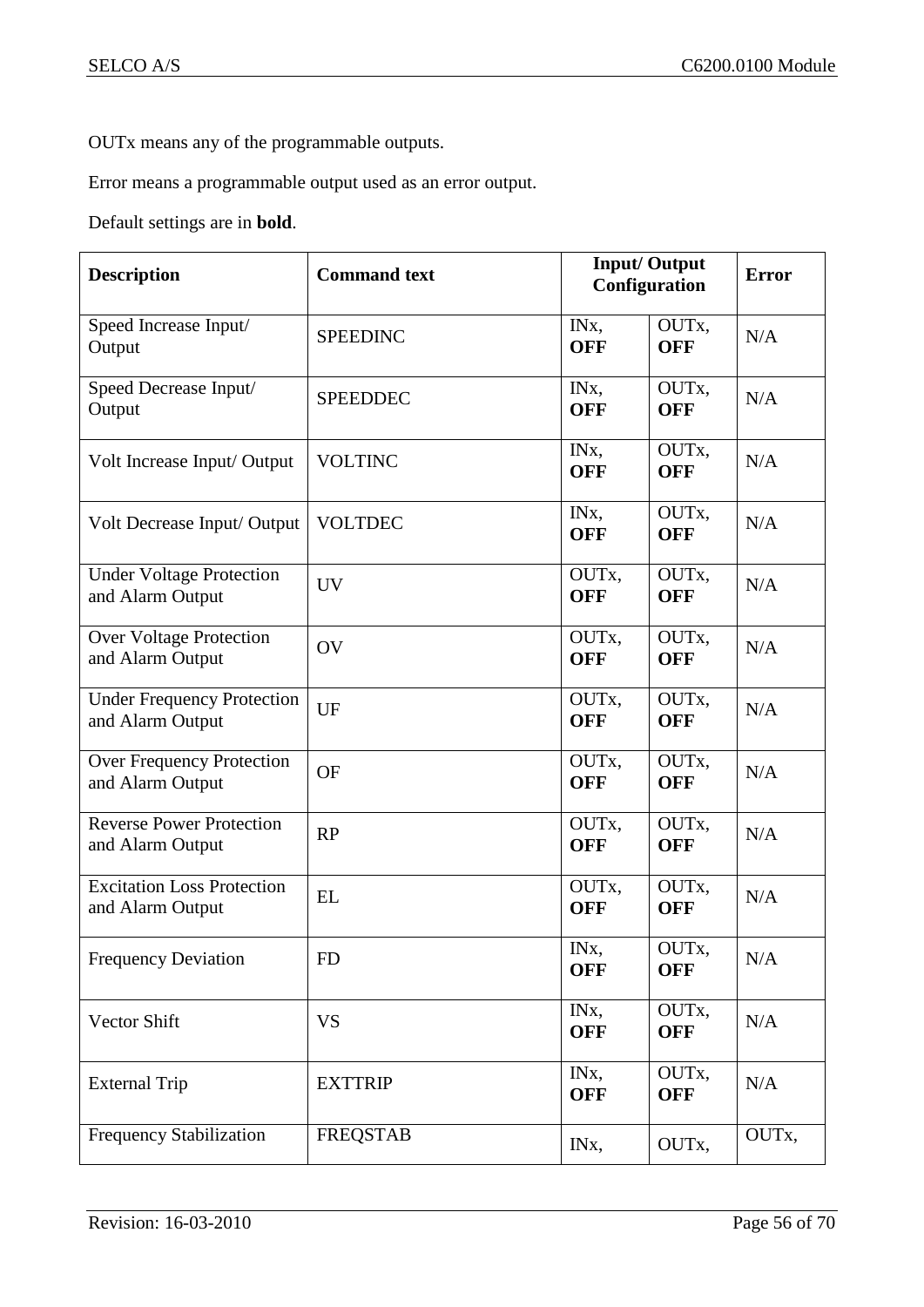|                                     |                            | <b>OFF</b>                      | <b>OFF</b>          | <b>OFF</b>          |
|-------------------------------------|----------------------------|---------------------------------|---------------------|---------------------|
| Synchronizing                       | <b>SYNC</b>                | IN <sub>x</sub> ,<br><b>OFF</b> | OUTx,<br><b>OFF</b> | OUTx,<br><b>OFF</b> |
| Active Load ramp up                 | <b>ACTRAMPUP</b>           | IN <sub>x</sub><br><b>OFF</b>   | OUTx,<br><b>OFF</b> | OUTx,<br><b>OFF</b> |
| <b>Active Load Sharing</b>          | <b>ACTLS</b>               | IN <sub>x</sub><br><b>OFF</b>   | OUTx,<br><b>OFF</b> | OUTx,<br><b>OFF</b> |
| <b>Voltage Stabilization</b>        | <b>VOLTSTAB</b>            | IN <sub>x</sub> ,<br><b>OFF</b> | OUTx,<br><b>OFF</b> | OUTx,<br><b>OFF</b> |
| <b>Voltage Matching</b>             | <b>VOLTMATCH</b>           | IN <sub>x</sub><br><b>OFF</b>   | OUTx,<br><b>OFF</b> | OUTx,<br><b>OFF</b> |
| Reactive Load ramp up               | <b>REACTRAMPUP</b>         | IN <sub>x</sub> ,<br><b>OFF</b> | OUTx,<br><b>OFF</b> | OUTx,<br><b>OFF</b> |
| <b>Reactive Load Sharing</b>        | <b>REACTLS</b>             | IN <sub>x</sub> ,<br><b>OFF</b> | OUTx,<br><b>OFF</b> | OUTx,<br><b>OFF</b> |
| <b>Power Factor Control</b>         | <b>PFCTRL</b>              | IN <sub>x</sub> ,<br><b>OFF</b> | OUTx,<br><b>OFF</b> | OUTx,<br><b>OFF</b> |
| <b>Start Input</b>                  | <b>GENSTARTIO</b>          | IN <sub>x</sub> ,<br><b>OFF</b> | OUTx,<br><b>OFF</b> | OUTx,<br><b>OFF</b> |
| Stop Input                          | <b>GENSTOPIO</b>           | IN <sub>x</sub> ,<br><b>OFF</b> | OUTx,<br><b>OFF</b> | OUTx,<br><b>OFF</b> |
| Load depending start/stop           | <b>LOADSTARTSTOPENABLE</b> | IN <sub>x</sub> ,<br><b>OFF</b> | N/A                 | N/A                 |
| Indication 1st standby<br>generator | 1STANDBYINDICATION         | N/A                             | OUTx,<br><b>OFF</b> | N/A                 |
| <b>Light Load Cancel</b>            | LIGHTLOADCANCEL            | IN <sub>x</sub><br><b>OFF</b>   | N/A                 | N/A                 |
| <b>Light Load Indication</b>        | LIGHTLOADINDICATION        | N/A                             | OUTx,<br><b>OFF</b> | N/A                 |
| <b>High Load indication</b>         | <b>HIGHLOADINDICATION</b>  | N/A                             | OUTx,<br><b>OFF</b> | N/A                 |
| Voltage and frequency ok<br>output  | <b>VOLTFREQOK</b>          | N/A                             | OUTx,<br><b>OFF</b> | N/A                 |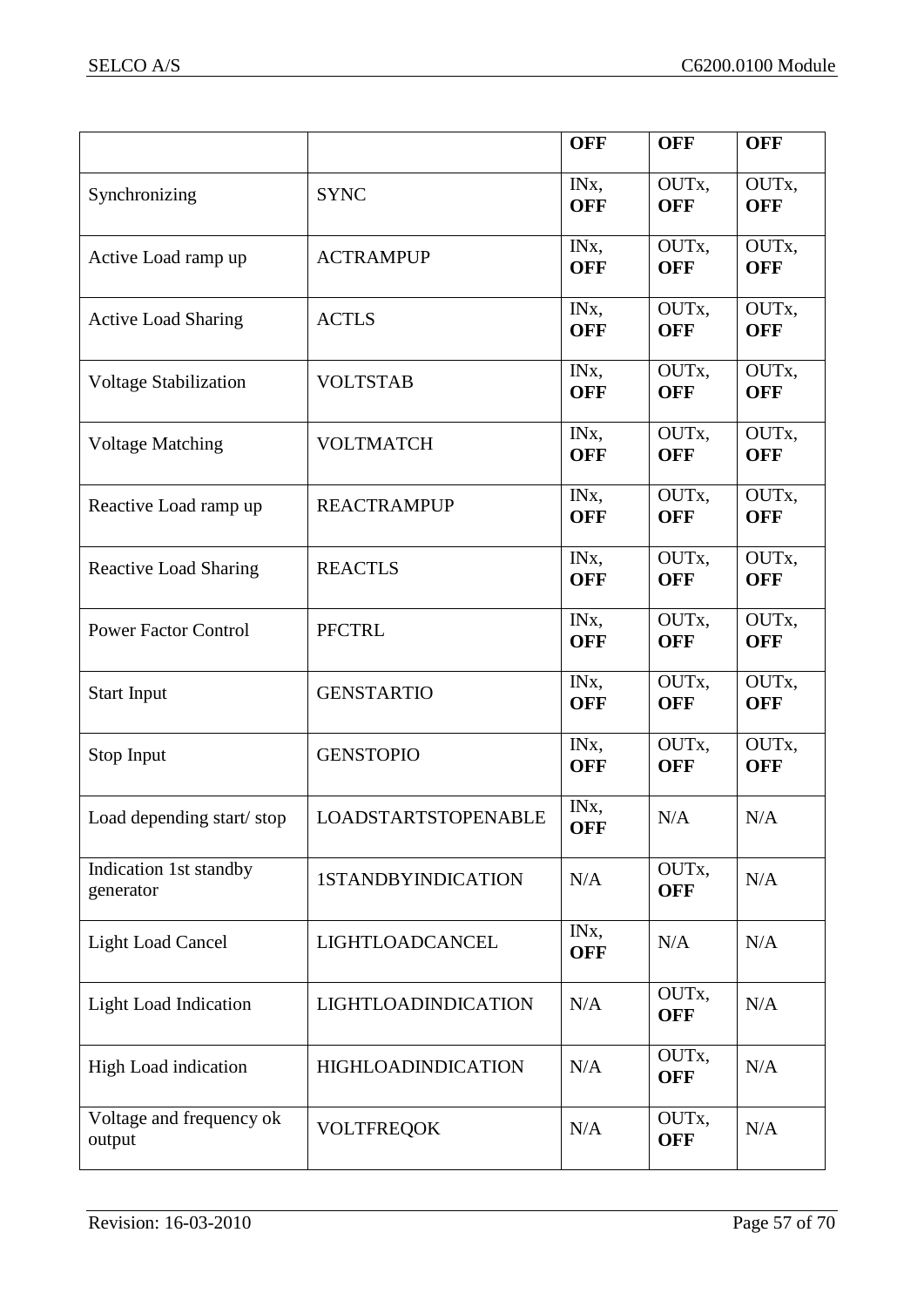| <b>Fixed Import Mode</b>           | <b>FIXEDIMPORT</b>  | IN <sub>x</sub><br><b>OFF</b>   | OUTx,<br><b>OFF</b>              | N/A |
|------------------------------------|---------------------|---------------------------------|----------------------------------|-----|
| Peak Import Mode                   | <b>PEAKIMPORT</b>   | IN <sub>x</sub><br><b>OFF</b>   | OUT <sub>x</sub> ,<br><b>OFF</b> | N/A |
| <b>Fixed Export Mode</b>           | <b>FIXEDEXPORT</b>  | IN <sub>x</sub><br><b>OFF</b>   | OUT <sub>x</sub><br><b>OFF</b>   | N/A |
| <b>Excess Export Mode</b>          | <b>EXCESSEXPORT</b> | IN <sub>x</sub><br><b>OFF</b>   | OUTx,<br><b>OFF</b>              | N/A |
| Frequency/Voltage Ctrl.<br>Disable | <b>FVDISABLE</b>    | N/A                             | OUT <sub>x</sub><br><b>OFF</b>   | N/A |
| C/B Close Block                    | <b>CBBLOCK</b>      | IN <sub>x</sub><br><b>OFF</b>   | N/A                              | N/A |
| Unconditional stop of<br>generator | <b>TOTALSTOP</b>    | IN <sub>x</sub> ,<br><b>OFF</b> | N/A                              | N/A |
| Engine fault and start block       | <b>ENGINEERROR</b>  | IN <sub>x</sub><br><b>OFF</b>   | OUT <sub>x</sub><br><b>OFF</b>   | N/A |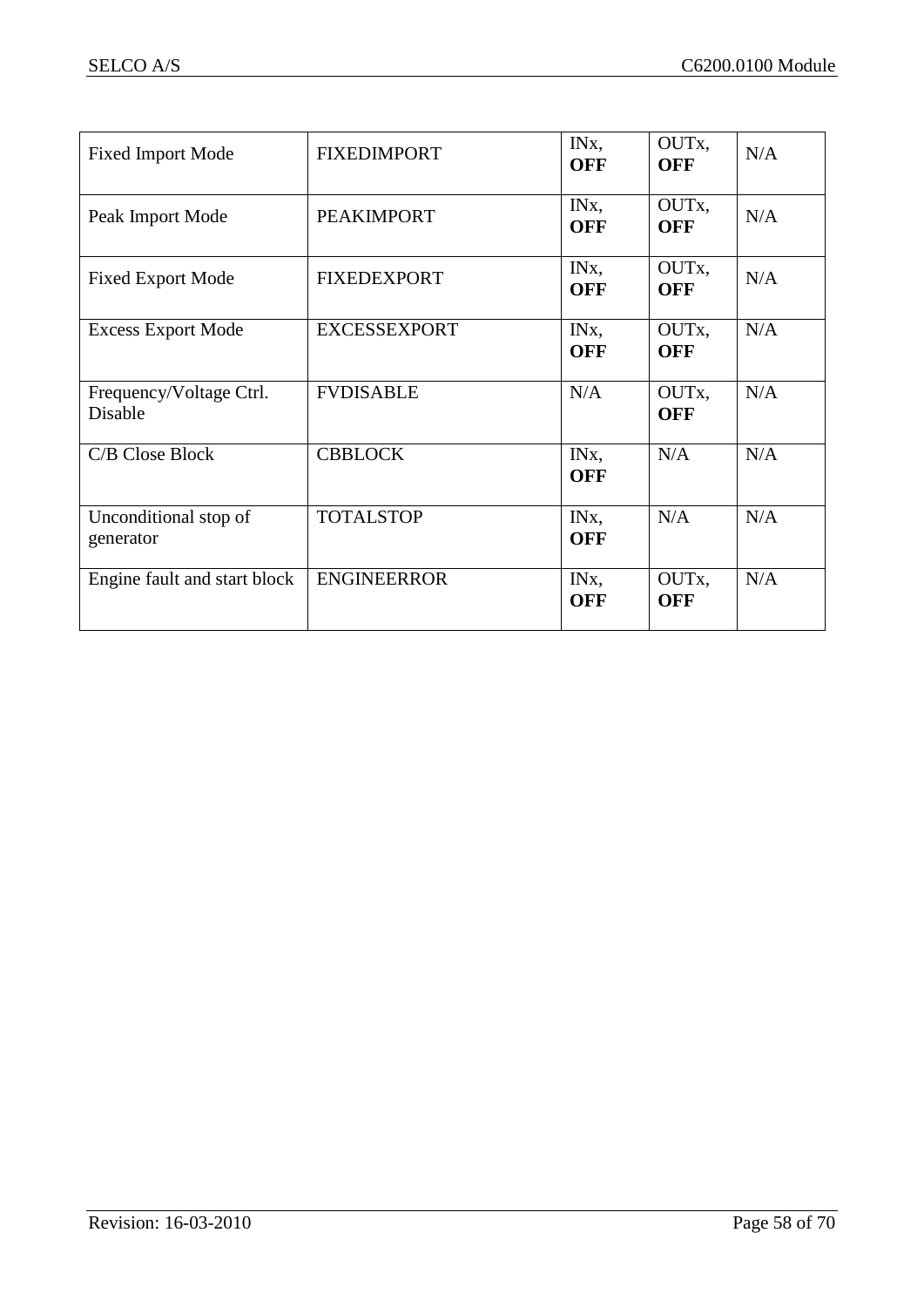# <span id="page-58-0"></span>**4.14 Analogue Outputs**

The analogue outputs are used like measurement converter outputs. Any of the C6200 measurements can be provided on these outputs as a voltage signal.

The analogue outputs are configured with the following parameters.

## <span id="page-58-1"></span>**4.14.1 Analogue Output 1**

The first parameter to set is the measurement that should be connected to the output.

The indicated parameter is set by the following command. The choice can be any one of the following parameters: BusU12 (voltage between L1 and L2 of the bus bar), GenU12 (voltage between L1 and L2 of the generator), I3 (current of L3 of the generator), P (Power of the generator), Q (reactive power of the generator), PF (power factor), VA (apparent power of the generator), F (frequency), Off (analogue output disabled). Default is BUS12.

WRITE ANAOUT OUT1 SRC <Choice>

The next two commands scale the chosen parameter. Default is 0 and 100% of the measured value in relation to the nominal value.

WRITE ANAOUT OUT1 SRCMIN <value>

WRITE ANAOUT OUT1 SRCMAX <value>

Finally, the output signal must be scaled. This can be done for either voltage or current, depending on the choice made for the signal parameter. Default settings are 0 to 10 VDC.

WRITE ANAOUT OUT1 VOLTMIN <value>

WRITE ANAOUT OUT1 VOLTMAX <value>

## <span id="page-58-2"></span>**4.14.2 Analogue Output 2**

The first parameter to set is the "indicated" parameter (among all the available measured and calculated parameters).

The indicated parameter is set by the following command. The choice can be any one of the following parameters: BusU12 (voltage between L1 and L2 of the bus bar), GenU12 (voltage between L1 and L2 of the generator), I3 (current of L3 of the generator), P (Power of the generator), Q (reactive power of the generator), PF (power factor), VA (apparent power of the generator), F (frequency), Off (analogue output disabled). Default is GEN12.

WRITE ANAOUT OUT2 SRC <Choice>

The next two commands scale the chosen parameter. Default is 0 and 100% of the measured value in relation to the nominal value.

WRITE ANAOUT OUT2 SRCMIN <value>

WRITE ANAOUT OUT2 SRCMAX <value>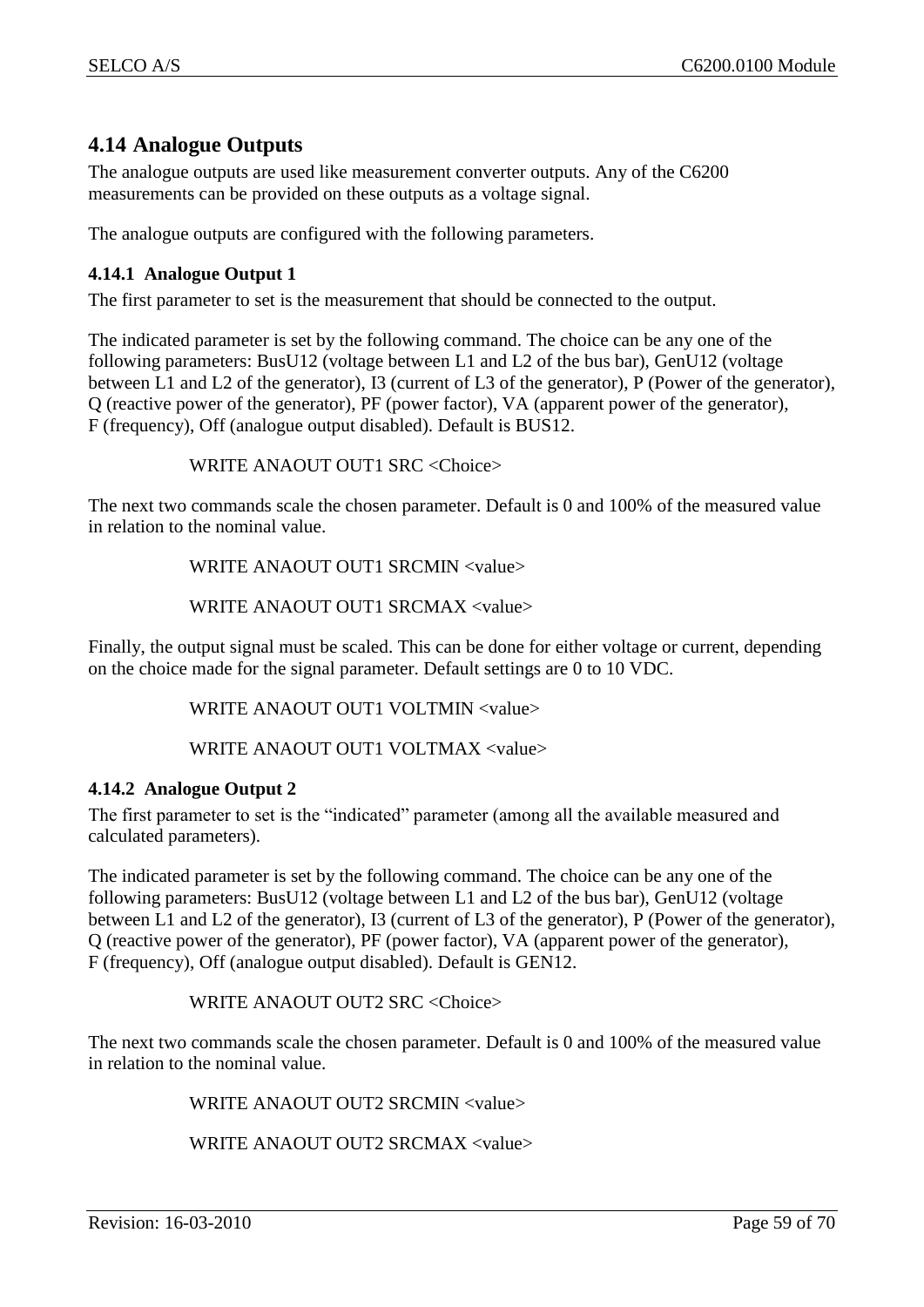Finally, the output signal must be scaled. This can be done for either voltage or current, depending on the choice made for the signal parameter. Default settings are 0 to 10 VDC.

WRITE ANAOUT OUT2 VOLTMIN <value>

WRITE ANAOUT OUT2 VOLTMAX <value>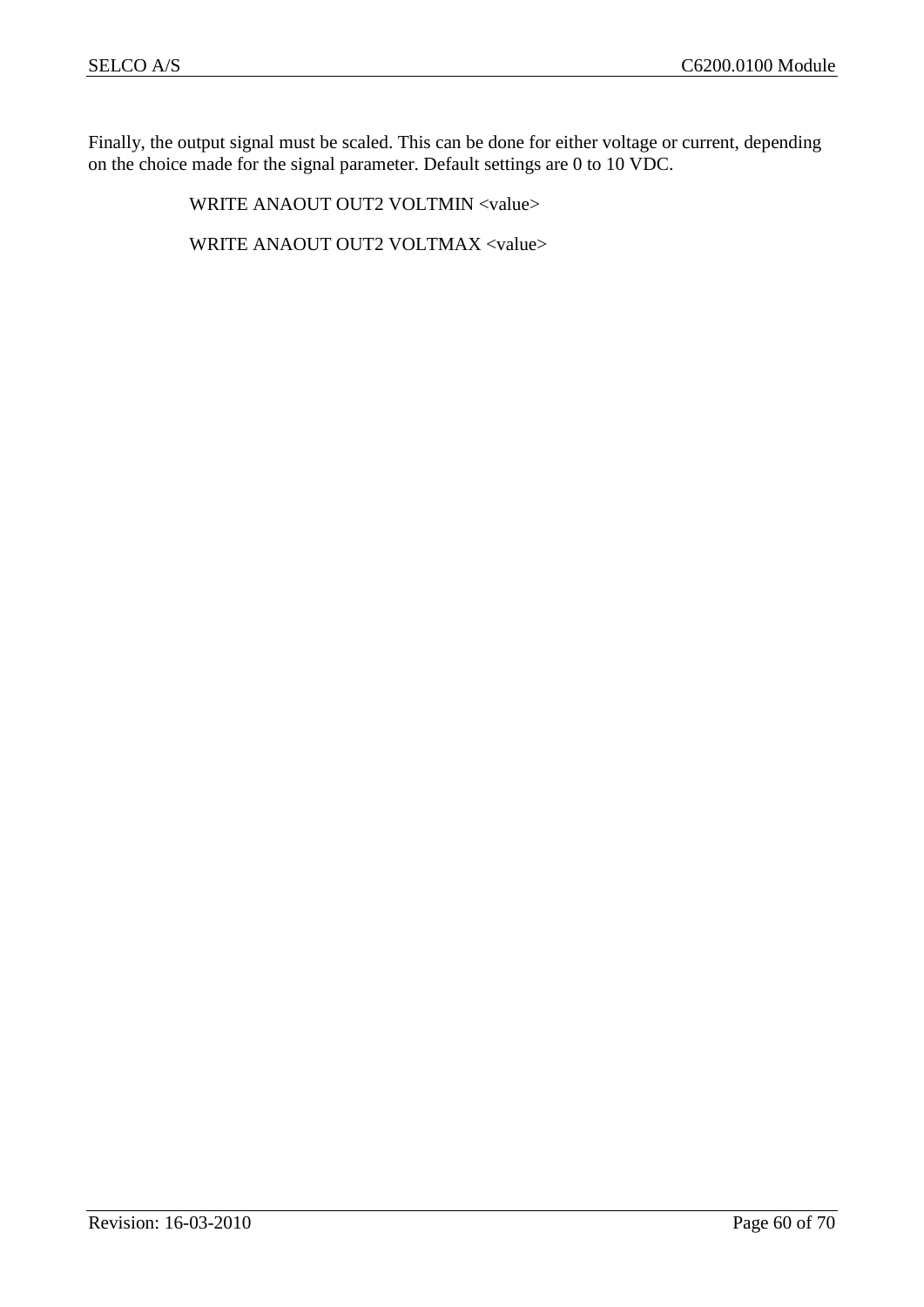# <span id="page-60-0"></span>**4.15 Generator specification**

The first thing to do is to configure the C6200 module to fit the generator.

## <span id="page-60-1"></span>**4.15.1 Voltage**

The C6200 module must know the nominal voltage of the generator as well as the primary voltage. The nominal voltage is the nominal voltage that will be present on the *VOLTAGE INPUTS* plug-in connector of the module (actual voltage between L1-L2 terminals). Please note that voltage settings are phase-phase voltages.

The nominal voltage is set by the following command. Resolution of the nominal voltage is 100 mV AC. The range is  $63,0V - 690,0V$ 

```
WRITE SYS NOMVOLT <nominal voltage>
```
The actual voltage might not be the same as the nominal voltage in case the C6200 is connected via external voltage transformers. The actual voltage could be higher (e.g. in medium voltage installations), in which case the power source primary voltage is transformed down by external PT (voltage transformer). In order to scale the measurements so that they fit to the primary voltage, following command is used. Resolution is 1 V AC. The range is 63V – 32000V.

WRITE SYS PRIMVOLT <primary voltage>

The primary voltage should be set to the same value as the nominal voltage when no intermediate PTs are used.

The voltage settings will affect the indication of phase-phase and phase-neutral voltages, as well as all parameters based on voltage (e.g. active/reactive loads, VA, generator capacity etc.). The nominal voltage is used for reference by the voltage stabilization function of the partner C6200 module (if installed).

## <span id="page-60-2"></span>**4.15.2 Generator Maximum Current**

The C6200 must be able to determine the capacity of the power source. The capacity is calculated through use of the primary voltage and the maximum current in one phase (the nominal current of the generator).

The nominal current of the generator can be calculated based on the following formula.

The formula is based on the kVA og kW rating and the primary phase-phase voltage.

$$
GENCAP = 3 \cdot \left( \left( \frac{PRINVOLT}{\sqrt{3}} \right) \cdot GENMAXCUR \cdot \cos \varphi \right)
$$

  $\bigg)$  $\setminus$  $\overline{\phantom{a}}$  $\setminus$ ſ  $\vert \cdot$ J  $\setminus$  $\overline{\phantom{a}}$  $\setminus$  $\cdot \int$  $=$  $\cos \varphi$ 3 3 *PRIMVOLT GENCAP GENMAXCUR*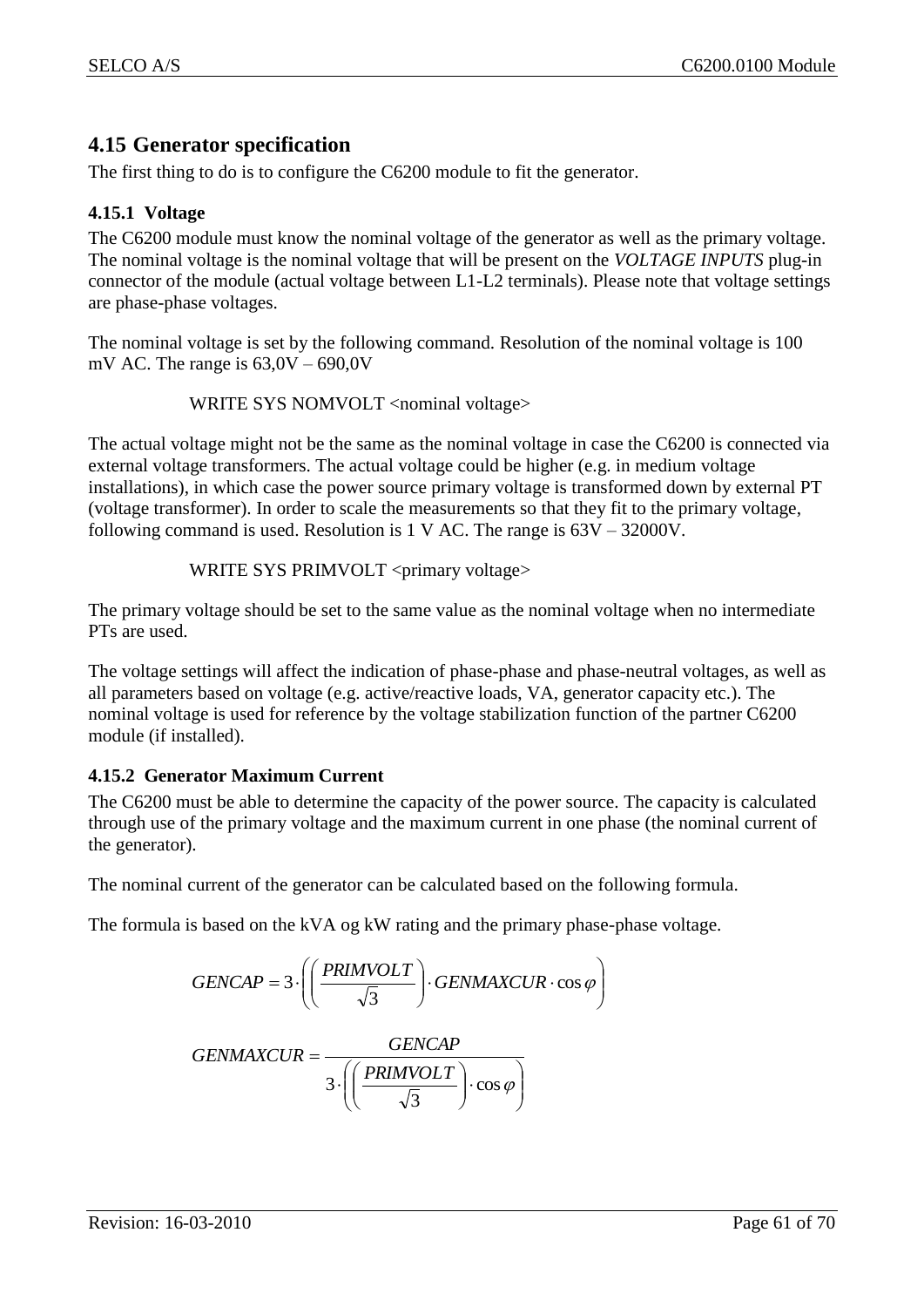The default settings are done using a power source of 42 kVA with a primary phase-phase voltage of 400 V AC. In this case the power factor (PF) is set to 1.00. The calculations would be as follows.

$$
GENMAXCUR = \frac{GENCAP}{3 \cdot \left( \left( \frac{PRINVOLT}{\sqrt{3}} \right) \cdot \cos \varphi \right)}
$$

$$
GENMAXCUR = \frac{42000}{3 \cdot \left( \left( \frac{400}{\sqrt{3}} \right) \cdot 1.00 \right)} = 60.6A
$$

The example above illustrates that the maximum current in one phase (at full load at  $PF = 1.00$ ) is 60.6 A. The generator maximum current could also have been derived from the generators kW rating (33.6 kW at  $PF = 0.8$ ).

Another example is a generator defined by a capacity of  $3 \times 130$  kW at PF = 0.8.

$$
GENMAXCUR = \frac{130000}{3 \cdot \left( \left( \frac{400}{\sqrt{3}} \right) \cdot 0.8 \right)} = 234.54A
$$

The maximum current is set by the following command. Resolution is 100 mA. The range is  $0.5A$  – 30000,0A.

WRITE SYS GENMAXCUR <generator maximum current>

The maximum current is used as 100% reference for short-circuit and over current protection. The parameter is also used to calculate 100% reference for load (active and reactive) function, as well as the maximum capacity of the power source.

## <span id="page-61-0"></span>**4.15.3 CT Primary Current**

The C6200 module conducts its current measurements through an external current transformer CT). Two different versions of the C6200 module are available, one for 5 A secondary current and one for 1 A secondary current.

It is a requirement that the secondary rated current of the CT is either 5 A or 1 A. However, the primary current depends on the choice of the designer. In order to convert the measured secondary current to primary current, the C6200 module must know the primary rated current of the current transformer.

The CT primary rated current is set by the following command. Resolution is 100 mA. The range is 5,0A – 30000,0A.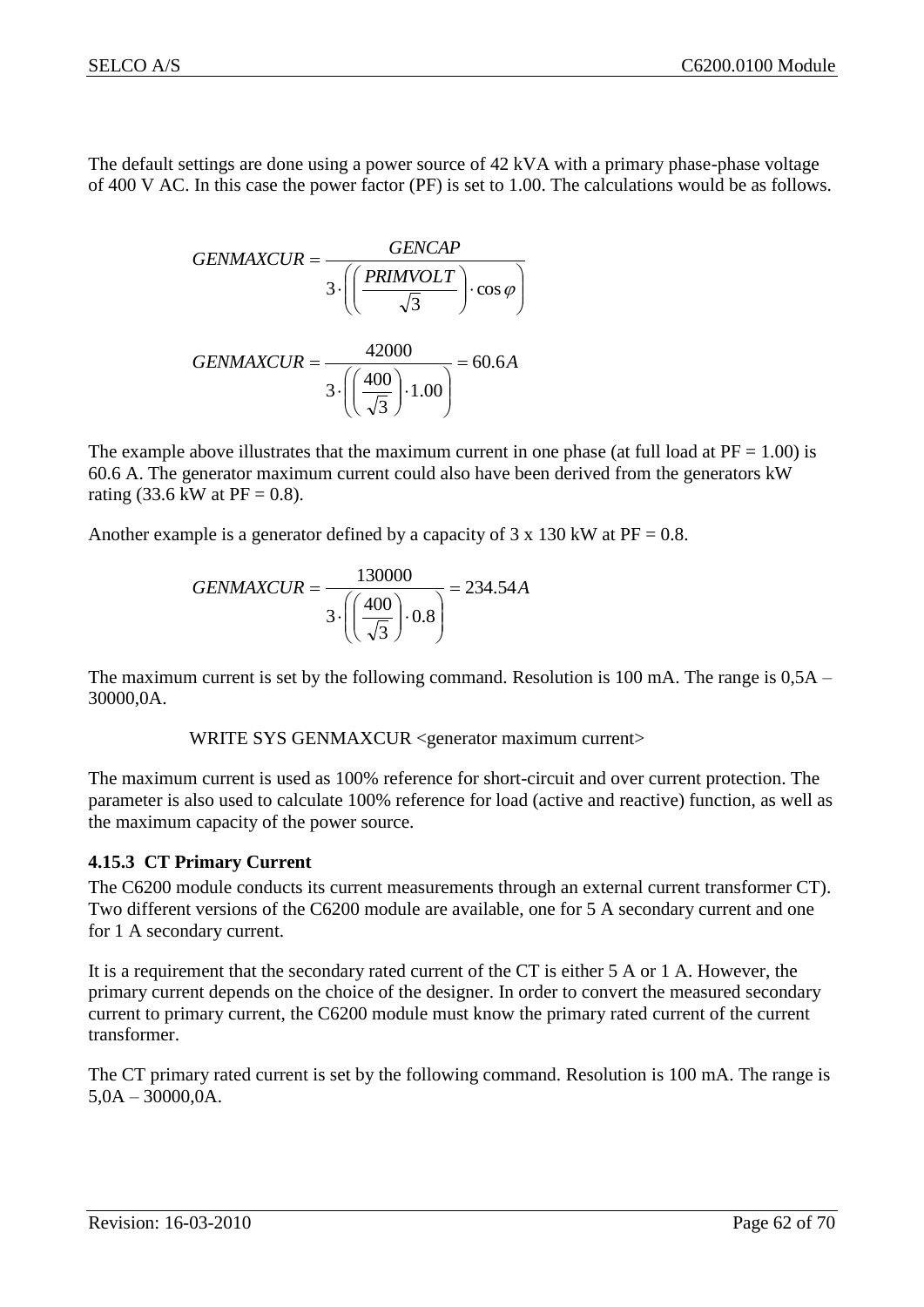## WRITE SYS CTPRIMCUR <CT primary rated current>

The CT primary current is simply used to scale the measured current to the actual current.

#### <span id="page-62-0"></span>**4.15.4 Rated Frequency**

The rated frequency must be set in order for the C6200 module to know the 100% reference for the frequency dependent trip functions (e.g. for trip of Non-Essential loads).

The rated frequency is set by the following command. Resolution is 0.1 Hz. The range is 35Hz – 500Hz.

#### WRITE SYS RATEDFREQ <Rated frequency>

On a system equipped with the C6200, the generator speed will change when the rated frequency is altered provided that frequency stabilization is active.

#### <span id="page-62-1"></span>**4.15.5 Power Factor**

The power factor is used for calculation of the 100% references for active power (kW) and reactive power (kVAr) related settings. C6200 will always calculate with a rated power factor of 0.8.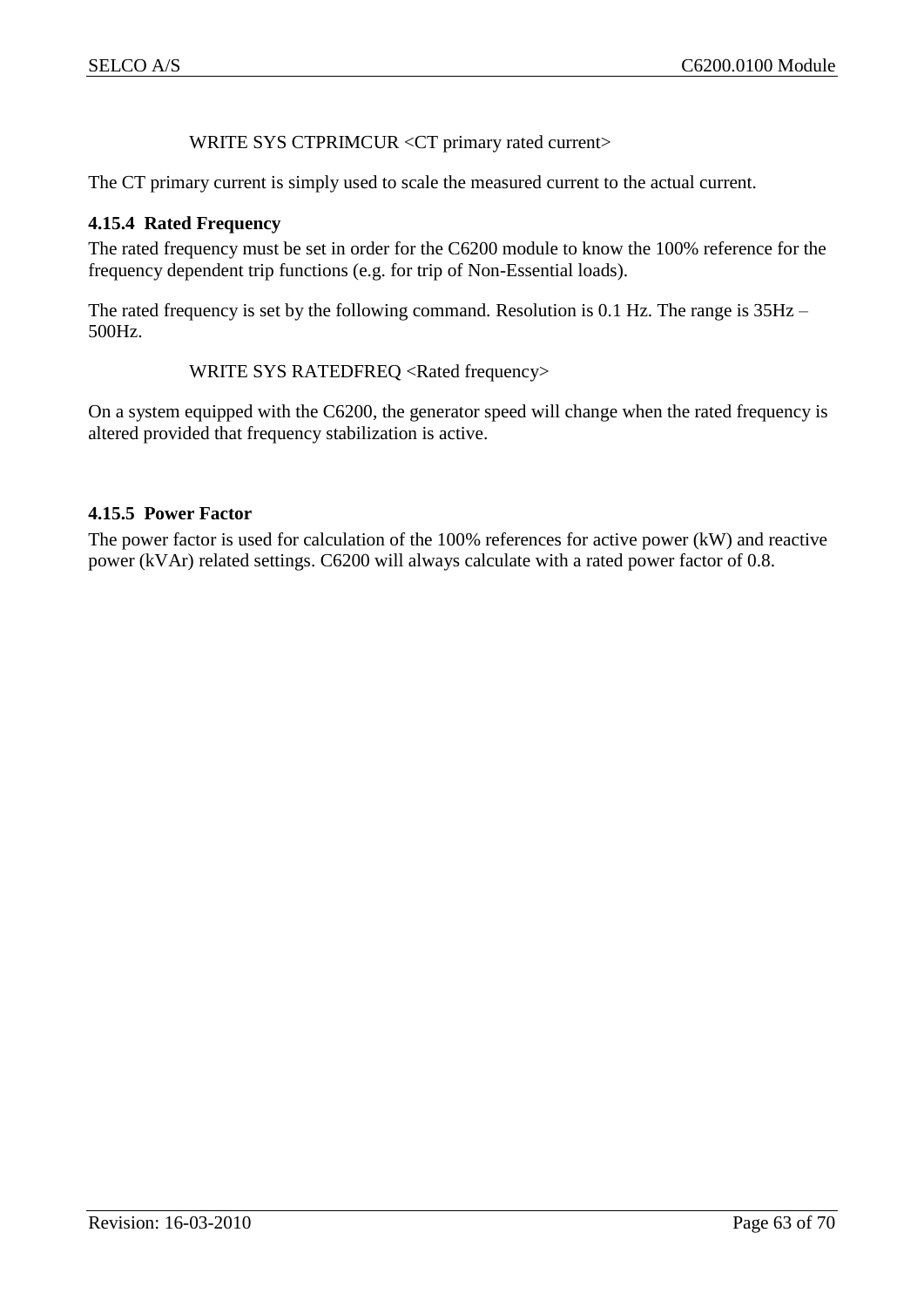# <span id="page-63-0"></span>**4.16 Restoring the factory default configuration**

The factory default configuration can be restored at any time by issuing the command

WRITE SYS SETUPDEFAULT <Choice>.

The default configuration is restored when power to the module has been turned off and on again.

## <span id="page-63-1"></span>**4.17 Power Up Delay**

This delay defines the time delay between detection that the generator voltage is within the limits of the VOLTAGE OK WINDOW and start of operation of C6200.

WRITE SYS POWERUPDELAY <Value>

The value is the delay time in seconds and can be adjusted between 0s and 60s. The resolution is 1s. Default value is 0s.

## <span id="page-63-2"></span>**4.18 Power Source**

This command defines if the C6200 is connected as a auxiliary generator unit or as a shaft generator or grid unit.

WRITE SYS POWERSOURCE <Choice>

The choice can be AUXILIARY, SHAFT or GRID. Default is AUXILIARY.

## <span id="page-63-3"></span>**4.19 Voltage ok Window**

The Voltage ok Window defines the permitted voltage range in which C6200 is allowed to close the breaker. In case the voltage is outside these limits, C6200 cannot close the breaker.

The Voltage ok Window is expressed as a permitted deviation  $(+/-)$  in % from the nominal voltage.

The range is 0 to 20. Default is 10.  $(+/-0\% \text{ to } +/-20\%$ , default  $+/-10\%)$ 

WRITE SYS VOLTOKWND < Value >

## <span id="page-63-4"></span>**4.20 Frequency ok Window**

The Frequency ok Window defines the permitted frequency range in which C6200 is allowed to close the breaker. In case the frequency is outside these limits, C6200 cannot close the breaker.

The Frequency ok Window is expressed as a permitted deviation  $(+/-)$  in % from the nominal frequency.

The range is 0 to 20. Default is 10.  $(+/-0.0\% \text{ to } +/-20.0\%$ , default  $+/-10.0\%$ )

WRITE SYS FREQOKWND < Value >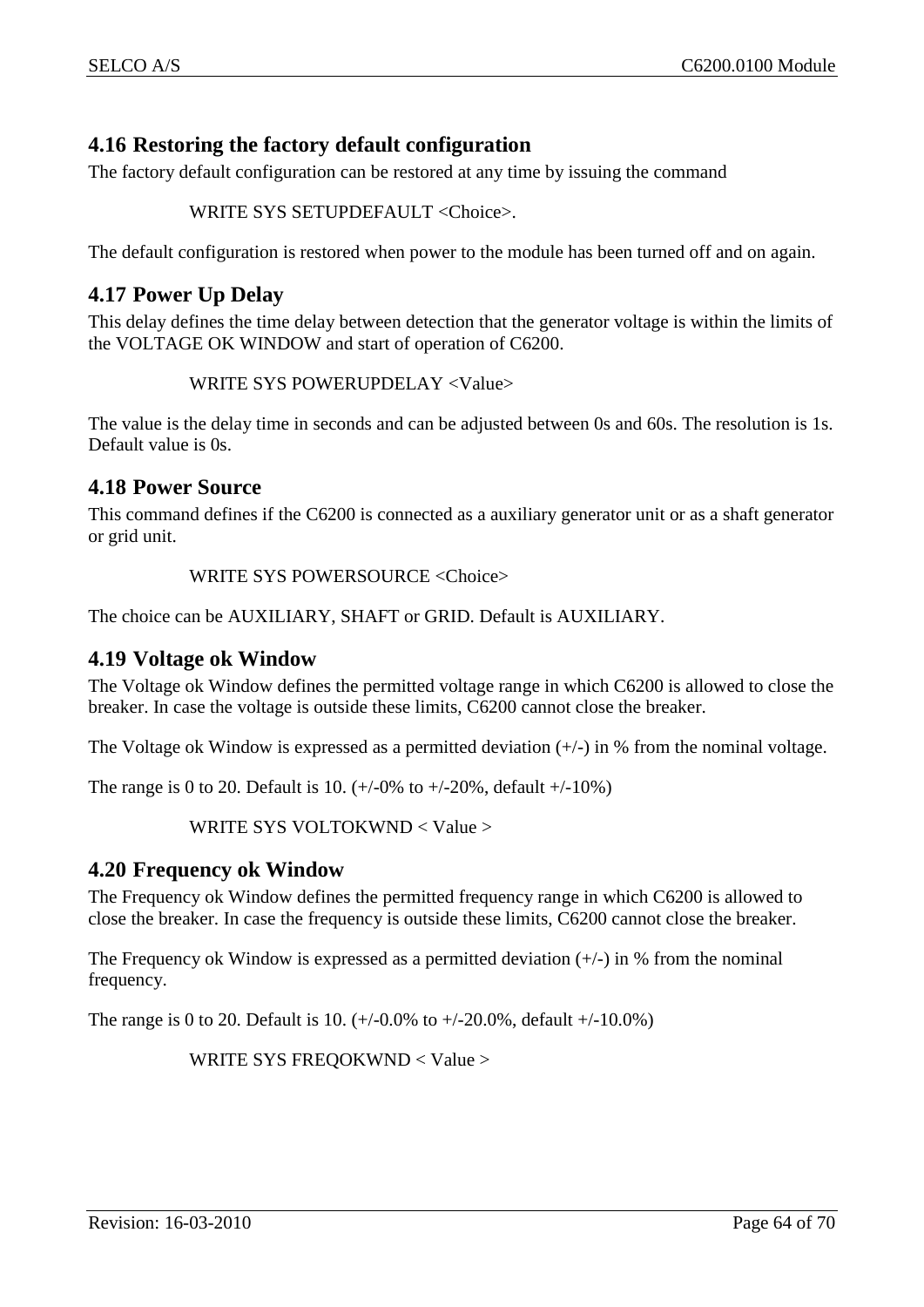# <span id="page-64-0"></span>**4.21 Speed Control**

Speed control can be done using either increase/decrease pulse signals or analogue output 1. The pulse signals are well suited for control of either a conventional governor or a motorized/electronic potentiometer through an external relay. The pulse outputs are open collector outputs.

Alternatively, speed control can be done by analogue output 1 using a voltage, current or PWM signal. The analogue speed output is intended for direct control of an electronic speed governor.

The C6200 speed control output can be reconfigured to operate as a frequency control signal (e.g. for remote control of other C6200 modules through the FREQ IN input). This function is commonly used in case two bus bar sections should be synchronized with each other.

## <span id="page-64-1"></span>**4.21.1 Speed control signal**

The speed control function can be enabled or disabled by the following command. The choice can be either YES or NO.

#### WRITE SYS SPEEDCTRL ENABLED <Choice>

#### <span id="page-64-2"></span>**4.21.2 Analogue output signal for speed control**

The speed control by analogue output 1 can be configured to operate with either a DC voltage, current or a PWM signal. The type of output signal is set by the following command. Choice can be VOLT, CUR or PWM.

#### WRITE SYS SPEEDCTRL ANAOUT SIGNAL <Choice>

#### <span id="page-64-3"></span>**4.21.3 Pulse output signals for speed control**

This function is only available with the user defined function Speed Increase/ Decrease Output activated.

The minimum pulse duration determines the duration of the shortest possible speed control pulse. The pulse duration setting is only in use when speed control is done by relays. Resolution is 1 ms. The range is 10ms to 10000ms.

#### WRITE SYS SPEEDCTRL MINPULSE <Duration>

Setting the parameter too low will result in slow regulation, while a high setting will result in overshoot on the speed regulation.

#### <span id="page-64-4"></span>**4.21.4 Voltage Range**

The voltage minimum and maximum references define the lower and upper limits of the voltage output signal. These parameters are used when speed control is done by analogue output and when the analogue signal has been set to voltage. The VOLTMAX parameter is also used for defining the Voltage of the PWM output. Resolution is 0.001 V DC. The range is -10,000V to +10,000V.

WRITE SYS SPEEDCTRL ANAOUT VOLTMIN <Voltage>

WRITE SYS SPEEDCTRL ANAOUT VOLTMAX <Voltage>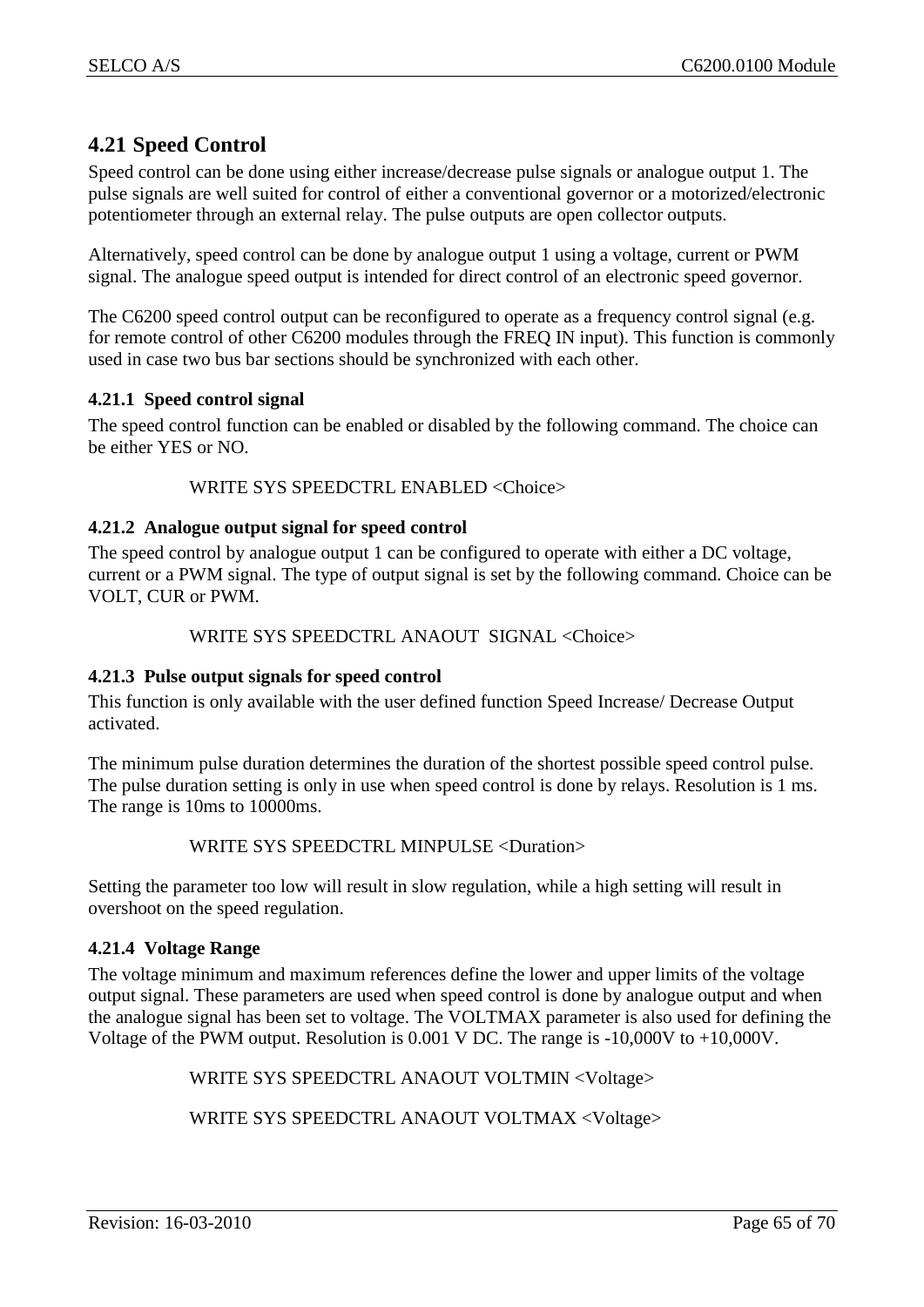## <span id="page-65-0"></span>**4.21.5 Current Range**

The current minimum and maximum references define the lower and upper limits of the current output signal. These parameters are only used when speed control is done by analogue output and when the analogue signal has been set to current. Resolution is 0.001 mA. The range is 0,000mA to 20,000mA.

WRITE SYS SPEEDCTRL ANAOUT CURMIN <Current>

WRITE SYS SPEEDCTRL ANAOUT CURMAX <Current>

#### <span id="page-65-1"></span>**4.21.6 PWM Settings**

This type of signal is used as input in some speed controllers (e.g. Woodward & Caterpillar).

The PWM output of C6200 is an open collector output. The frequency and voltage of the PWM signal can be configured.

The range of the pulse width is fixed between 5%1 - 95%. The reference point is 50%.



The PWM settings describe the properties of the pulse-width modulated (PWM) output signal. These settings are only used when speed control is done by analogue output and when the analogue signal has been set to PWM.

Resolution of the PWM base frequency is 1 Hz. The range is 100Hz to 32000Hz

WRITE SYS SPEEDCTRL PWMOUT FREQ <Frequency>

The Voltage of the PWM output is defined by the VOLTMAX parameter (see [4.21.4\)](#page-64-4).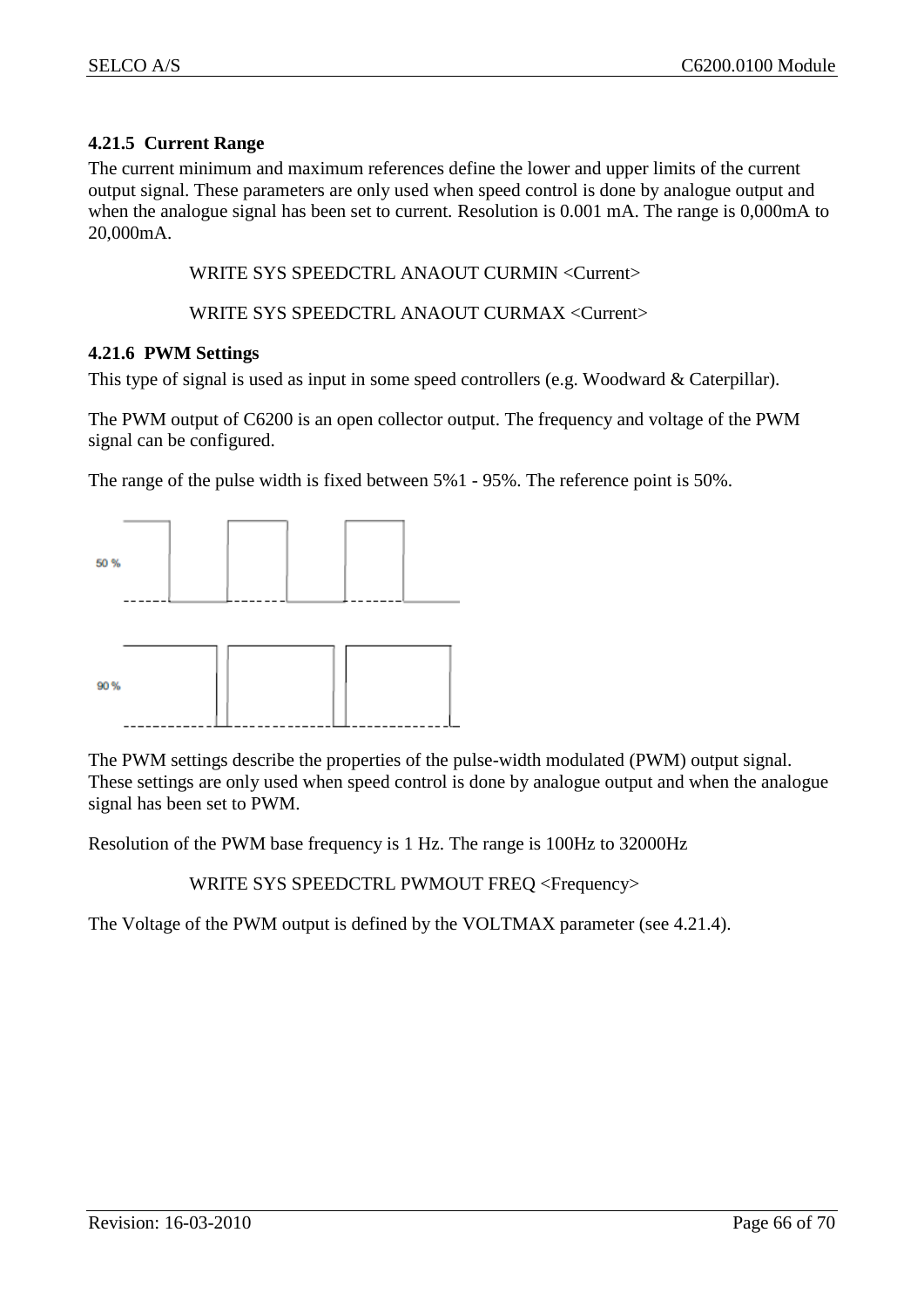# <span id="page-66-0"></span>**5 Voltage Control**

Voltage control can be done using either increase/decrease pulse signals or analogue output 2. The pulse signals are well suited for control of either a conventional automatic voltage regulator (AVR) or a motorized/electronic potentiometer.

Alternatively, voltage control can be done by analogue output 2 using a voltage, current or PWM signal. The analogue voltage output is intended for direct control of an electronic AVR.

The C6200 voltage control output can be reconfigured to operate as a voltage control signal (e.g. for remote control of other C6200 modules through the VOLT IN input).

A minimum pulse time defines the minimum closure time for the relay contacts; likewise min/max references define the operational range of analogue output. The C6200 voltage regulator is configured using the following commands.

## <span id="page-66-1"></span>**5.1.1 Voltage control signal**

The voltage control function can be enabled or disabled by the following command. The choice can be either YES or NO.

## WRITE SYS VOLTCTRL ENABLED <Choice>

In case the AVR is not controlled by C6200 this function must be disabled.

## <span id="page-66-2"></span>**5.1.2 Analogue output signal for voltage control**

The voltage control by analogue output 2 can be configured to operate with either a DC voltage, current or a PWM signal. The type of output signal is set by the following command. Choice can be VOLT, CUR or PWM.

## WRITE SYS VOLTCTRL ANAOUT SIGNAL <Choice>

## <span id="page-66-3"></span>**5.1.3 Pulse output signals for voltage control**

The minimum pulse duration determines the duration of the shortest possible voltage control pulse. The pulse duration setting is only in use when voltage control is done by pulse signals. Resolution is 1 ms. The range is 10ms to 10000ms.

## WRITE SYS VOLTCTRL MINPULSE <Duration>

Setting the parameter too low will result in slow regulation, while a high setting will result in overshoot on the voltage regulation.

## <span id="page-66-4"></span>**5.1.4 Voltage Range**

The voltage minimum and maximum references define the lower and upper limits of the voltage output signal. These parameters are used when voltage control is done by analogue output and when the analogue signal has been set to voltage. The VOLTMAX parameter is also used for defining the Voltage of the PWM output. Resolution is 0.001 V DC. The range is -10,000V to +10,000V.

Resolution is 0.001 V DC. The range is -10,000V to +10,000V.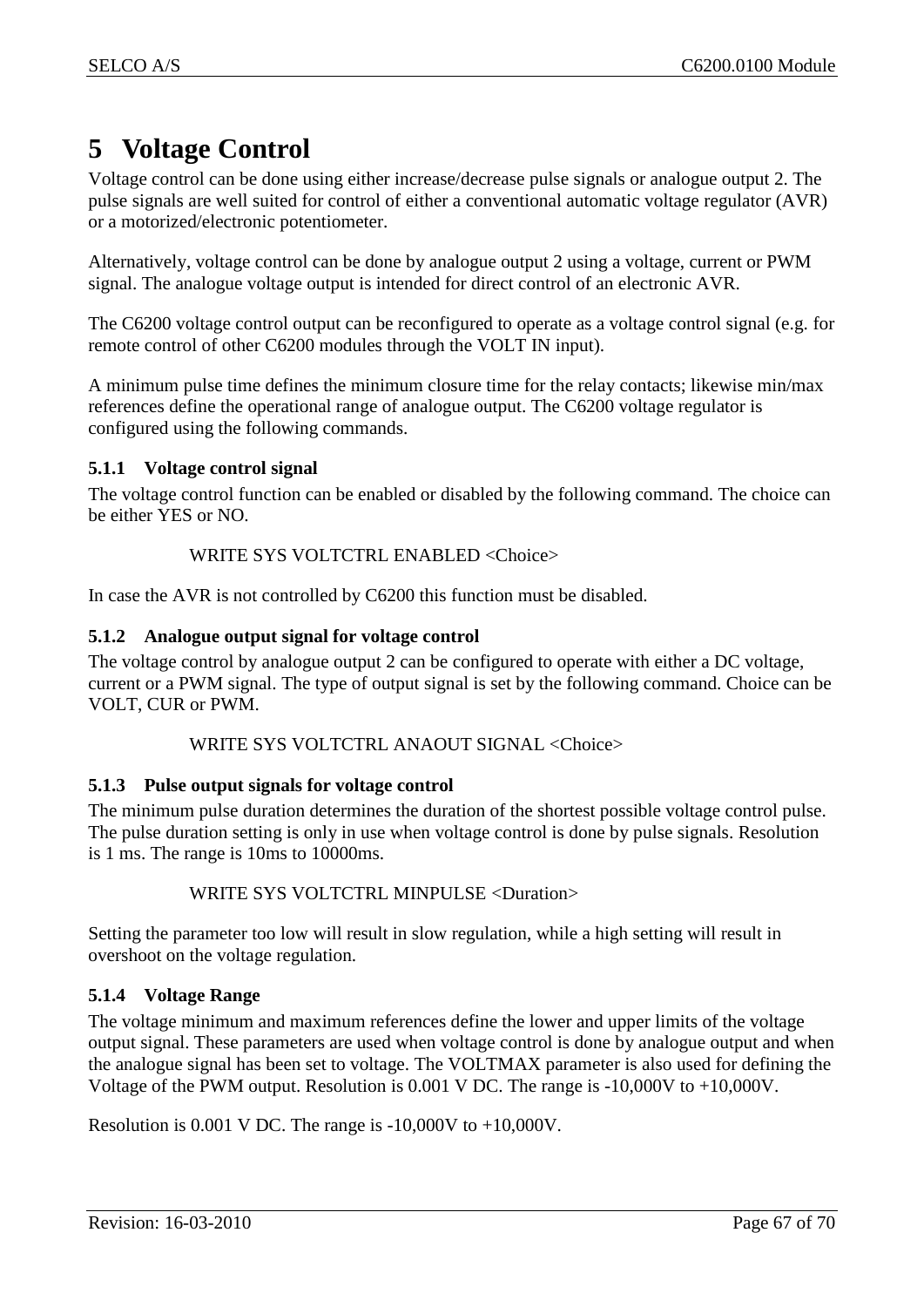## WRITE SYS VOLTCTRL ANAOUT VOLTMIN <Voltage>

#### WRITE SYS VOLTCTRL ANAOUT VOLTMAX <Voltage>

#### <span id="page-67-0"></span>**5.1.5 Current Range**

The current minimum and maximum references define the lower and upper limits of the current output signal. These parameters are only used when voltage control is done by analogue output and when the analogue signal has been set to current. Resolution is 0.001 mA. The range is 0,000mA to 20,000mA.

WRITE SYS VOLTCTRL ANAOUT CURMIN <Current>

WRITE SYS VOLTCTRL ANAOUT CURMAX <Current>

## <span id="page-67-1"></span>**5.1.6 PWM Settings**

The PWM output of C6200 is an open collector output. The frequency and voltage of the PWM signal can be configured.

The range of the pulse width is fixed between 5%1 - 95%. The reference point is 50%.



The PWM settings describe the properties of the pulse-width modulated (PWM) output signal. These settings are only used when voltage control is done by analogue output and when the analogue signal has been set to PWM.

Resolution of the PWM base frequency is 1 Hz. The range is 100Hz to 32000Hz

WRITE SYS SPEEDCTRL PWMOUT FREQ <Frequency>

The Voltage of the PWM output is defined by the VOLTMAX parameter (see [5.1.4\)](#page-66-4).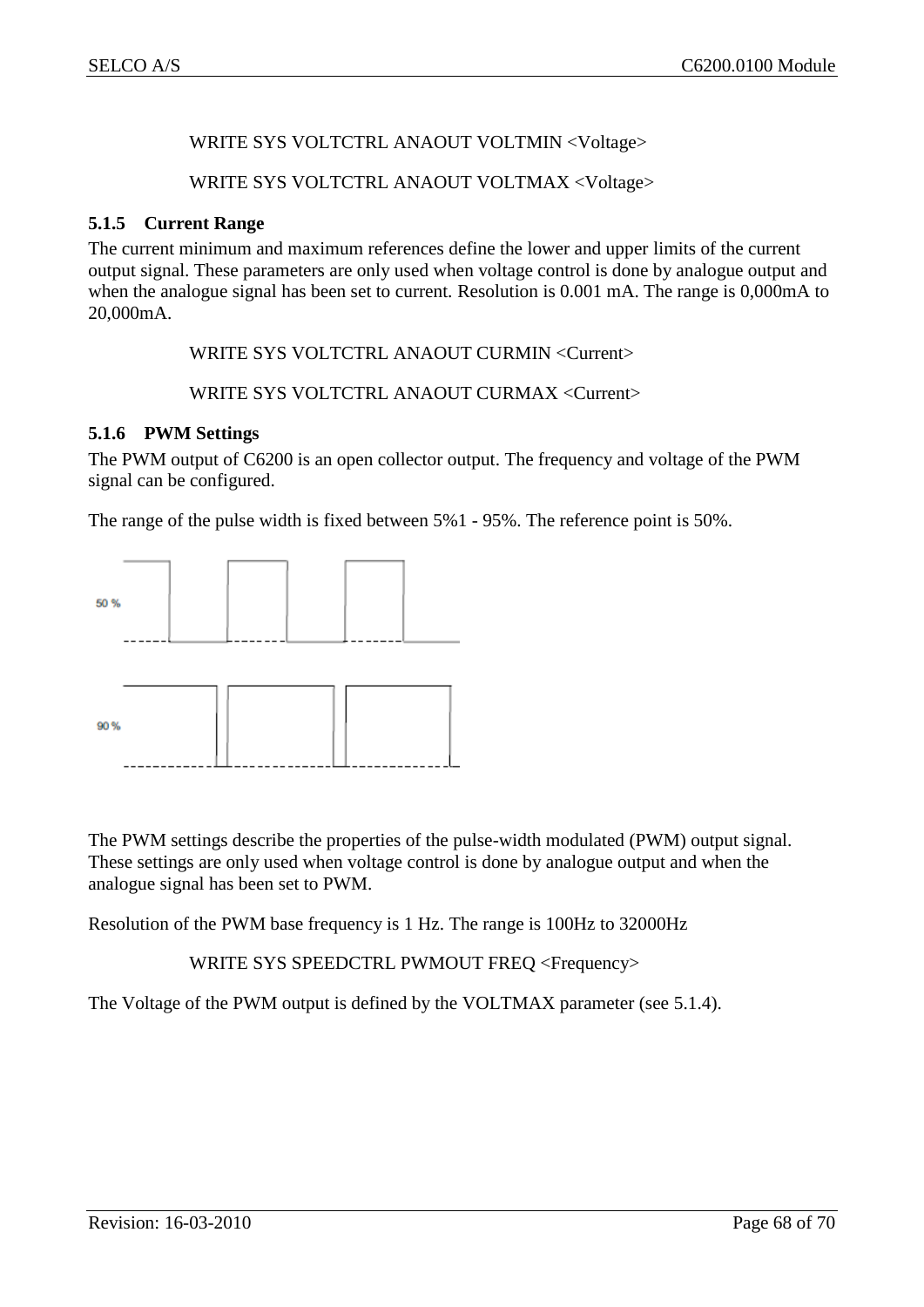# <span id="page-68-0"></span>**5.2 RS485**

The RS485 communication interface can be configured with regard to MODBUS slave address, baud rate, data bit, parity and stop bits. It is important to ensure that the address is unique on the bus and that the remaining parameters are set according to specifications.

The MODBUS slave address is set by the following command.

WRITE RS485 ADDRESS <Addr>

The data transmission rate is defined by the baud rate, which is set as follows.

WRITE RS485 BAUDRATE <Baudrate>

The parity can be set by the following command.

WRITE RS485 PARITY <Parity>

The number of data bits is set as follows.

WRITE RS485 DATABITS <Databits>

The number of stop bits is set as follows.

WRITE RS485 STOPBITS <Stopbits>